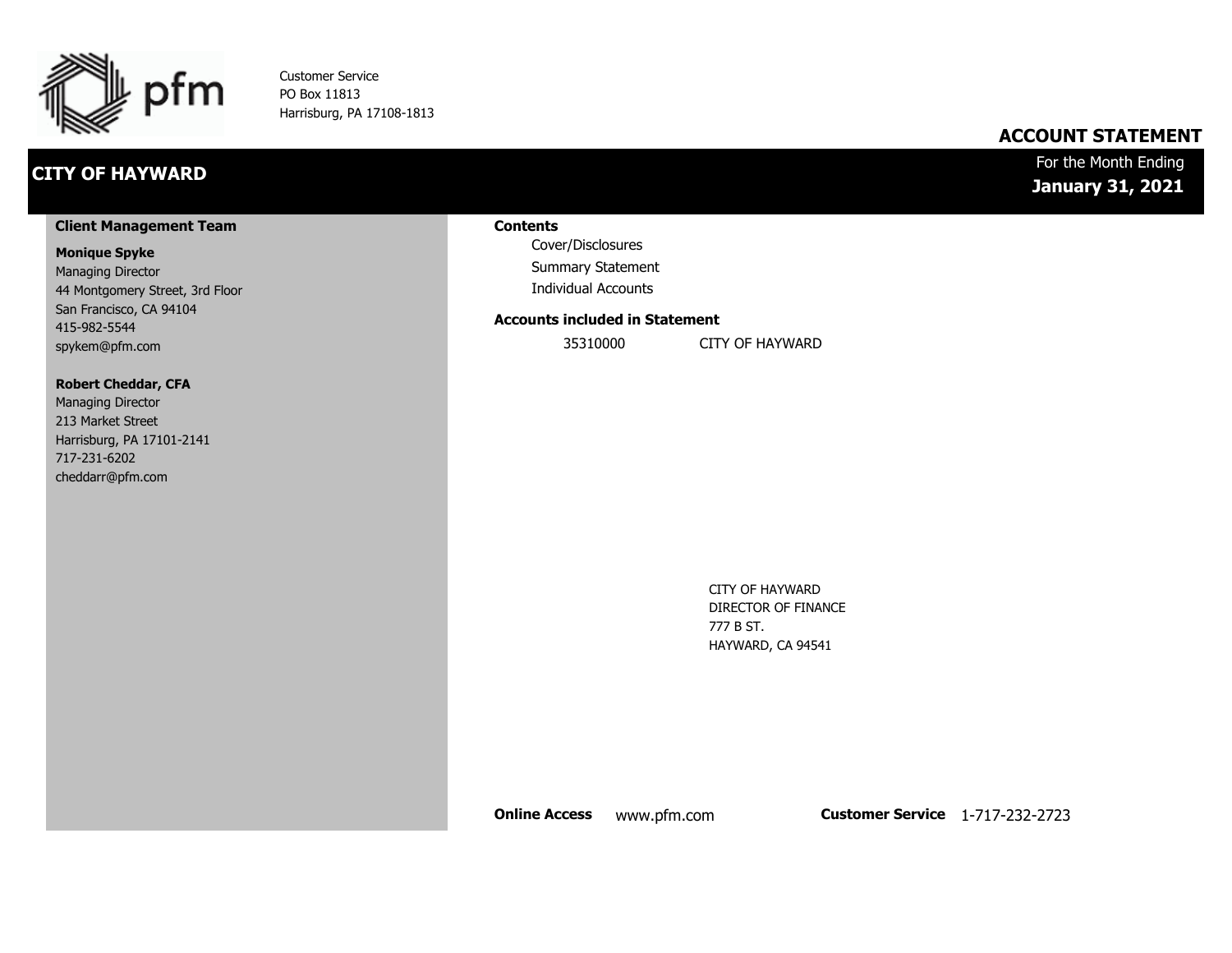

#### **Important Disclosures**

### Important Disclosures

This statement is for general information purposes only and is not intended to provide specific advice or recommendations. PFM Asset Management LLC ("PFM") is an investment advisor registered with the Securities and Exchange Commission, and is required to maintain a written disclosure statement of our background and business experience. If you would like to receive a copy of our current disclosure statement, please contact Service Operations at the address below.

**Proxy Voting** PFM does not normally receive proxies to vote on behalf of its clients. However, it does on occasion receive consent requests. In the event a consent request is received the portfolio manager contacts the client and then proceeds according to their instructions. PFM's Proxy Voting Policy is available upon request by contacting Service Operations at the address below. **Questions About an Account** PFM's monthly statement is intended to detail our investment advisory activity as well as the activity of any accounts held by clients in pools that are managed by PFM. The custodian bank maintains the control of assets and executes (i.e., settles) all investment transactions. The custodian statement is the official record of security and cash holdings and transactions. PFM recognizes that clients may use these reports to facilitate record keeping and that the custodian bank statement and the PFM statement should be reconciled and differences resolved. Many custodians use a

settlement date basis which may result in the need to reconcile due to a timing difference. **Account Control** PFM does not have the authority to withdraw funds from or

deposit funds to the custodian. Our clients retain responsibility for their internal accounting policies; implementing and enforcing internal controls and generating ledger entries or otherwise recording transactions. **Market Value** Generally, PFM's market prices are derived from closing bid prices as of the last business day of the month as supplied by Refinitiv or Bloomberg. Where prices are not available from generally recognized sources the securities are priced using a yield-based matrix system to arrive at an estimated market value. Prices that fall between data points are interpolated. Non-negotiable FDIC-insured bank certificates of deposit are priced at par. Although PFM believes the prices to be reliable, the values of the securities do not always represent the prices at which the securities could have been bought or sold. Explanation of the valuation methods for a registered investment company, local government investment program,or TERM funds is contained in the appropriate fund offering documentation or information statement. **Amortized Cost** The original cost of the principal of the security is adjusted for the amount of the periodic reduction of any discount or premium from the purchase date until the date of the report. Discount or premium with respect to short term securities (those with less than one year to maturity at time of issuance) is amortized on a straightline basis. Such discount or premium with respect to longer term securities is amortized using the constant yield basis.

**Tax Reporting** Cost data and realized gains / losses are provided for informational purposes only. Please review for accuracy and consult your tax advisor to determine the tax consequences of your security transactions. PFM does not report such information to the IRS or other taxing authorities and is not responsible for the accuracy of such information that may be required to be reported to federal, state or other taxing authorities.

**Financial Situation** In order to better serve you, PFM should be promptly notified of any material change in your investment objective or financial situation. **Callable Securities** Securities subject to redemption prior to maturity may be redeemed in whole or in part before maturity, which could affect the yield represented. Portfolio The securities in this portfolio, including shares of mutual funds, are not guaranteed or otherwise protected by PFM, the FDIC (except for certain non-negotiable certificates of deposit) or any government agency. Investment in securities involves risks, including the possible loss of the amount invested. Actual settlement values, accrued interest, and amortized cost amounts may vary for securities subject to an adjustable interest rate or subject to principal paydowns. Any changes to the values shown may be reflected within the next monthly statement's beginning values.

**Rating** Information provided for ratings is based upon a good faith inquiry of selected sources, but its accuracy and completeness cannot be guaranteed. Shares of some money market and TERM funds are marketed through representatives of PFM's wholly owned subsidiary, PFM Fund Distributors, Inc. PFM Fund Distributors, Inc. is registered with the SEC as a broker/dealer and is a member of the Financial Industry Regulatory Authority ("FINRA") and the Municipal Securities Rulemaking Board ("MSRB"). You may reach the FINRA by calling the FINRA Regulator Public Disclosure Hotline at 1-888-289-9999 or at the FINRA Regulation Internet website address www.nasd.com. A brochure describing the FINRA Regulation Public Disclosure Program is also available from the FINRA upon request. **Key Terms and Definitions**

*Dividends* on money market funds consist of interest earned, plus any discount ratably amortized to the date of maturity, plus all realized gains and losses on the sale of securities prior to maturity, less ratable amortization of any premium and all accrued expenses to the fund. Dividends are accrued daily and may be paid either monthly or quarterly. The monthly earnings on this statement represent the estimated dividend accrued for the month for any program that distributes earnings on a quarterly basis. There is no guarantee that the estimated amount will be paid on the actual distribution date.

*Current Yield* is the net change, exclusive of capital changes and income other than investment income, in the value of a hypothetical fund account with a balance of one share over the seven-day base period including the statement date, expressed as a percentage of the value of one share (normally \$1.00 per share) at the beginning of the seven-day period. This resulting net change in account value is then annualized by multiplying it by

365 and dividing the result by 7. The yields quoted should not be considered a representation of the yield of the fund in the future, since the yield is not fixed. *Average maturity* represents the average maturity of all securities and investments of a portfolio, determined by multiplying the par or principal value of each security or investment by its maturity (days or years), summing the products, and dividing the sum by the total principal value of the portfolio. The stated maturity date of mortgage backed or callable securities are used in this statement. However the actual maturity of these securities could vary depending on the level or prepayments on the underlying mortgages or whether a callable security has or is still able to be called.

*Monthly distribution yield* represents the net change in the value of one share (normally \$1.00 per share) resulting from all dividends declared during the month by a fund expressed as a percentage of the value of one share at the beginning of the month. This resulting net change is then annualized by multiplying it by 365 and dividing it by the number of calendar days in the month. *YTM at Cost* The yield to maturity at cost is the expected rate of return, based on the original cost, the annual interest receipts, maturity value and the time period from purchase date to maturity, stated as a percentage, on an annualized basis.

*YTM at Market* The yield to maturity at market is the rate of return, based on the current market value, the annual interest receipts, maturity value and the time period remaining until maturity, stated as a percentage, on an annualized basis. *Managed Account* A portfolio of investments managed discretely by PFM according to the client's specific investment policy and requirements. The investments are directly owned by the client and held by the client's custodian. *Unsettled Trade* A trade which has been executed however the final consummation of the security transaction and payment has not yet taken place.

Please review the detail pages of this statement carefully. If you think your statement is wrong, missing account information, or if you need more information about a transaction, please contact PFM within 60 days of receipt. If you have other concerns or questions regarding your account you should contact a member of your client management team or PFM Service Operations at the address below.

> PFM Asset Management LLC Attn: Service Operations 213 Market Street Harrisburg, PA 17101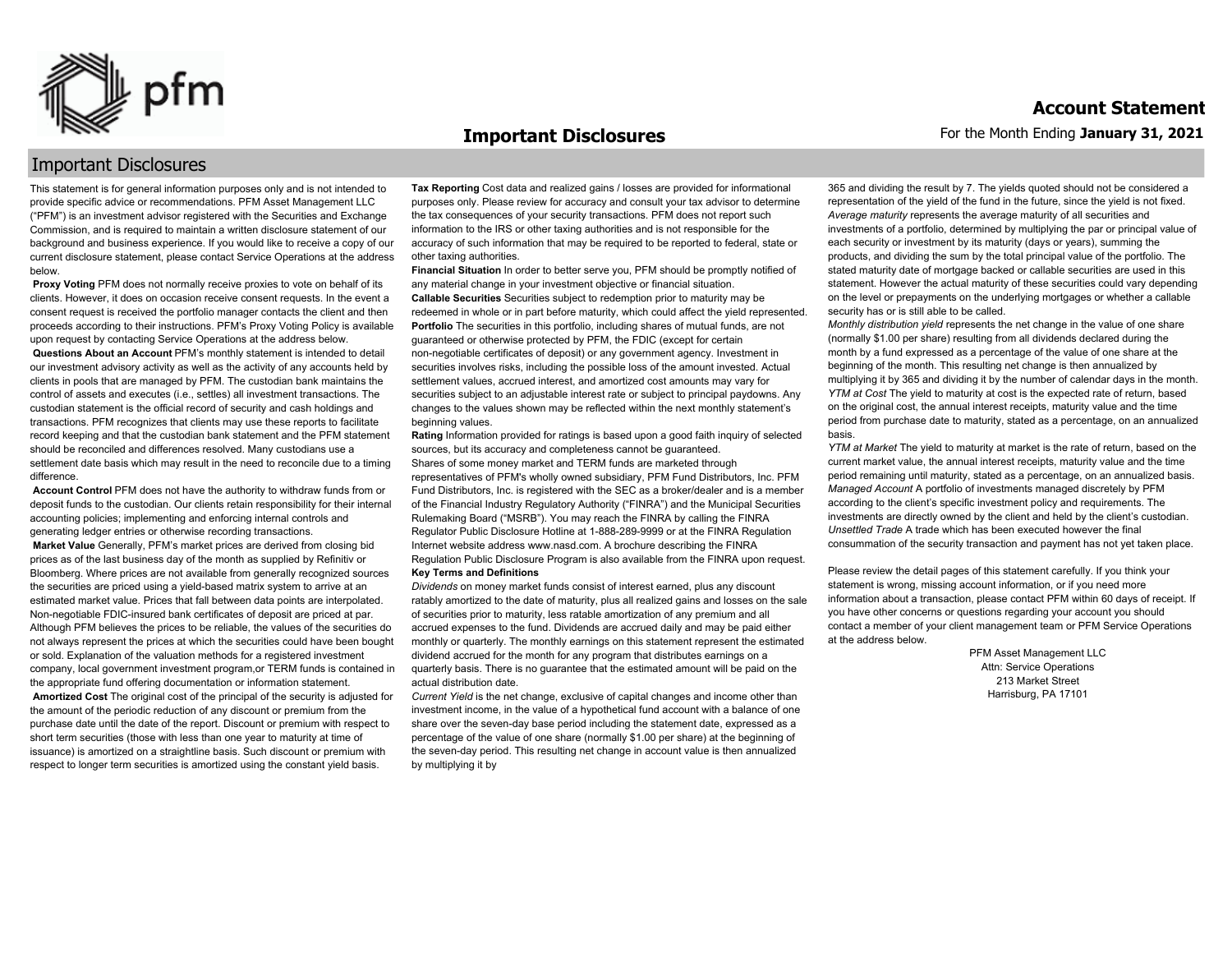

# **Managed Account Summary Statement** For the Month Ending January 31, 2021

| <b>Transaction Summary - Managed Account</b> | <b>Cash Transactions Summary - Managed Account</b> |                                 |                |
|----------------------------------------------|----------------------------------------------------|---------------------------------|----------------|
| <b>Opening Market Value</b>                  | \$129,651,196.51                                   | Maturities/Calls                | 0.00           |
| Maturities/Calls                             | (488, 294.14)                                      | Sale Proceeds                   | 3,516,541.08   |
| <b>Principal Dispositions</b>                | (3,477,364.36)                                     | Coupon/Interest/Dividend Income | 242,328.98     |
| Principal Acquisitions                       | 3,600,483.86                                       | Principal Payments              | 488,294.14     |
| Unsettled Trades                             | 0.00                                               | <b>Security Purchases</b>       | (3,605,868.34) |
| Change in Current Value                      | (61, 525.42)                                       | Net Cash Contribution           | (641, 295.86)  |
|                                              |                                                    | Reconciling Transactions        | 0.00           |
| <b>Closing Market Value</b>                  | \$129,224,496.45                                   |                                 |                |

| <b>Earnings Reconciliation (Cash Basis) - Managed Account</b>                                                                |                                       | <b>Cash Balance</b>         |        |
|------------------------------------------------------------------------------------------------------------------------------|---------------------------------------|-----------------------------|--------|
| Interest/Dividends/Coupons Received<br>Less Purchased Interest Related to Interest/Coupons<br>Plus Net Realized Gains/Losses | 281,505.70<br>(5,384.48)<br>77,109.45 | <b>Closing Cash Balance</b> | \$0.00 |
| <b>Total Cash Basis Earnings</b>                                                                                             | \$353,230.67                          |                             |        |
| <b>Earnings Reconciliation (Accrual Basis)</b>                                                                               | <b>Total</b>                          |                             |        |
| Ending Amortized Value of Securities                                                                                         | 127,619,993.95                        |                             |        |
| <b>Ending Accrued Interest</b>                                                                                               | 328,454.47                            |                             |        |
| Plus Proceeds from Sales                                                                                                     | 3,516,541.08                          |                             |        |
| Plus Proceeds of Maturities/Calls/Principal Payments                                                                         | 488,294.14                            |                             |        |
| Plus Coupons/Dividends Received                                                                                              | 242,328.98                            |                             |        |
| Less Cost of New Purchases                                                                                                   | (3,605,868.34)                        |                             |        |
| Less Beginning Amortized Value of Securities                                                                                 | (127, 921, 021.06)                    |                             |        |
| Less Beginning Accrued Interest                                                                                              | (464, 138.90)                         |                             |        |
| <b>Total Accrual Basis Earnings</b>                                                                                          | \$204,584.32                          |                             |        |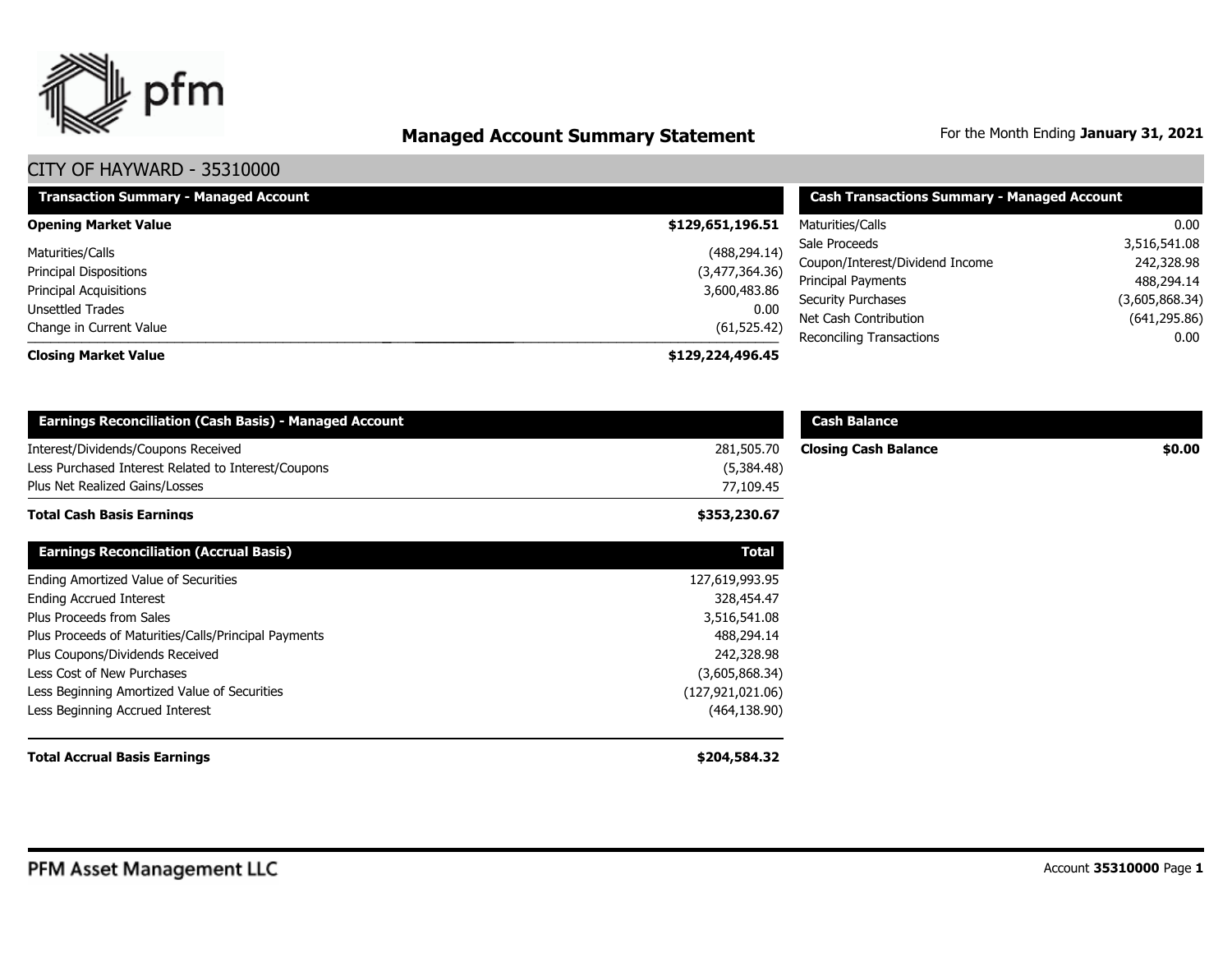

### **Portfolio Summary and Statistics** For the Month Ending January 31, 2021

### CITY OF HAYWARD - 35310000

| <b>Account Summary</b>                 |                   |                        |                |  |  |  |  |  |  |
|----------------------------------------|-------------------|------------------------|----------------|--|--|--|--|--|--|
| <b>Description</b>                     | <b>Par Value</b>  | <b>Market Value</b>    | <b>Percent</b> |  |  |  |  |  |  |
| U.S. Treasury Bond / Note              | 30,875,000.00     | 31,414,398.00          | 24.31          |  |  |  |  |  |  |
| Supra-National Agency Bond / Note      | 2,660,000.00      | 2,670,383.02           | 2.07           |  |  |  |  |  |  |
| Municipal Bond / Note                  | 16,425,000.00     | 16,904,442.05          | 13.08          |  |  |  |  |  |  |
| Federal Agency Collateralized Mortgage | 10,389,663.01     | 10,570,881.65          | 8.18           |  |  |  |  |  |  |
| Obligation                             |                   |                        |                |  |  |  |  |  |  |
| Federal Agency Bond / Note             | 44,500,000.00     | 44,749,454.37          | 34.63          |  |  |  |  |  |  |
| Corporate Note                         | 11,630,000.00     | 11,984,083.96          | 9.27           |  |  |  |  |  |  |
| Certificate of Deposit                 | 5,125,000.00      | 5,201,008.88           | 4.02           |  |  |  |  |  |  |
| <b>Bank Note</b>                       | 300,000.00        | 321,710.70             | 0.25           |  |  |  |  |  |  |
| <b>Asset-Backed Security</b>           | 5,336,891.61      | 5,408,133.82           | 4.19           |  |  |  |  |  |  |
| <b>Managed Account Sub-Total</b>       | 127, 241, 554. 62 | 129,224,496.45 100.00% |                |  |  |  |  |  |  |
| <b>Accrued Interest</b>                |                   | 328,454.47             |                |  |  |  |  |  |  |
| <b>Total Portfolio</b>                 | 127,241,554.62    | 129,552,950.92         |                |  |  |  |  |  |  |

| <b>Unsettled Trades</b> | 0.00                         | 0.00 |
|-------------------------|------------------------------|------|
|                         | <b>Maturity Distribution</b> |      |



#### **Sector Allocation**



| Maturity Distribution | <b>Characteristics</b>            |       |
|-----------------------|-----------------------------------|-------|
| 45.06%                | Yield to Maturity at Cost         | 1.19% |
|                       | Yield to Maturity at Market       | 0.35% |
|                       | Weighted Average Days to Maturity | 737   |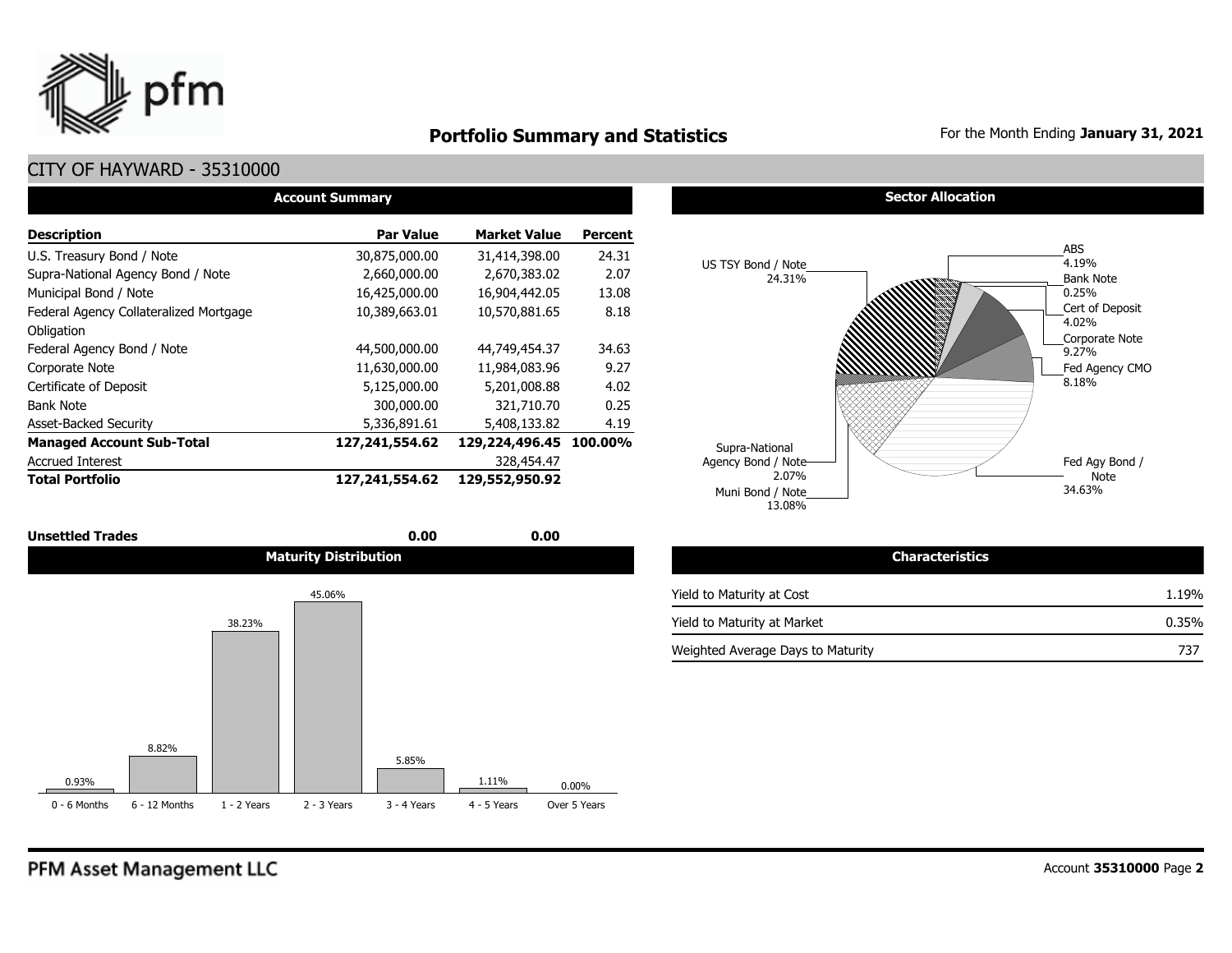

### **Managed Account Issuer Summary** For the Month Ending January 31, 2021

### CITY OF HAYWARD - 35310000

| <b>Issuer Summary</b>                    |                     |                |  |  |  |  |  |  |  |
|------------------------------------------|---------------------|----------------|--|--|--|--|--|--|--|
|                                          | <b>Market Value</b> |                |  |  |  |  |  |  |  |
| <b>Issuer</b>                            | of Holdings         | <b>Percent</b> |  |  |  |  |  |  |  |
| ADOBE INC                                | 308,409.60          | 0.24           |  |  |  |  |  |  |  |
| AMERICAN HONDA FINANCE                   | 615,503.40          | 0.48           |  |  |  |  |  |  |  |
| ARIZONA TRANSPORTATION BOARD             | 1,275,977.30        | 0.99           |  |  |  |  |  |  |  |
| <b>BANK OF AMERICA CO</b>                | 1,113,883.08        | 0.86           |  |  |  |  |  |  |  |
| BRISTOL-MYERS SQUIBB CO                  | 593,070.63          | 0.46           |  |  |  |  |  |  |  |
| CALIFORNIA EARTHQUAKE AUTHORITY          | 306,237.00          | 0.24           |  |  |  |  |  |  |  |
| CALIFORNIA STATE UNIVERSITY              | 326,010.75          | 0.25           |  |  |  |  |  |  |  |
| CAPITAL ONE FINANCIAL CORP               | 613,966.98          | 0.48           |  |  |  |  |  |  |  |
| CAPITAL ONE PRIME AUTO REC TRUST         | 173,063.95          | 0.13           |  |  |  |  |  |  |  |
| CARMAX AUTO OWNER TRUST                  | 712,883.38          | 0.55           |  |  |  |  |  |  |  |
| CATERPILLAR INC                          | 660,478.98          | 0.51           |  |  |  |  |  |  |  |
| CHAFFEY COMMUNITY COLLEGE DISTRICT       | 792,969.10          | 0.61           |  |  |  |  |  |  |  |
| CHAFFEY JOINT UNION HIGH SCHOOL DISTRICT | 612,954.00          | 0.47           |  |  |  |  |  |  |  |
| <b>CHEVRON CORPORATION</b>               | 568,261.71          | 0.44           |  |  |  |  |  |  |  |
| CITIGROUP INC                            | 634,262.70          | 0.49           |  |  |  |  |  |  |  |
| CITY OF SAN JOSE                         | 1,187,754.50        | 0.92           |  |  |  |  |  |  |  |
| <b>COMCAST CORP</b>                      | 164,865.00          | 0.13           |  |  |  |  |  |  |  |
| <b>CREDIT AGRICOLE SA</b>                | 602,766.60          | 0.47           |  |  |  |  |  |  |  |
| <b>CREDIT SUISSE GROUP RK</b>            | 976,724.78          | 0.76           |  |  |  |  |  |  |  |
| <b>DEERE &amp; COMPANY</b>               | 452,150.70          | 0.35           |  |  |  |  |  |  |  |
| <b>DNB ASA</b>                           | 646,207.50          | 0.50           |  |  |  |  |  |  |  |
| <b>EXXON MOBIL CORP</b>                  | 154,088.40          | 0.12           |  |  |  |  |  |  |  |
| <b>FANNIF MAF</b>                        | 12,578,375.29       | 9.72           |  |  |  |  |  |  |  |
| FEDERAL FARM CREDIT BANKS                | 5,138,166.70        | 3.97           |  |  |  |  |  |  |  |
| FEDERAL HOME LOAN BANKS                  | 4,737,103.23        | 3.67           |  |  |  |  |  |  |  |
| FIFTH THIRD AUTO TRUST                   | 204,913.67          | 0.16           |  |  |  |  |  |  |  |
| FLORIDA STATE BOARD OF ADMIN FIN CORP    | 303,389.80          | 0.23           |  |  |  |  |  |  |  |
| FORD CREDIT AUTO LEASE TRUST             | 121,254.20          | 0.09           |  |  |  |  |  |  |  |
| FORD CREDIT AUTO OWNER TRUST             | 125,163.34          | 0.10           |  |  |  |  |  |  |  |
| <b>FREDDIE MAC</b>                       | 32,866,690.80       | 25.42          |  |  |  |  |  |  |  |
| <b>GM FINANCIAL AUTO LEASING TRUST</b>   | 379,585.76          | 0.29           |  |  |  |  |  |  |  |
| GM FINANCIAL SECURITIZED TERM            | 730,190.67          | 0.57           |  |  |  |  |  |  |  |

#### **Credit Quality (S&P Ratings)**

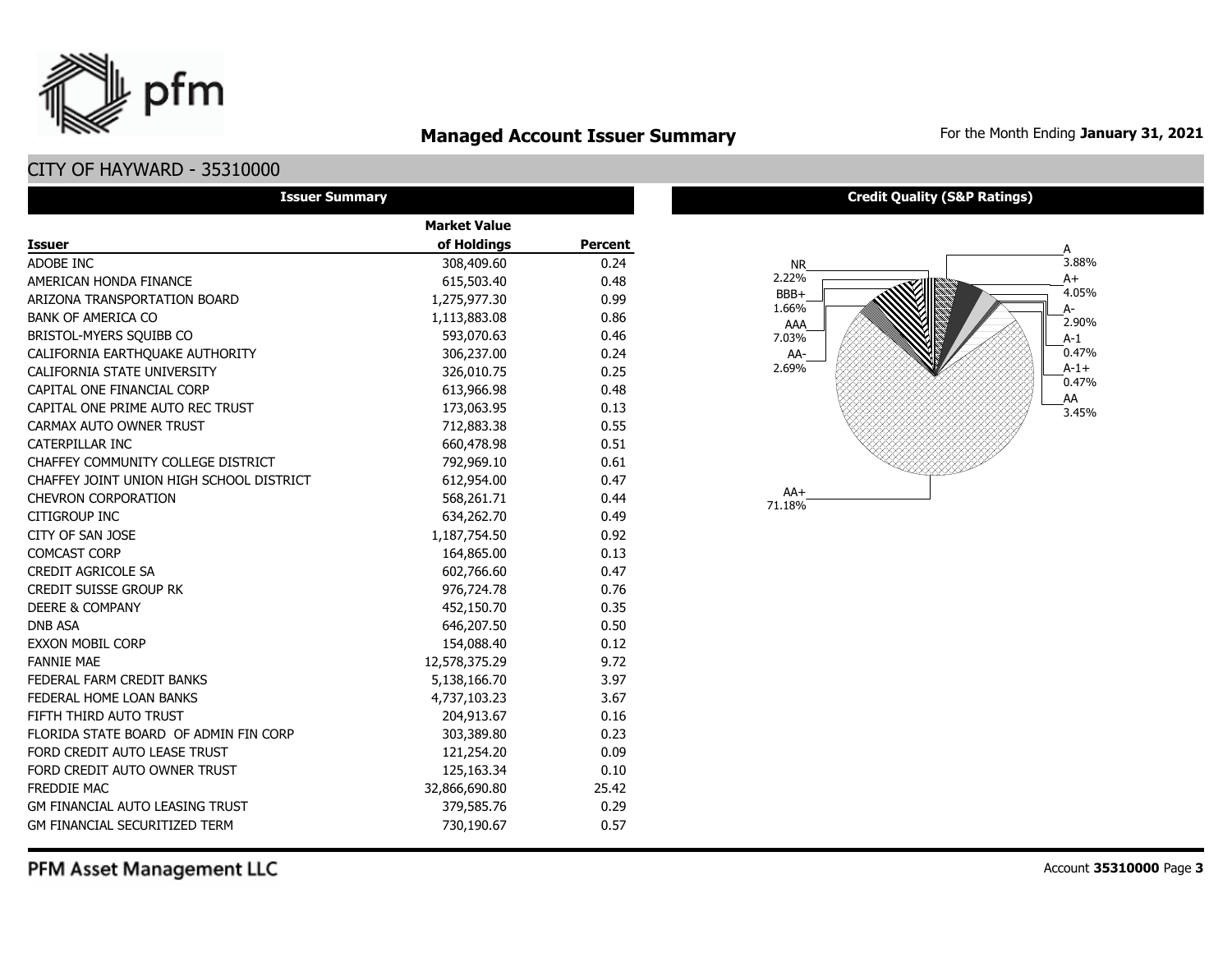

# **Managed Account Issuer Summary** For the Month Ending January 31, 2021

|                                        | <b>Market Value</b> |                |
|----------------------------------------|---------------------|----------------|
| <b>Issuer</b>                          | of Holdings         | <b>Percent</b> |
| <b>GOLDMAN SACHS GROUP INC</b>         | 884,557.45          | 0.68           |
| HARLEY-DAVIDSON MOTORCYCLE TRUST       | 423,444.35          | 0.33           |
| HOME DEPOT INC                         | 180,684.00          | 0.14           |
| <b>HONDA AUTO RECEIVABLES</b>          | 150,878.49          | 0.12           |
| <b>HYUNDAI AUTO RECEIVABLES</b>        | 312,692.55          | 0.24           |
| <b>IBM CORP</b>                        | 610,788.60          | 0.47           |
| INTER-AMERICAN DEVELOPMENT BANK        | 1,294,201.89        | 1.00           |
| INTL BANK OF RECONSTRUCTION AND DEV    | 1,376,181.13        | 1.06           |
| JP MORGAN CHASE & CO                   | 1,233,165.71        | 0.95           |
| LONG BEACH COMMUNITY COLLEGE DISTRICT  | 940,792.00          | 0.73           |
| LOS ANGELES COMMUNITY COLLEGE DISTRICT | 310,871.10          | 0.24           |
| MERCEDES-BENZ AUTO LEASE TRUST         | 170,413.39          | 0.13           |
| <b>MORGAN STANLEY</b>                  | 630,198.90          | 0.49           |
| NEW YORK & NEW JERSEY PORT AUTHORITY   | 758,745.25          | 0.59           |
| NEW YORK ST URBAN DEVELOPMENT CORP     | 1,171,168.80        | 0.91           |
| NISSAN AUTO RECEIVABLES                | 154,298.27          | 0.12           |
| <b>NORDEA BANK ABP</b>                 | 641,308.75          | 0.50           |
| OREGON DEPARTMENT OF TRANSPORTATION    | 616,050.00          | 0.48           |
| PACCAR FINANCIAL CORP                  | 501,895.45          | 0.39           |
| PALOMAR COMMMUNITY COLLEGE DISTRICT    | 724,013.50          | 0.56           |
| PNC FINANCIAL SERVICES GROUP           | 321,710.70          | 0.25           |
| ROYAL BANK OF CANADA                   | 606,793.20          | 0.47           |
| SAN DIEGO COMMUNITY COLLEGE DISTRICT   | 691,368.75          | 0.54           |
| SKANDINAVISKA ENSKILDA BANKEN AB       | 641,406.25          | 0.50           |
| SOCIETE GENERALE                       | 608,784.00          | 0.47           |
| STATE OF CALIFORNIA                    | 631,512.00          | 0.49           |
| STATE OF CONNECTICUT                   | 1,092,130.15        | 0.85           |
| STATE OF LOUISIANA                     | 622,686.00          | 0.48           |
| <b>STATE OF MARYLAND</b>               | 1,236,989.50        | 0.96           |
| STATE OF MISSISSIPPI                   | 476,895.25          | 0.37           |
| STATE OF WASHINGTON                    | 675,052.95          | 0.52           |
| STATE OF WISCONSIN                     | 627,206.25          | 0.49           |
| SUMITOMO MITSUI FINANCIAL GROUP INC    | 477,017.80          | 0.37           |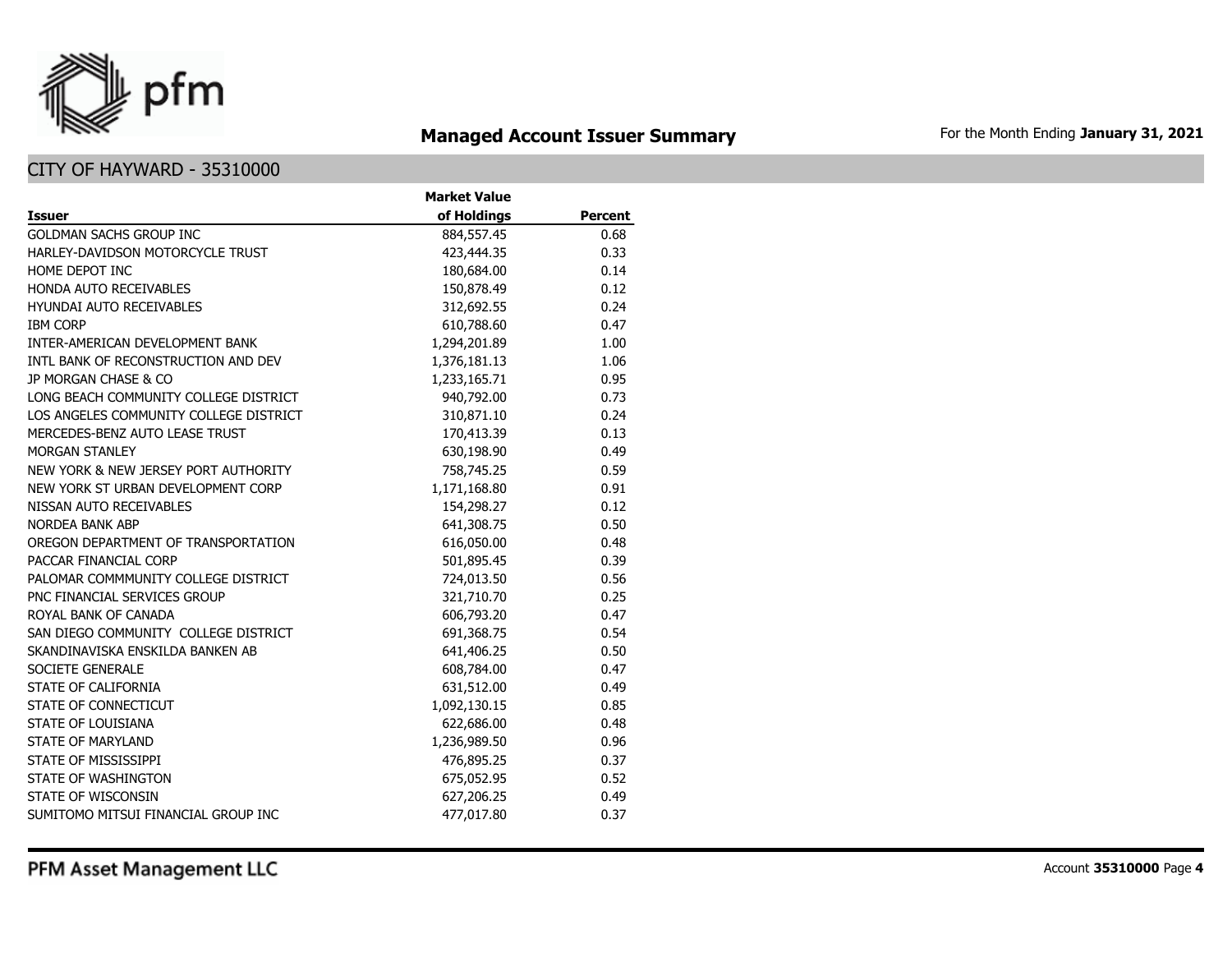

# **Managed Account Issuer Summary** For the Month Ending January 31, 2021

|                                         | <b>Market Value</b> |                |
|-----------------------------------------|---------------------|----------------|
| <b>Issuer</b>                           | of Holdings         | <b>Percent</b> |
| TAMALPAIS UNION HIGH SCHOOL DISTRICT    | 1,020,253.10        | 0.79           |
| THE BANK OF NEW YORK MELLON CORPORATION | 307,882.80          | 0.24           |
| TOYOTA MOTOR CORP                       | 1,138,543.65        | 0.88           |
| <b>TRUIST FIN CORP</b>                  | 306,735.30          | 0.24           |
| UNITED PARCEL SERVICE INC               | 307,452.90          | 0.24           |
| UNITED STATES TREASURY                  | 31,414,398.00       | 24.30          |
| UNIVERSITY OF CALIFORNIA                | 503,415.00          | 0.39           |
| <b>US BANCORP</b>                       | 617,205.00          | 0.48           |
| <b>VERIZON OWNER TRUST</b>              | 831,471.47          | 0.64           |
| <b>VOLKSWAGEN AUTO LEASE TURST</b>      | 303,913.35          | 0.24           |
| <b>Total</b>                            | \$129,224,496.45    | 100.00%        |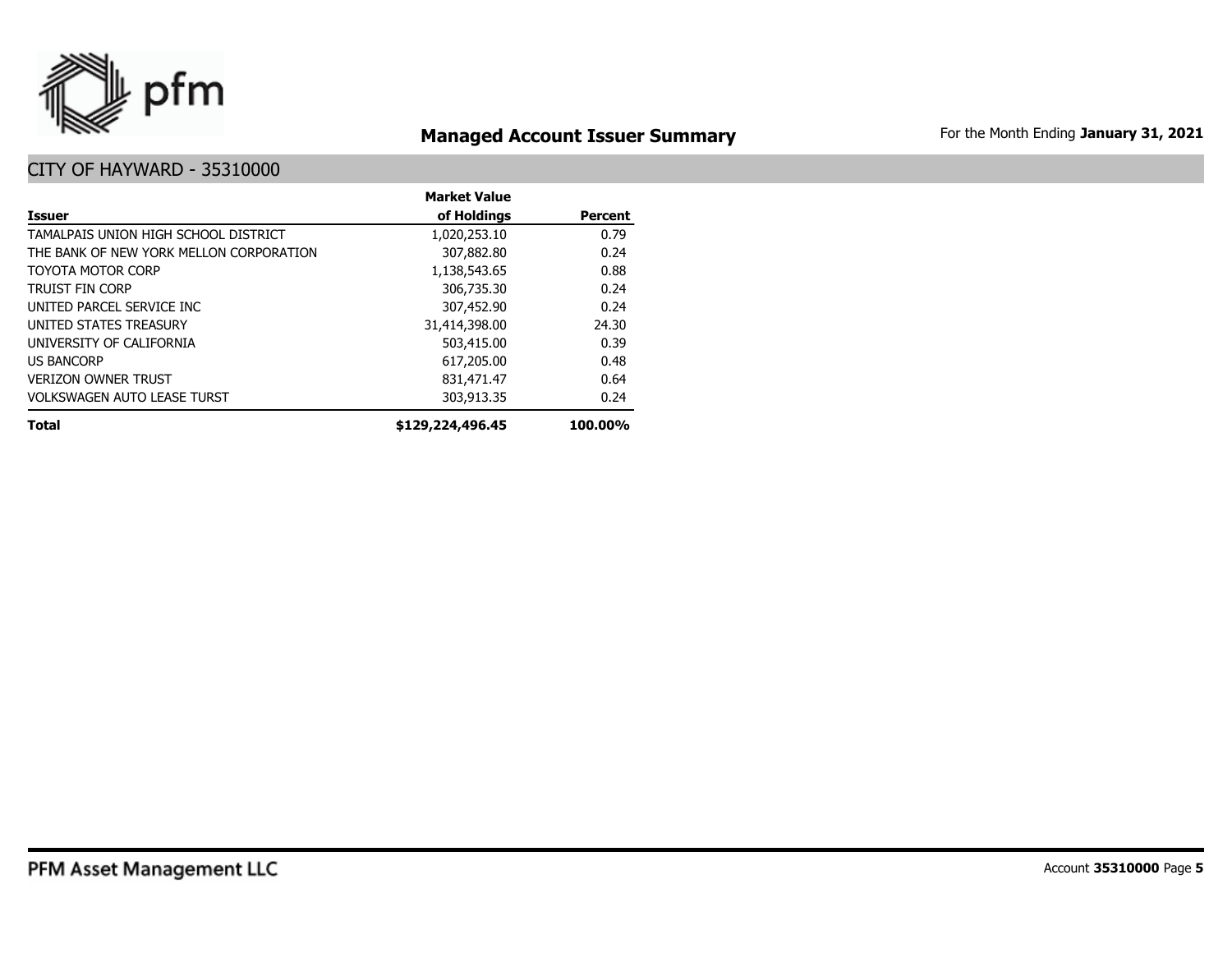

### CITY OF HAYWARD - 35310000

| <b>Security Type/Description</b><br><b>Dated Date/Coupon/Maturity</b>                 | <b>CUSIP</b> |                  | S&P<br>Par Rating | Moody's<br>Rating | <b>Trade</b><br><b>Date</b> | Settle<br>Date | Original<br>Cost | <b>YTM</b><br>at Cost | <b>Accrued</b><br><b>Interest</b> | <b>Amortized</b><br>Cost | <b>Market</b><br><b>Value</b> |
|---------------------------------------------------------------------------------------|--------------|------------------|-------------------|-------------------|-----------------------------|----------------|------------------|-----------------------|-----------------------------------|--------------------------|-------------------------------|
| <b>U.S. Treasury Bond / Note</b>                                                      |              |                  |                   |                   |                             |                |                  |                       |                                   |                          |                               |
| <b>US TREASURY NOTES</b><br>DTD 01/31/2017 1.875% 01/31/2022                          | 912828V72    | 8,750,000.00 AA+ |                   | Aaa               | 01/07/19                    | 01/09/19       | 8,590,722.66     | 2.50                  | 453.21                            | 8,698,142.26             | 8,904,491.75                  |
| US TREASURY NOTES<br>DTD 02/15/2019 2.500% 02/15/2022                                 | 9128286C9    | 1,800,000.00 AA+ |                   | Aaa               | 04/01/19                    | 04/03/19       | 1,810,476.56     | 2.29                  | 20,788.04                         | 1,803,785.14             | 1,844,718.84                  |
| <b>US TREASURY NOTES</b><br>DTD 07/31/2017 1.875% 07/31/2022                          | 9128282P4    | 1,600,000.00 AA+ |                   | Aaa               | 07/01/19                    | 07/03/19       | 1,605,437.50     | 1.76                  | 82.87                             | 1,602,636.51             | 1,642,500.00                  |
| US TREASURY NOTES<br>DTD 07/31/2017 1.875% 07/31/2022                                 | 9128282P4    | 4,000,000.00 AA+ |                   | Aaa               | 06/03/19                    | 06/05/19       | 4,003,281.25     | 1.85                  | 207.19                            | 4,001,552.33             | 4,106,250.00                  |
| <b>US TREASURY NOTES</b><br>DTD 08/31/2017 1.625% 08/31/2022                          | 9128282S8    | 125,000.00 AA+   |                   | Aaa               | 08/02/19                    | 08/05/19       | 124,750.98       | 1.69                  | 864.12                            | 124,872.16               | 127,968.75                    |
| US TREASURY NOTES<br>DTD 10/15/2019 1.375% 10/15/2022                                 | 912828YK0    | 5,250,000.00 AA+ |                   | Aaa               | 12/02/19                    | 12/04/19       | 5,213,085.94     | 1.63                  | 21,616.59                         | 5,228,084.48             | 5,362,382.55                  |
| US TREASURY NOTES<br>DTD 01/15/2020 1.500% 01/15/2023                                 | 912828Z29    | 2,500,000.00 AA+ |                   | Aaa               | 02/03/20                    | 02/05/20       | 2,512,207.03     | 1.33                  | 1,761.05                          | 2,508,096.38             | 2,567,187.50                  |
| <b>US TREASURY NOTES</b><br>DTD 02/01/2016 1.750% 01/31/2023                          | 912828P38    | 150,000.00 AA+   |                   | Aaa               | 01/02/20                    | 01/06/20       | 150,609.38       | 1.61                  | 7.25                              | 150,396.29               | 154,875,00                    |
| <b>US TREASURY NOTES</b><br>DTD 11/15/2020 0.250% 11/15/2023                          | 91282CAW1    | 3,450,000.00 AA+ |                   | Aaa               | 12/01/20                    | 12/03/20       | 3,453,234.38     | 0.22                  | 1,858.43                          | 3,453,054.19             | 3,458,086.11                  |
| <b>US TREASURY NOTES</b><br>DTD 12/15/2020 0.125% 12/15/2023                          | 91282CBA8    | 3,250,000.00 AA+ |                   | Aaa               | 01/06/21                    | 01/07/21       | 3,242,255.86     | 0.21                  | 535.71                            | 3,242,436.46             | 3,245,937.50                  |
| <b>Security Type Sub-Total</b>                                                        |              | 30,875,000.00    |                   |                   |                             |                | 30,706,061.54    | 1.62                  | 48,174.46                         | 30,813,056.20            | 31,414,398.00                 |
| <b>Supra-National Agency Bond / Note</b>                                              |              |                  |                   |                   |                             |                |                  |                       |                                   |                          |                               |
| INTER-AMERICAN DEVEL BK CORPORATE<br><b>NOTES</b><br>DTD 04/24/2020 0.500% 05/24/2023 | 4581X0DM7    | 1,285,000.00 AAA |                   | Aaa               | 04/17/20                    | 04/24/20       | 1,284,563.10     | 0.51                  | 1,195.76                          | 1,284,673.00             | 1,294,201.89                  |
| INTL BK RECON & DEVELOP CORPORATE<br><b>NOTES</b><br>DTD 11/24/2020 0.250% 11/24/2023 | 459058JM6    | 1,375,000.00 AAA |                   | Aaa               | 11/17/20                    | 11/24/20       | 1,372,043.75     | 0.32                  | 639.76                            | 1,372,230.03             | 1,376,181.13                  |

PFM Asset Management LLC

Account **35310000** Page **6**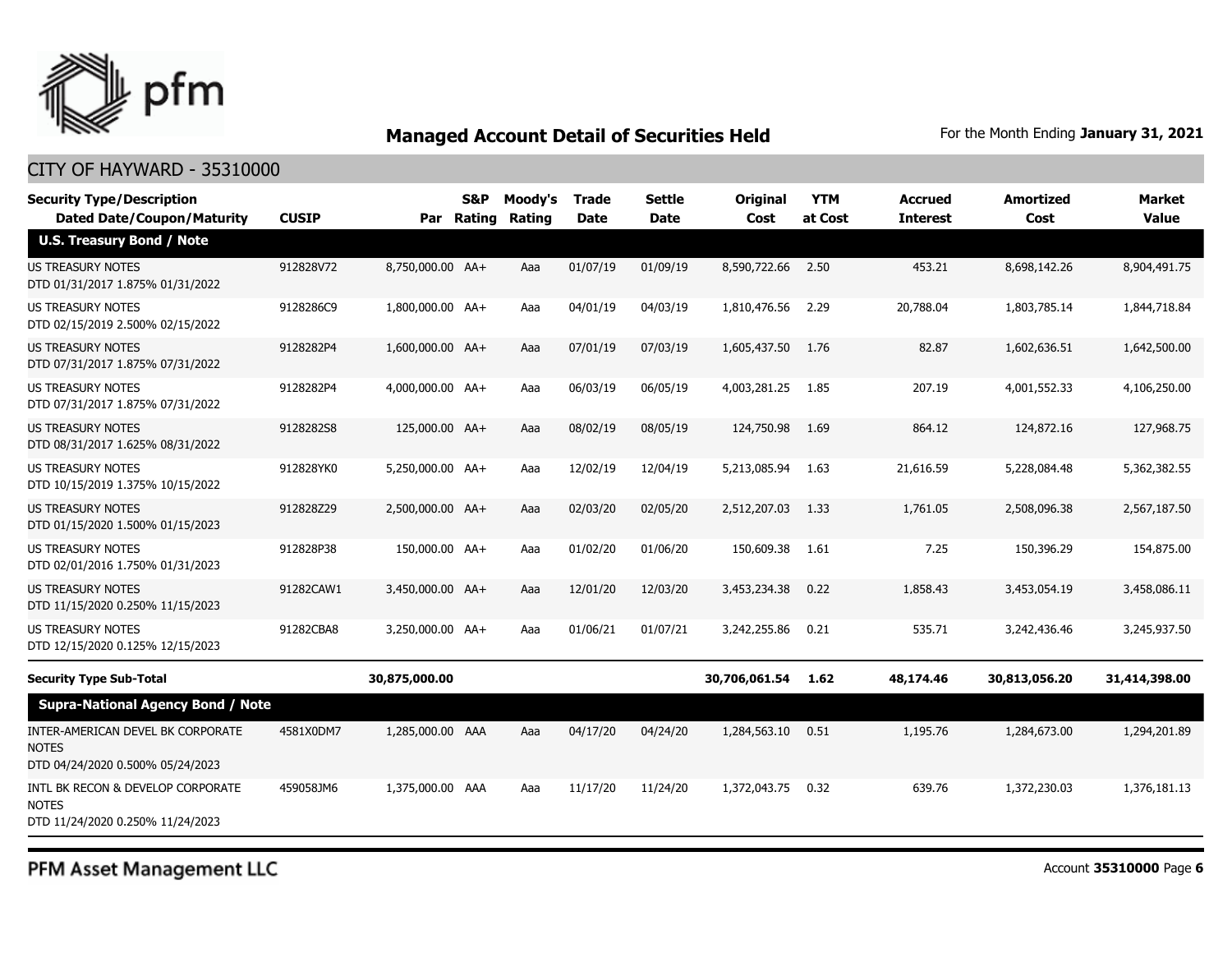

#### CITY OF HAYWARD - 35310000

| <b>Security Type/Description</b><br><b>Dated Date/Coupon/Maturity</b>                  | <b>CUSIP</b> | Par              | S&P<br>Rating | Moody's<br><b>Rating</b> | <b>Trade</b><br><b>Date</b> | <b>Settle</b><br><b>Date</b> | Original<br>Cost | <b>YTM</b><br>at Cost | <b>Accrued</b><br><b>Interest</b> | <b>Amortized</b><br>Cost | <b>Market</b><br><b>Value</b> |
|----------------------------------------------------------------------------------------|--------------|------------------|---------------|--------------------------|-----------------------------|------------------------------|------------------|-----------------------|-----------------------------------|--------------------------|-------------------------------|
| <b>Security Type Sub-Total</b>                                                         |              | 2,660,000.00     |               |                          |                             |                              | 2,656,606.85     | 0.41                  | 1,835.52                          | 2,656,903.03             | 2,670,383.02                  |
| <b>Municipal Bond / Note</b>                                                           |              |                  |               |                          |                             |                              |                  |                       |                                   |                          |                               |
| LA ST T/E GO BONDS<br>DTD 03/11/2020 5.000% 11/15/2021                                 | 546417DK9    | 600,000.00 AA-   |               | Aa3                      | 04/21/20                    | 04/22/20                     | 637,044.00       | 1.01                  | 6,333.33                          | 618,586.76               | 622,686.00                    |
| CA ST T/E GO BONDS<br>DTD 04/22/2020 5.000% 03/01/2022                                 | 13063DUV8    | 600,000.00 AA-   |               | Aa2                      | 04/17/20                    | 04/22/20                     | 644,070.00       | 1.00                  | 12,500.00                         | 625,545.00               | 631,512.00                    |
| CT ST T/E GO BONDS<br>DTD 06/25/2020 3.000% 06/01/2022                                 | 20772KKE8    | 750,000.00       | A             | A1                       | 06/12/20                    | 06/25/20                     | 784,837.50       | 0.58                  | 3,750.00                          | 773,932.28               | 777,300.00                    |
| CT ST TXBL GO BONDS<br>DTD 06/11/2020 2.500% 07/01/2022                                | 20772KJU4    | 305,000.00 A     |               | A1                       | 05/29/20                    | 06/11/20                     | 310,130.10       | 1.66                  | 635.42                            | 308,522.67               | 314,830.15                    |
| PALOMAR COMM COLL DIST, CA TXBL GO<br><b>BONDS</b><br>DTD 11/03/2020 0.441% 08/01/2022 | 697511EZ2    | 375,000.00 AA    |               | Aa2                      | 10/16/20                    | 11/03/20                     | 375,000.00       | 0.44                  | 404.25                            | 375,000.00               | 374,430.00                    |
| CHAFFEY UHSD, CA TXBL GO BONDS<br>DTD 12/05/2019 1.913% 08/01/2022                     | 157411TH2    | 600,000.00 AA-   |               | Aa1                      | 11/06/19                    | 12/05/19                     | 600,000.00       | 1.91                  | 5,739.00                          | 600,000,00               | 612,954.00                    |
| SAN DIEGO CCD, CA TXBL GO BONDS<br>DTD 10/16/2019 1.936% 08/01/2022                    | 7972720M6    | 675,000.00 AAA   |               | Aaa                      | 09/18/19                    | 10/16/19                     | 675,000.00       | 1.94                  | 6,534.00                          | 675,000.00               | 691,368.75                    |
| LONG BEACH CCD, CA TXBL GO BONDS<br>DTD 10/23/2019 1.702% 08/01/2022                   | 542411NG4    | 920,000.00 AA    |               | Aa2                      | 10/09/19                    | 10/23/19                     | 920,000.00       | 1.70                  | 7,829.20                          | 920,000.00               | 940,792.00                    |
| TAMALPAIS UHSD, CA TXBL GO BONDS<br>DTD 10/09/2019 1.925% 08/01/2022                   | 874857KH7    | 995,000.00 NR    |               | Aaa                      | 09/20/19                    | 10/09/19                     | 995,000.00       | 1.93                  | 9,576.88                          | 995,000.00               | 1,020,253.10                  |
| SAN JOSE, CA TXBL GO BONDS<br>DTD 07/25/2019 2.300% 09/01/2022                         | 798135H44    | 1,150,000.00 AA+ |               | Aa1                      | 07/09/19                    | 07/25/19                     | 1,157,544.00     | 2.08                  | 11,020.83                         | 1,153,838.53             | 1,187,754.50                  |
| OR ST DEPT OF TRANS TXBL REV BONDS<br>DTD 11/20/2019 1.855% 11/15/2022                 | 68607DTT2    | 600,000.00 AAA   |               | Aa1                      | 11/07/19                    | 11/20/19                     | 600,000.00       | 1.86                  | 2,349.67                          | 600,000.00               | 616,050.00                    |
| NY ST URBAN DEV CORP TXBL REV BONDS<br>DTD 12/23/2020 0.480% 03/15/2023                | 650036DR4    | 290,000.00 AA+   |               | <b>NR</b>                | 12/16/20                    | 12/23/20                     | 290,000.00       | 0.48                  | 146.93                            | 290,000.00               | 290,139.20                    |
| UNIV OF CAL TXBL REV BONDS<br>DTD 07/16/2020 0.628% 05/15/2023                         | 91412HFK4    | 500,000.00       | AA            | Aa2                      | 07/10/20                    | 07/16/20                     | 500,000.00       | 0.63                  | 662.89                            | 500,000.00               | 503,415.00                    |

PFM Asset Management LLC

Account **35310000** Page **7**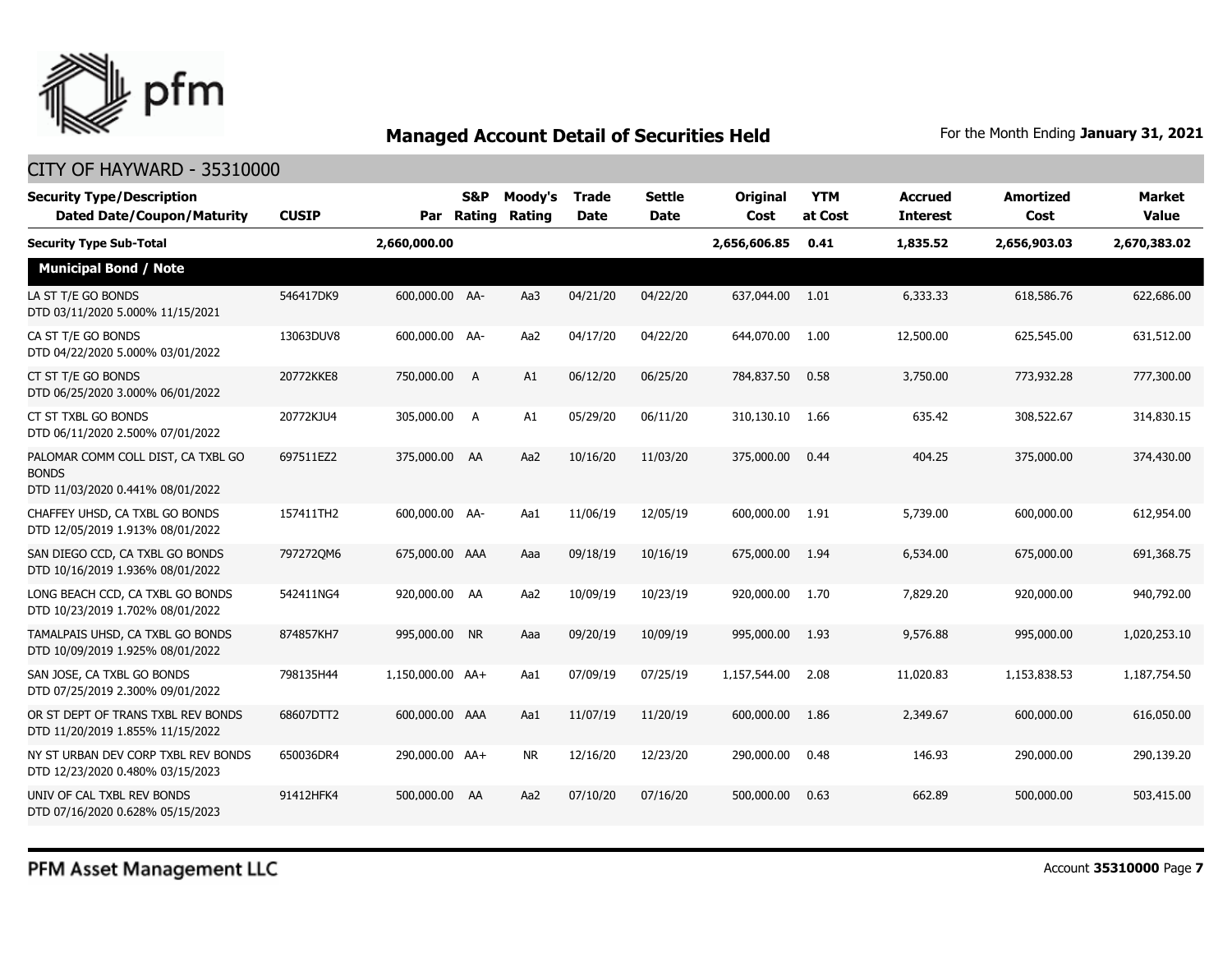

| <b>Security Type/Description</b><br><b>Dated Date/Coupon/Maturity</b>                  | <b>CUSIP</b> | Par              | S&P<br>Rating | Moody's<br><b>Rating</b> | <b>Trade</b><br><b>Date</b> | <b>Settle</b><br><b>Date</b> | <b>Original</b><br>Cost | <b>YTM</b><br>at Cost | <b>Accrued</b><br><b>Interest</b> | <b>Amortized</b><br>Cost | <b>Market</b><br><b>Value</b> |
|----------------------------------------------------------------------------------------|--------------|------------------|---------------|--------------------------|-----------------------------|------------------------------|-------------------------|-----------------------|-----------------------------------|--------------------------|-------------------------------|
| <b>Municipal Bond / Note</b>                                                           |              |                  |               |                          |                             |                              |                         |                       |                                   |                          |                               |
| CHAFFEY CMTY CLG DIST, CA TXBL GO<br><b>BONDS</b><br>DTD 09/24/2019 1.617% 06/01/2023  | 157432KD6    | 770,000.00 AA    |               | Aa2                      | 10/13/20                    | 10/15/20                     | 792,314.60              | 0.51                  | 2,075.15                          | 789,778.32               | 792,969.10                    |
| CA ST EARTHOUAKE AUTH TXBL REV<br><b>BONDS</b><br>DTD 11/24/2020 1.477% 07/01/2023     | 13017HAK2    | 300,000.00 NR    |               | <b>NR</b>                | 11/19/20                    | 11/24/20                     | 301,599.00              | 1.27                  | 369.25                            | 301,482.74               | 306,237.00                    |
| PORT AUTH OF NY/NJ TXBL REV BONDS<br>DTD 07/08/2020 1.086% 07/01/2023                  | 73358W4V3    | 370,000.00 A+    |               | Aa3                      | 07/02/20                    | 07/08/20                     | 370,000.00              | 1.09                  | 2,265.82                          | 370,000.00               | 376,826.50                    |
| PORT AUTH OF NY/NJ TXBL REV BONDS<br>DTD 07/08/2020 1.086% 07/01/2023                  | 73358W4V3    | 375,000.00 A+    |               | Aa3                      | 07/07/20                    | 07/09/20                     | 377,197.50              | 0.89                  | 2,296.44                          | 376,779.02               | 381,918.75                    |
| WA ST T/E GO BONDS<br>DTD 04/29/2020 5.000% 07/01/2023                                 | 93974EHJ8    | 605,000.00 AA+   |               | Aaa                      | 04/23/20                    | 04/29/20                     | 679,759.85              | 1.03                  | 2,520.83                          | 661,812.32               | 675,052.95                    |
| WI DEPT OF TRANS TXBL REV BONDS<br>DTD 07/30/2020 0.420% 07/01/2023                    | 977123X52    | 625,000.00 AA+   |               | <b>NR</b>                | 07/10/20                    | 07/30/20                     | 625,000.00              | 0.42                  | 218.75                            | 625,000.00               | 627,206.25                    |
| AZ TRAN BOARD TXBL REV BONDS<br>DTD 02/12/2020 1.795% 07/01/2023                       | 040654XT7    | 1,235,000.00 AA+ |               | Aa1                      | 01/10/20                    | 02/12/20                     | 1,235,000.00            | 1.80                  | 1,847.35                          | 1,235,000.00             | 1,275,977.30                  |
| LOS ANGELES CCD, CA TXBL GO BONDS<br>DTD 11/10/2020 0.444% 08/01/2023                  | 54438CYH9    | 310,000.00 AA+   |               | Aaa                      | 10/30/20                    | 11/10/20                     | 310,000.00              | 0.44                  | 309.69                            | 310,000.00               | 310,871.10                    |
| PALOMAR COMM COLL DIST, CA TXBL GO<br><b>BONDS</b><br>DTD 11/03/2020 0.580% 08/01/2023 | 697511FA6    | 350,000.00 AA    |               | Aa2                      | 10/16/20                    | 11/03/20                     | 350,000.00              | 0.58                  | 496.22                            | 350,000.00               | 349,583.50                    |
| MD ST TXBL GO BONDS<br>DTD 08/05/2020 0.410% 08/01/2023                                | 574193TP3    | 650,000.00 AAA   |               | Aaa                      | 07/23/20                    | 08/05/20                     | 650,000.00              | 0.41                  | 1,302.89                          | 650,000.00               | 653,659.50                    |
| CA ST UNIV TXBL REV BONDS<br>DTD 09/17/2020 0.475% 11/01/2023                          | 13077DMJ8    | 325,000.00 AA-   |               | Aa2                      | 08/27/20                    | 09/17/20                     | 325,000.00              | 0.48                  | 574.62                            | 325,000.00               | 326,010.75                    |
| MS ST TXBL GO BONDS<br>DTD 08/06/2020 0.422% 11/01/2023                                | 605581MY0    | 475,000.00 AA    |               | Aa2                      | 07/24/20                    | 08/06/20                     | 475,000.00              | 0.42                  | 501.13                            | 475,000.00               | 476,895.25                    |
| NY ST URBAN DEV CORP TXBL REV BONDS<br>DTD 12/23/2020 0.620% 03/15/2024                | 650036DS2    | 880,000.00 AA+   |               | <b>NR</b>                | 12/16/20                    | 12/23/20                     | 880,000.00              | 0.62                  | 575.91                            | 880,000.00               | 881,029.60                    |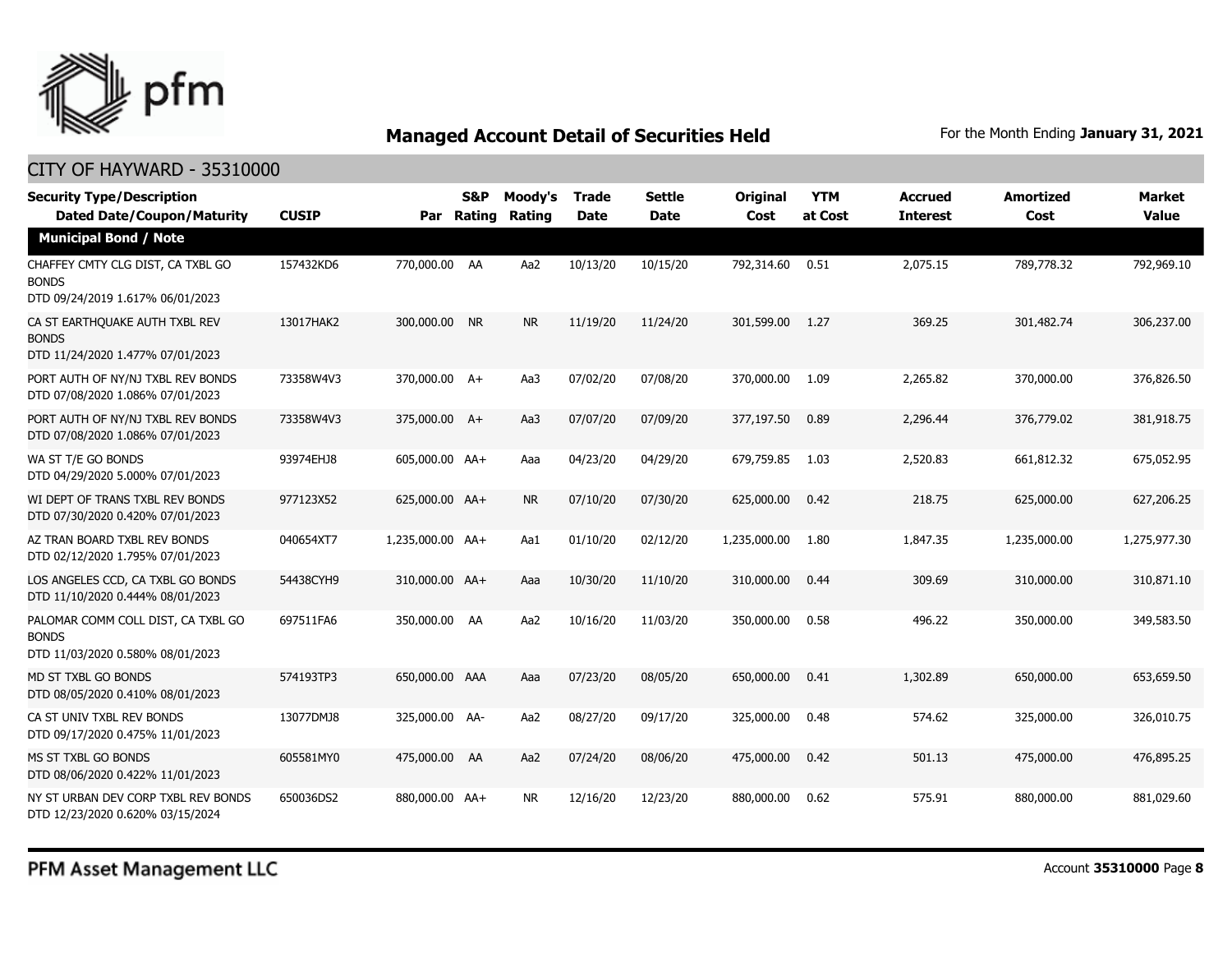

#### CITY OF HAYWARD - 35310000

| <b>Security Type/Description</b><br><b>Dated Date/Coupon/Maturity</b>   | <b>CUSIP</b> | Par              | S&P<br>Rating | Moody's<br><b>Rating</b> | <b>Trade</b><br><b>Date</b> | <b>Settle</b><br>Date | Original<br>Cost | <b>YTM</b><br>at Cost | <b>Accrued</b><br><b>Interest</b> | <b>Amortized</b><br>Cost | <b>Market</b><br><b>Value</b> |
|-------------------------------------------------------------------------|--------------|------------------|---------------|--------------------------|-----------------------------|-----------------------|------------------|-----------------------|-----------------------------------|--------------------------|-------------------------------|
| <b>Municipal Bond / Note</b>                                            |              |                  |               |                          |                             |                       |                  |                       |                                   |                          |                               |
| MD ST T/E GO BONDS<br>DTD 08/30/2017 5.000% 08/01/2024                  | 574193PK8    | 500,000.00 AAA   |               | Aaa                      | 05/01/20                    | 05/05/20              | 583,925.00       | 0.95                  | 12,500.00                         | 569,188.01               | 583,330.00                    |
| FL ST BOARD OF ADMIN TXBL REV BONDS<br>DTD 09/16/2020 1.258% 07/01/2025 | 341271AD6    | 295,000.00 AA    |               | Aa3                      | 09/03/20                    | 09/16/20              | 295,000.00       | 1.26                  | 309.26                            | 295,000.00               | 303,389.80                    |
| <b>Security Type Sub-Total</b>                                          |              | 16,425,000.00    |               |                          |                             |                       | 16,738,421.55    | 1.17                  | 95,645.71                         | 16,649,465.65            | 16,904,442.05                 |
| <b>Federal Agency Collateralized Mortgage Obligation</b>                |              |                  |               |                          |                             |                       |                  |                       |                                   |                          |                               |
| FNA 2018-M5 A2<br>DTD 04/01/2018 3.560% 09/01/2021                      | 3136B1XP4    | 121,165.86 AA+   |               | Aaa                      | 04/11/18                    | 04/30/18              | 123,575.97 2.93  |                       | 359.46                            | 121,584.67               | 121,410.77                    |
| <b>FHMS K720 A1</b><br>DTD 11/01/2015 2.316% 11/01/2021                 | 3137BLUQ9    | 121,395.28 AA+   |               | Aaa                      | 08/22/19                    | 08/27/19              | 121,727.22       | 2.19                  | 234.29                            | 121,508.98               | 122,060.68                    |
| FHLMC MULTIFAMILY STRUCTURED P<br>DTD 05/01/2015 2.791% 01/01/2022      | 3137BHXY8    | 1,250,000.00 AA+ |               | Aaa                      | 08/16/19                    | 08/21/19              | 1,272,656.25     | 2.00                  | 2,907.29                          | 1,258,758.32             | 1,264,726.18                  |
| FHMS K019 A2<br>DTD 08/01/2012 2.272% 03/01/2022                        | 3137ASNJ9    | 571,515.65 AA+   |               | Aaa                      | 03/29/19                    | 04/03/19              | 567,296.25       | 2.54                  | 1.082.07                          | 569,955.70               | 577,251.00                    |
| FHMS K023 A1<br>DTD 12/01/2012 1.583% 04/01/2022                        | 3137AWQG3    | 39,558.91 AA+    |               | Aaa                      | 03/06/18                    | 03/09/18              | 38,699.73        | 2.14                  | 52.18                             | 39,313.43                | 39,814.99                     |
| FHMS K023 A1<br>DTD 12/01/2012 1.583% 04/01/2022                        | 3137AWQG3    | 173,673.26 AA+   |               | Aaa                      | 07/12/18                    | 07/17/18              | 169,283.95       | 2.30                  | 229.10                            | 172,298.76               | 174,797.49                    |
| FHMS K023 A1<br>DTD 12/01/2012 1.583% 04/01/2022                        | 3137AWQG3    | 356,995.02 AA+   |               | Aaa                      | 03/07/18                    | 03/09/18              | 349,185.76       | 2.15                  | 470.93                            | 354,763.80               | 359,305.94                    |
| FHLMC MULTIFAMILY STRUCTURED P<br>DTD 11/01/2015 2.716% 06/01/2022      | 3137BLUR7    | 600,000.00 AA+   |               | Aaa                      | 03/13/19                    | 03/18/19              | 599,253.52       | 2.76                  | 1,358.00                          | 599,690.83               | 610,235.73                    |
| FHLMC MULTIFAMILY STRUCTURED P<br>DTD 12/01/2012 2.355% 07/01/2022      | 3137AVXN2    | 570,000.00 AA+   |               | Aaa                      | 06/12/19                    | 06/17/19              | 572,092.97       | 2.23                  | 1,118.62                          | 570,971.06               | 580,940.85                    |
| FHLMC MULTIFAMILY STRUCTURED P<br>DTD 12/01/2012 2.355% 07/01/2022      | 3137AVXN2    | 1,227,386.00 AA+ |               | Aaa                      | 03/28/19                    | 04/02/19              | 1,222,591.52     | 2.48                  | 2,408.75                          | 1,225,304.08             | 1,250,945.04                  |
| FHLMC MULTIFAMILY STRUCTURED P<br>DTD 12/01/2012 2.307% 08/01/2022      | 3137AWOH1    | 1,250,000.00 AA+ |               | Aaa                      | 09/04/19                    | 09/09/19              | 1,268,457,03     | 1.78                  | 2,403.13                          | 1,259,534.09             | 1,275,517.51                  |

PFM Asset Management LLC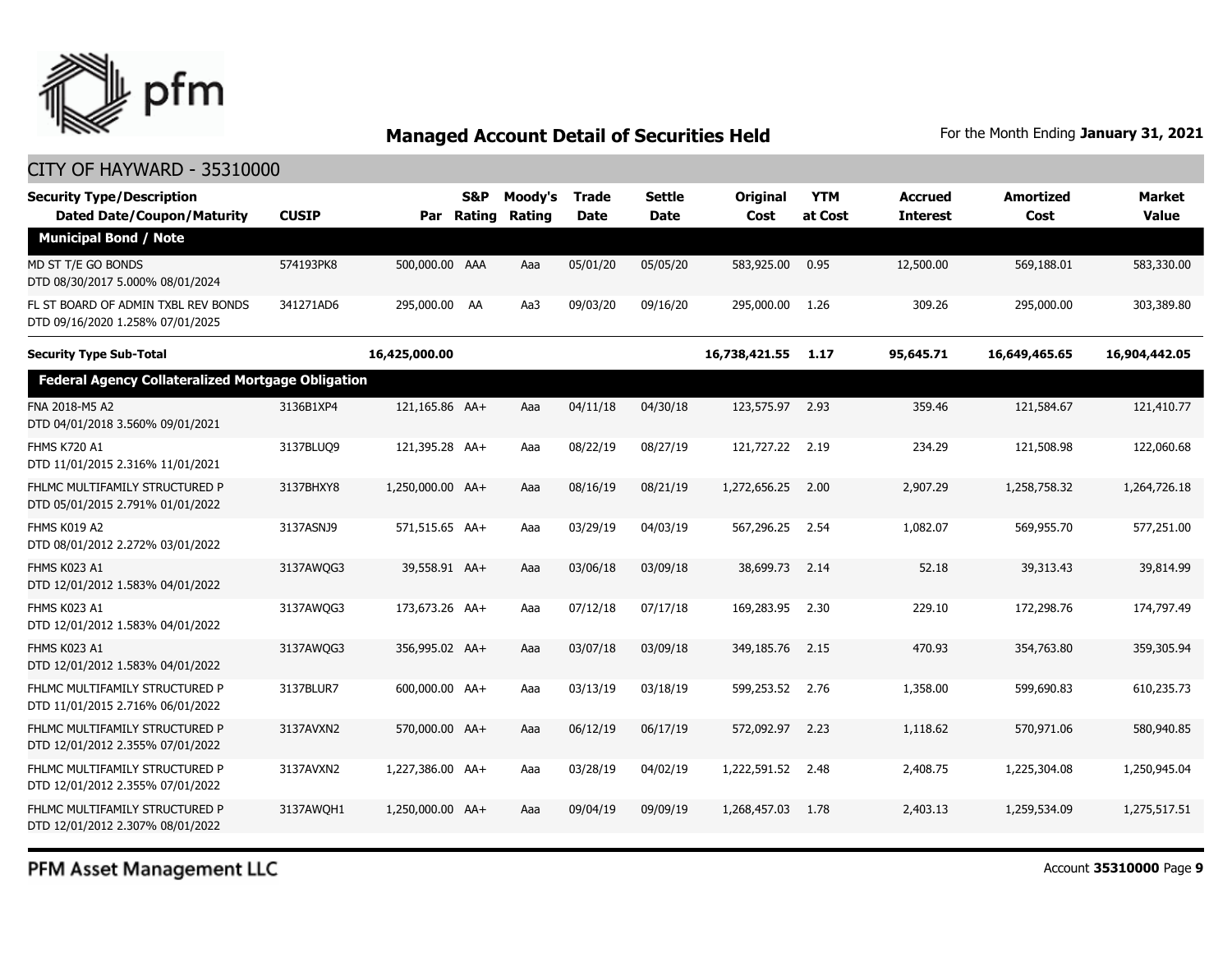

| <b>Security Type/Description</b><br><b>Dated Date/Coupon/Maturity</b> | <b>CUSIP</b> |                  | S&P<br>Par Rating | Moody's<br>Rating | <b>Trade</b><br><b>Date</b> | <b>Settle</b><br><b>Date</b> | Original<br>Cost | <b>YTM</b><br>at Cost | <b>Accrued</b><br><b>Interest</b> | <b>Amortized</b><br>Cost | <b>Market</b><br><b>Value</b> |
|-----------------------------------------------------------------------|--------------|------------------|-------------------|-------------------|-----------------------------|------------------------------|------------------|-----------------------|-----------------------------------|--------------------------|-------------------------------|
| <b>Federal Agency Collateralized Mortgage Obligation</b>              |              |                  |                   |                   |                             |                              |                  |                       |                                   |                          |                               |
| FHLMC MULTIFAMILY STRUCTURED P<br>DTD 05/01/2013 2.510% 11/01/2022    | 3137B1BS0    | 500,000.00 AA+   |                   | Aaa               | 02/18/20                    | 02/21/20                     | 509,648.44       | 1.78                  | 1,045.83                          | 506,255.80               | 513,911.80                    |
| <b>FANNIEMAE-ACES</b><br>DTD 02/01/2013 2.509% 11/01/2022             | 3136ACGJ4    | 921,130.36 AA+   |                   | Aaa               | 06/24/19                    | 06/27/19                     | 932,500.58       | 2.13                  | 1,925.57                          | 927,061.84               | 940,999.49                    |
| FHLMC MULTIFAMILY STRUCTURED P<br>DTD 05/01/2013 2.510% 11/01/2022    | 3137B1BS0    | 1,065,000.00 AA+ |                   | Aaa               | 06/12/19                    | 06/17/19                     | 1,074,318.75     | 2.24                  | 2,227.63                          | 1,069,821.87             | 1,094,632.12                  |
| FNA 2013-M7 A2<br>DTD 05/01/2013 2.280% 12/01/2022                    | 3136AEGO4    | 301,706.11 AA+   |                   | Aaa               | 09/11/19                    | 09/16/19                     | 303,586.05       | 2.08                  | 573.24                            | 302,777.61               | 307,723.22                    |
| FNA 2013-M7 A2<br>DTD 05/01/2013 2.280% 12/01/2022                    | 3136AEGO4    | 399,696.13 AA+   |                   | Aaa               | 09/04/19                    | 09/09/19                     | 404,932.55       | 1.86                  | 759.42                            | 402,662.99               | 407,667.51                    |
| FHMS KP05 A<br>DTD 12/01/2018 3.203% 07/01/2023                       | 3137FKK39    | 80,716.21 AA+    |                   | Aaa               | 12/07/18                    | 12/17/18                     | 80,715.96        | 3.20                  | 215.45                            | 80,716.08                | 82,742.19                     |
| FHMS KJ27 A1<br>DTD 11/01/2019 2.092% 07/01/2024                      | 3137FQ3V3    | 450,552.50 AA+   |                   | Aaa               | 11/20/19                    | 11/26/19                     | 450,541.68       | 2.09                  | 785.46                            | 450,544.47               | 462,358.19                    |
| FHMS KJ30 A1<br>DTD 07/01/2020 0.526% 01/25/2025                      | 3137FUZN7    | 389,171.72 AA+   |                   | Aaa               | 07/23/20                    | 07/30/20                     | 389,164.34       | 0.53                  | 170.59                            | 389,165.18               | 383,840.95                    |
| <b>Security Type Sub-Total</b>                                        |              | 10,389,663.01    |                   |                   |                             |                              | 10,450,228.52    | 2.12                  | 20,327.01                         | 10,422,689.56            | 10,570,881.65                 |
| <b>Federal Agency Bond / Note</b>                                     |              |                  |                   |                   |                             |                              |                  |                       |                                   |                          |                               |
| FEDERAL FARM CREDIT BANK NOTES<br>DTD 04/08/2020 0.375% 04/08/2022    | 3133ELWD2    | 2,550,000.00 AA+ |                   | Aaa               | 04/03/20                    | 04/08/20                     | 2,546,226.00     | 0.45                  | 3,001.56                          | 2,547,771.79             | 2,558,330.85                  |
| FEDERAL FARM CREDIT BANK NOTES<br>DTD 06/02/2020 0.250% 06/02/2022    | 3133ELE75    | 2.575.000.00 AA+ |                   | Aaa               | 06/03/20                    | 06/04/20                     | 2,573,264.45     | 0.28                  | 1,055.03                          | 2,573,841.38             | 2,579,835.85                  |
| FEDERAL HOME LOAN BANK<br>DTD 06/01/2012 2.125% 06/10/2022            | 313379069    | 2,475,000.00 AA+ |                   | Aaa               | 06/13/19                    | 06/14/19                     | 2,492,399.25     | 1.88                  | 7,450.78                          | 2,482,871.09             | 2,542,693.73                  |
| <b>FREDDIE MAC NOTES</b><br>DTD 07/23/2020 0.125% 07/25/2022          | 3137EAET2    | 1,575,000.00 AA+ |                   | Aaa               | 07/21/20                    | 07/23/20                     | 1,571,440.50     | 0.24                  | 32.81                             | 1,572,379.00             | 1,575,132.30                  |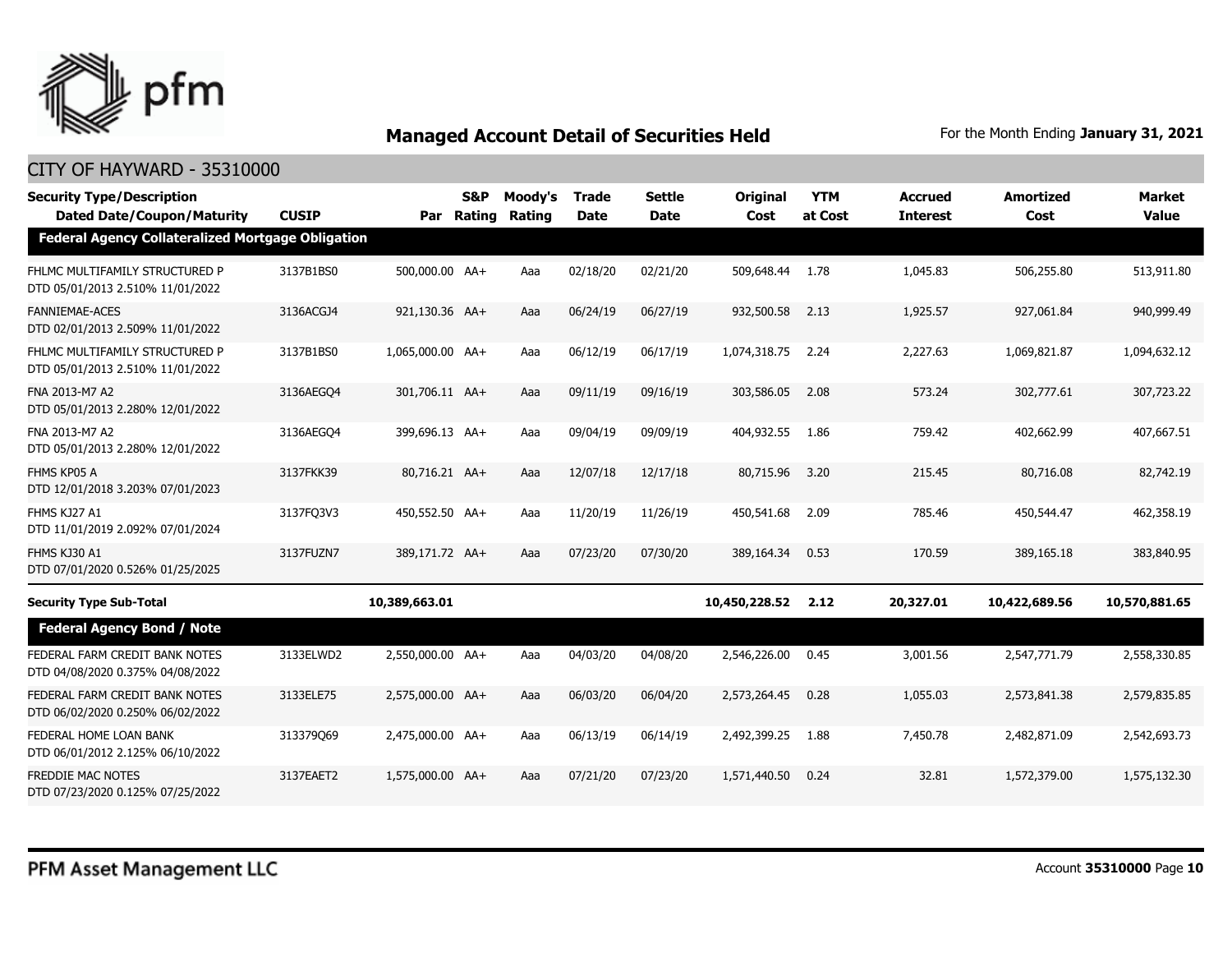

| <b>Security Type/Description</b><br><b>Dated Date/Coupon/Maturity</b> | <b>CUSIP</b> |                  | <b>S&amp;P</b><br>Par Rating | Moody's<br><b>Rating</b> | <b>Trade</b><br><b>Date</b> | <b>Settle</b><br>Date | <b>Original</b><br>Cost | <b>YTM</b><br>at Cost | <b>Accrued</b><br><b>Interest</b> | <b>Amortized</b><br>Cost | <b>Market</b><br><b>Value</b> |
|-----------------------------------------------------------------------|--------------|------------------|------------------------------|--------------------------|-----------------------------|-----------------------|-------------------------|-----------------------|-----------------------------------|--------------------------|-------------------------------|
| <b>Federal Agency Bond / Note</b>                                     |              |                  |                              |                          |                             |                       |                         |                       |                                   |                          |                               |
| <b>FANNIE MAE NOTES</b><br>DTD 09/06/2019 1.375% 09/06/2022           | 3135G0W33    | 1,250,000.00 AA+ |                              | Aaa                      | 09/05/19                    | 09/06/19              | 1,245,650.00            | 1.49                  | 6,922.74                          | 1,247,690.05             | 1,274,836.25                  |
| FEDERAL HOME LOAN BANKS NOTES<br>DTD 02/21/2020 1.375% 02/17/2023     | 3130AJ7E3    | 2,140,000.00 AA+ |                              | Aaa                      | 02/20/20                    | 02/21/20              | 2,136,062.40            | 1.44                  | 13,404.72                         | 2,137,310.03             | 2,194,409.50                  |
| <b>FREDDIE MAC NOTES</b><br>DTD 04/20/2020 0.375% 04/20/2023          | 3137EAEQ8    | 3,825,000.00 AA+ |                              | Aaa                      | 04/17/20                    | 04/20/20              | 3,815,437.50            | 0.46                  | 4,024.22                          | 3,817,943.84             | 3,844,117.35                  |
| <b>FREDDIE MAC NOTES</b><br>DTD 05/07/2020 0.375% 05/05/2023          | 3137EAER6    | 1,750,000.00 AA+ |                              | Aaa                      | 06/02/20                    | 06/03/20              | 1,753,605.00            | 0.30                  | 1,567.71                          | 1,752,783.22             | 1,758,911.00                  |
| <b>FREDDIE MAC NOTES</b><br>DTD 05/07/2020 0.375% 05/05/2023          | 3137EAER6    | 2,410,000.00 AA+ |                              | Aaa                      | 05/05/20                    | 05/07/20              | 2,408,987.80            | 0.39                  | 2,158.96                          | 2,409,237.84             | 2,422,271.72                  |
| <b>FANNIE MAE NOTES</b><br>DTD 05/22/2020 0.250% 05/22/2023           | 3135G04Q3    | 1,550,000.00 AA+ |                              | Aaa                      | 06/02/20                    | 06/03/20              | 1,547,287.50            | 0.31                  | 742.71                            | 1,547,896.12             | 1,553,594.45                  |
| <b>FANNIE MAE NOTES</b><br>DTD 05/22/2020 0.250% 05/22/2023           | 3135G04Q3    | 2,550,000.00 AA+ |                              | Aaa                      | 05/20/20                    | 05/22/20              | 2,542,324.50            | 0.35                  | 1,221.87                          | 2,544,111.95             | 2,555,913.45                  |
| <b>FREDDIE MAC NOTES</b><br>DTD 06/16/2020 0.500% 06/16/2023          | 3134GVR67    | 1,900,000.00 AA+ |                              | Aaa                      | 06/12/20                    | 06/16/20              | 1,900,000.00            | 0.50                  | 1,187.50                          | 1,900,000,00             | 1,902,646.70                  |
| <b>FREDDIE MAC NOTES</b><br>DTD 06/26/2020 0.250% 06/26/2023          | 3137EAES4    | 2.340.000.00 AA+ |                              | Aaa                      | 06/24/20                    | 06/26/20              | 2,333,167.20            | 0.35                  | 568.75                            | 2,334,540.00             | 2,345,648.76                  |
| <b>FANNIE MAE NOTES</b><br>DTD 07/10/2020 0.250% 07/10/2023           | 3135G05G4    | 1,000,000.00 AA+ |                              | Aaa                      | 10/07/20                    | 10/08/20              | 999,640.00              | 0.26                  | 145.83                            | 999,681.55               | 1,002,239.00                  |
| <b>FANNIE MAE NOTES</b><br>DTD 07/10/2020 0.250% 07/10/2023           | 3135G05G4    | 2,455,000.00 AA+ |                              | Aaa                      | 07/08/20                    | 07/10/20              | 2,449,721.75            | 0.32                  | 358.02                            | 2,450,714.74             | 2,460,496.75                  |
| FANNIE MAE NOTES (CALLABLE)<br>DTD 08/10/2020 0.300% 08/10/2023       | 3135G05R0    | 1,950,000.00 AA+ |                              | Aaa                      | 08/11/20                    | 08/12/20              | 1,946,334.00            | 0.36                  | 2,778.75                          | 1,946,914.25             | 1,953,494.40                  |
| <b>FREDDIE MAC NOTES</b><br>DTD 08/21/2020 0.250% 08/24/2023          | 3137EAEV7    | 2.325.000.00 AA+ |                              | Aaa                      | 08/19/20                    | 08/21/20              | 2,322,628.50            | 0.28                  | 2,583.34                          | 2,322,982.71             | 2,330,466.08                  |
| <b>FREDDIE MAC NOTES</b><br>DTD 09/04/2020 0.250% 09/08/2023          | 3137EAEW5    | 900,000.00 AA+   |                              | Aaa                      | 10/07/20                    | 10/08/20              | 899,712.00              | 0.26                  | 918.75                            | 899,743.37               | 901,914.30                    |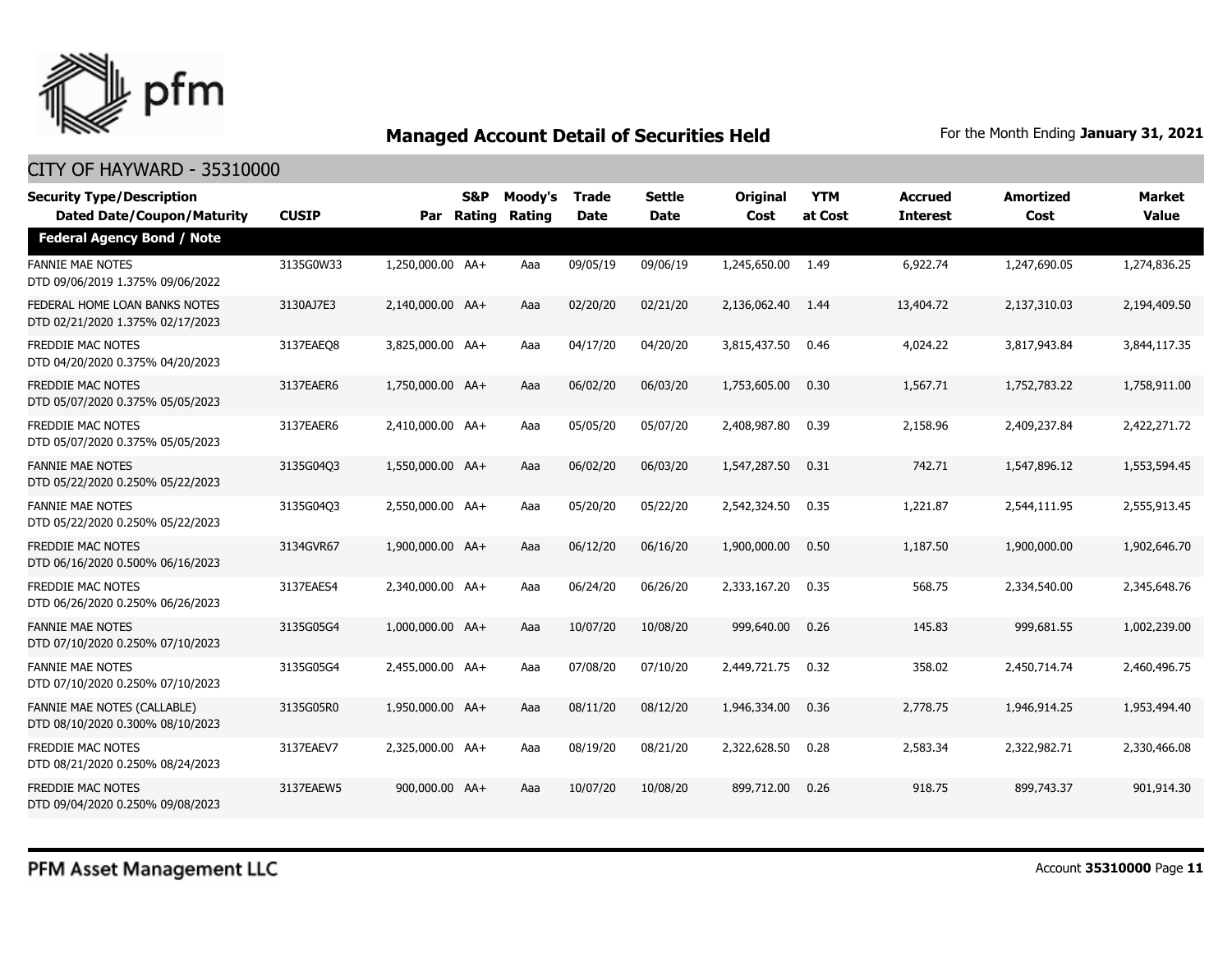

| <b>Security Type/Description</b><br><b>Dated Date/Coupon/Maturity</b>                 | <b>CUSIP</b> | Par              | <b>S&amp;P</b><br>Rating | Moody's<br>Rating | Trade<br><b>Date</b> | <b>Settle</b><br><b>Date</b> | Original<br>Cost | <b>YTM</b><br>at Cost | <b>Accrued</b><br><b>Interest</b> | <b>Amortized</b><br>Cost | <b>Market</b><br><b>Value</b> |
|---------------------------------------------------------------------------------------|--------------|------------------|--------------------------|-------------------|----------------------|------------------------------|------------------|-----------------------|-----------------------------------|--------------------------|-------------------------------|
| <b>Federal Agency Bond / Note</b>                                                     |              |                  |                          |                   |                      |                              |                  |                       |                                   |                          |                               |
| <b>FREDDIE MAC NOTES</b><br>DTD 09/04/2020 0.250% 09/08/2023                          | 3137EAEW5    | 1,010,000.00 AA+ |                          | Aaa               | 09/02/20             | 09/04/20                     | 1,010,184.44     | 0.24                  | 1,031.04                          | 1,010,159.27             | 1,012,148.27                  |
| <b>FREDDIE MAC NOTES</b><br>DTD 09/04/2020 0.250% 09/08/2023                          | 3137EAEW5    | 1,590,000.00 AA+ |                          | Aaa               | 09/02/20             | 09/04/20                     | 1,589,475.30     | 0.26                  | 1,623.12                          | 1,589,546.92             | 1,593,381.93                  |
| <b>FREDDIE MAC NOTES</b><br>DTD 11/05/2020 0.250% 11/06/2023                          | 3137EAEZ8    | 2,250,000.00 AA+ |                          | Aaa               | 11/03/20             | 11/05/20                     | 2,247,975.00     | 0.28                  | 1,343.76                          | 2,248,137.59             | 2,253,838.50                  |
| <b>FREDDIE MAC NOTES</b><br>DTD 12/04/2020 0.250% 12/04/2023                          | 3137EAFA2    | 2,130,000.00 AA+ |                          | Aaa               | 12/02/20             | 12/04/20                     | 2,127,891.30     | 0.28                  | 843.13                            | 2,128,004.92             | 2,133,133.23                  |
| <b>Security Type Sub-Total</b>                                                        |              | 44,500,000.00    |                          |                   |                      |                              | 44,459,414.39    | 0.52                  | 54,965.10                         | 44,464,261.63            | 44,749,454.37                 |
| <b>Corporate Note</b>                                                                 |              |                  |                          |                   |                      |                              |                  |                       |                                   |                          |                               |
| SUNTRUST BANKS INC CORP NOTES<br>(CALLABLE)<br>DTD 12/01/2016 2.700% 01/27/2022       | 867914BM4    | 300,000.00 A-    |                          | A <sub>3</sub>    | 05/14/19             | 05/16/19                     | 299,502.00       | 2.76                  | 90.00                             | 299,818.36               | 306,735.30                    |
| HOME DEPOT INC<br>DTD 12/06/2018 3.250% 03/01/2022                                    | 437076BV3    | 175,000.00       | $\overline{A}$           | A <sub>2</sub>    | 11/27/18             | 12/06/18                     | 174,520.50       | 3.34                  | 2,369.79                          | 174,840.44               | 180,684.00                    |
| US BANCORP (CALLABLE) NOTE<br>DTD 03/02/2012 3.000% 03/15/2022                        | 91159HHC7    | 600,000.00 A+    |                          | A1                | 06/14/19             | 06/18/19                     | 610,590.00       | 2.33                  | 6,800.00                          | 604,124.98               | 617,205.00                    |
| GOLDMAN SACHS GROUP INC (CALLABLE)<br><b>NOTE</b><br>DTD 01/26/2017 3.000% 04/26/2022 | 38141GWC4    | 275,000.00 BBB+  |                          | A2                | 02/13/19             | 02/15/19                     | 271,980.50       | 3.36                  | 2,177,08                          | 273,837,26               | 276,713.80                    |
| <b>IBM CORP</b><br>DTD 05/15/2019 2.850% 05/13/2022                                   | 459200JX0    | 300,000.00       | A                        | A2                | 11/01/19             | 11/05/19                     | 306,726.00       | 1.93                  | 1,852.50                          | 303,406.87               | 309,996.90                    |
| UNITED PARCEL SERVICE (CALLABLE)<br><b>NOTES</b><br>DTD 05/16/2017 2.350% 05/16/2022  | 911312BC9    | 300,000.00 A-    |                          | A2                | 06/26/19             | 06/27/19                     | 301,689.00       | 2.15                  | 1,468.75                          | 300,724.09               | 307,452.90                    |
| MORGAN STANLEY CORP NOTES<br>DTD 05/19/2017 2.750% 05/19/2022                         | 61744YAH1    | 300,000.00 BBB+  |                          | A1                | 04/05/19             | 04/09/19                     | 298,011.00       | 2.97                  | 1,650.00                          | 299,173.58               | 309,280.80                    |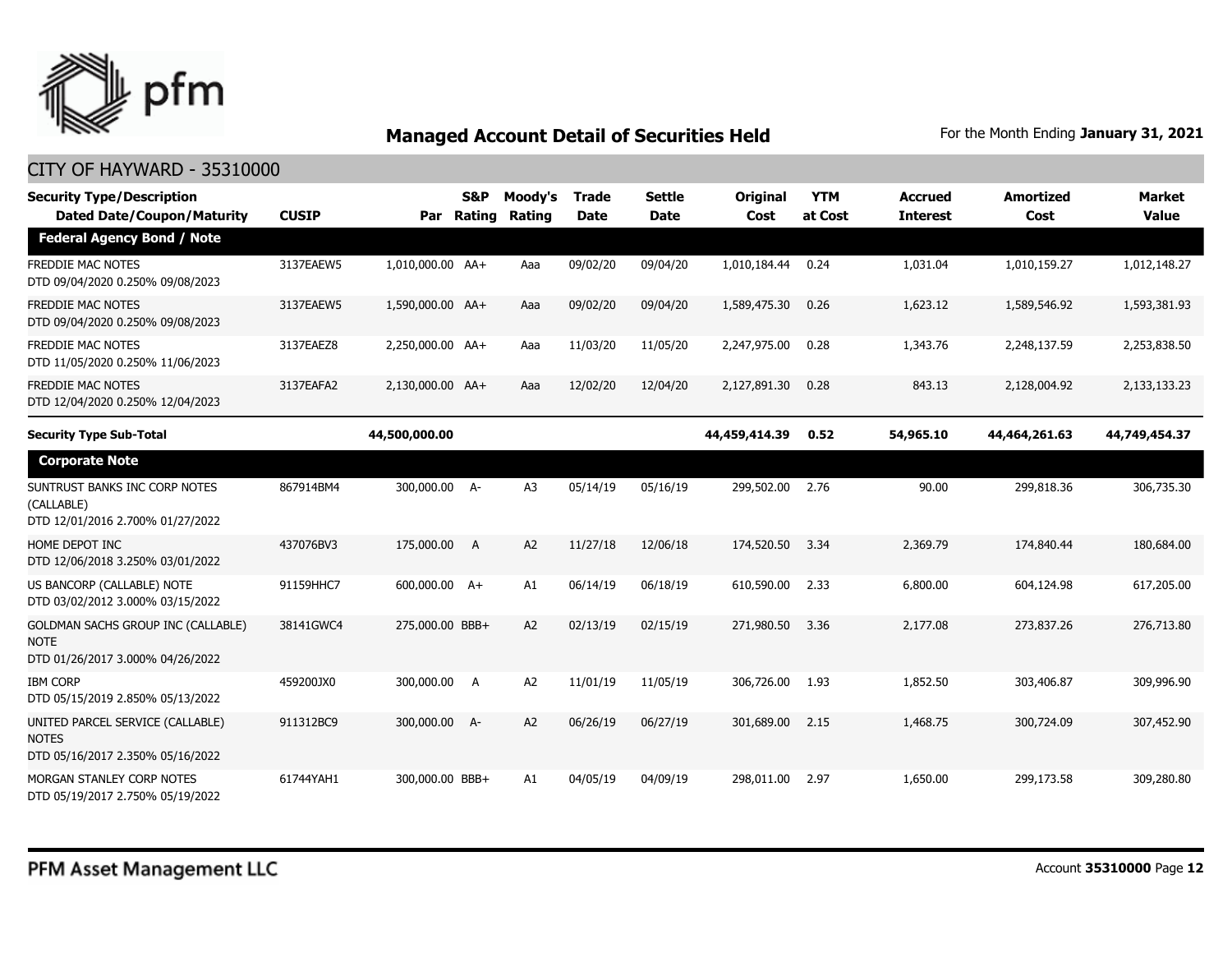

#### CITY OF HAYWARD - 35310000

| <b>Security Type/Description</b><br><b>Dated Date/Coupon/Maturity</b>                  | <b>CUSIP</b> | Par           | <b>S&amp;P</b><br>Rating | Moody's<br>Rating | <b>Trade</b><br><b>Date</b> | <b>Settle</b><br><b>Date</b> | <b>Original</b><br>Cost | <b>YTM</b><br>at Cost | <b>Accrued</b><br><b>Interest</b> | <b>Amortized</b><br>Cost | <b>Market</b><br><b>Value</b> |
|----------------------------------------------------------------------------------------|--------------|---------------|--------------------------|-------------------|-----------------------------|------------------------------|-------------------------|-----------------------|-----------------------------------|--------------------------|-------------------------------|
| <b>Corporate Note</b>                                                                  |              |               |                          |                   |                             |                              |                         |                       |                                   |                          |                               |
| AMERICAN HONDA FINANCE<br>DTD 06/27/2019 2.200% 06/27/2022                             | 02665WCY5    | 600,000.00 A- |                          | A3                | 06/24/19                    | 06/27/19                     | 599,448.00              | 2.23                  | 1,246.67                          | 599,742.64               | 615,503.40                    |
| BANK OF NY MELLON CORP CORP NOTES<br>DTD 08/23/2019 1.950% 08/23/2022                  | 06406RAK3    | 115,000.00 A  |                          | A1                | 09/03/19                    | 09/05/19                     | 115,317.40              | 1.85                  | 984.21                            | 115,166.47               | 118,021.74                    |
| BANK OF NY MELLON CORP CORP NOTES<br>DTD 08/23/2019 1.950% 08/23/2022                  | 06406RAK3    | 185,000.00 A  |                          | A1                | 08/20/19                    | 08/23/19                     | 184,940.80              | 1.96                  | 1,583.29                          | 184,969.32               | 189,861.06                    |
| CATERPILLAR FINANCIAL SERVICES CORP<br><b>NOTE</b><br>DTD 09/06/2019 1.900% 09/06/2022 | 14913Q3A5    | 325,000.00 A  |                          | A <sub>3</sub>    | 09/03/19                    | 09/06/19                     | 324,548.25              | 1.95                  | 2,487.15                          | 324,760.11               | 333,421.73                    |
| ADOBE INC CORP NOTE<br>DTD 02/03/2020 1.700% 02/01/2023                                | 00724PAA7    | 300,000.00 A  |                          | A <sub>2</sub>    | 01/23/20                    | 02/03/20                     | 299,931.00              | 1.71                  | 2,550.00                          | 299,953.96               | 308,409.60                    |
| TOYOTA MOTOR CREDIT CORP CORPORATE<br><b>NOTES</b><br>DTD 04/01/2020 2.900% 03/30/2023 | 89236TGW9    | 575,000.00 A+ |                          | A1                | 04/27/20                    | 04/29/20                     | 601,588.00              | 1.28                  | 5,604.65                          | 594,647.66               | 606,537.60                    |
| JPMORGAN CHASE & CO BONDS<br>DTD 03/22/2019 3.207% 04/01/2023                          | 46647PBB1    | 600,000.00 A- |                          | A <sub>2</sub>    | 09/28/20                    | 09/30/20                     | 623,952.00              | 1.57                  | 6,414.00                          | 618,532.20               | 619,450.20                    |
| EXXON MOBIL CORPORATION CORPORATE<br><b>NOTES</b><br>DTD 04/15/2020 1.571% 04/15/2023  | 30231GBL5    | 150,000.00 AA |                          | Aa1               | 05/12/20                    | 05/14/20                     | 151,872.00              | 1.14                  | 693.86                            | 151,410.15               | 154,088.40                    |
| <b>CHEVRON CORP CORPORATE NOTES</b><br>DTD 05/11/2020 1.141% 05/11/2023                | 166764BV1    | 150,000.00 AA |                          | Aa2               | 05/07/20                    | 05/11/20                     | 150,000.00              | 1.14                  | 380.33                            | 150,000.00               | 152,658.30                    |
| PACCAR FINANCIAL CORP CORPORATE<br><b>NOTES</b><br>DTD 06/08/2020 0.800% 06/08/2023    | 69371RQ82    | 175,000.00 A+ |                          | A1                | 06/01/20                    | 06/08/20                     | 174,756.75              | 0.85                  | 206.11                            | 174,809.62               | 176,879.85                    |
| JOHN DEERE CAPITAL CORP CORPORATE<br><b>NOTES</b><br>DTD 06/04/2020 0.700% 07/05/2023  | 24422EVH9    | 200,000.00 A  |                          | A <sub>2</sub>    | 06/01/20                    | 06/04/20                     | 199,836.00              | 0.73                  | 101.11                            | 199,871.25               | 201,548.20                    |
| CATERPILLAR FINL SERVICE CORPORATE<br><b>NOTES</b><br>DTD 07/08/2020 0.650% 07/07/2023 | 14913R2D8    | 325,000.00 A  |                          | A3                | 07/06/20                    | 07/08/20                     | 324,818.00              | 0.67                  | 140.83                            | 324,852.60               | 327,057.25                    |

PFM Asset Management LLC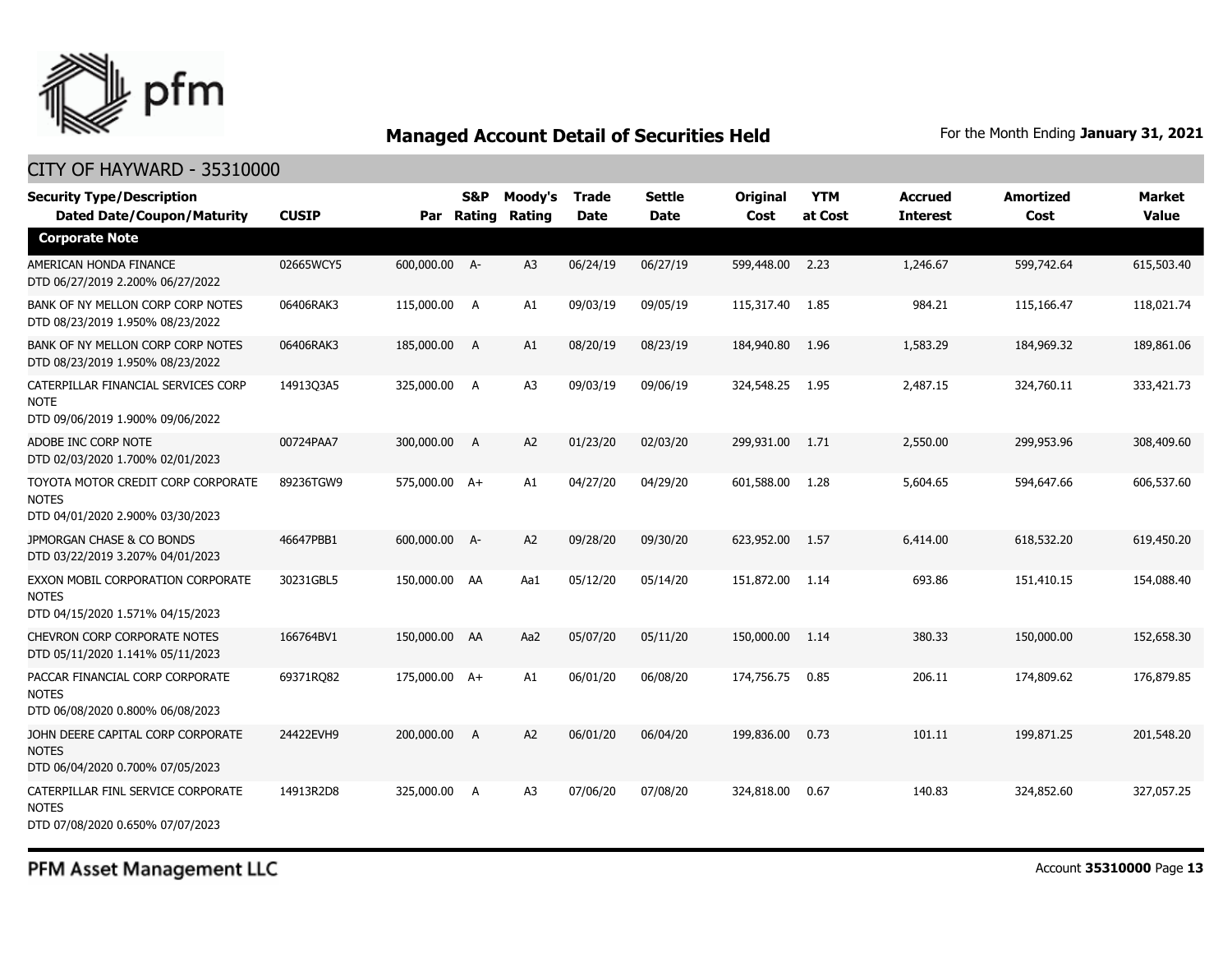

### CITY OF HAYWARD - 35310000

| <b>Security Type/Description</b><br><b>Dated Date/Coupon/Maturity</b>                  | <b>CUSIP</b> | Par             | S&P<br>Rating | Moody's<br>Rating | <b>Trade</b><br><b>Date</b> | <b>Settle</b><br>Date | <b>Original</b><br>Cost | <b>YTM</b><br>at Cost | <b>Accrued</b><br><b>Interest</b> | <b>Amortized</b><br>Cost | <b>Market</b><br><b>Value</b> |
|----------------------------------------------------------------------------------------|--------------|-----------------|---------------|-------------------|-----------------------------|-----------------------|-------------------------|-----------------------|-----------------------------------|--------------------------|-------------------------------|
| <b>Corporate Note</b>                                                                  |              |                 |               |                   |                             |                       |                         |                       |                                   |                          |                               |
| PACCAR FINANCIAL CORP CORPORATE<br><b>NOTES</b><br>DTD 08/11/2020 0.350% 08/11/2023    | 69371RQ90    | 325,000.00 A+   |               | A1                | 08/04/20                    | 08/11/20              | 324,574.25              | 0.39                  | 537.15                            | 324,641.90               | 325,015.60                    |
| CHEVRON USA INC CORPORATE NOTES<br>DTD 08/12/2020 0.426% 08/11/2023                    | 166756AJ5    | 415,000.00 AA   |               | Aa2               | 08/10/20                    | 08/12/20              | 415,000.00              | 0.43                  | 829.93                            | 415,000.00               | 415,603.41                    |
| TOYOTA MOTOR CREDIT CORP CORPORATE<br><b>NOTES</b><br>DTD 08/14/2020 0.500% 08/14/2023 | 89236THF5    | 530,000.00 A+   |               | A1                | 08/11/20                    | 08/14/20              | 529,591.90              | 0.53                  | 1,229.31                          | 529,655.63               | 532,006.05                    |
| JOHN DEERE CAPITAL CORP CORPORATE<br><b>NOTES</b><br>DTD 10/09/2020 0.400% 10/10/2023  | 24422EVJ5    | 250,000.00      | - A           | A <sub>2</sub>    | 10/06/20                    | 10/09/20              | 249,710.00              | 0.44                  | 311.11                            | 249,740.43               | 250,602.50                    |
| CITIGROUP INC CORP NOTES<br>DTD 10/25/2013 3.875% 10/25/2023                           | 172967HD6    | 300,000.00 BBB+ |               | A <sub>3</sub>    | 10/02/20                    | 10/06/20              | 329,100.00              | 0.66                  | 3,100.00                          | 326,017.59               | 327,501.00                    |
| BRISTOL-MYERS SQUIBB CO (CALLABLE)<br><b>CORP</b><br>DTD 11/13/2020 0.537% 11/13/2023  | 110122DT2    | 350,000.00 A+   |               | A2                | 11/09/20                    | 11/13/20              | 350,000.00              | 0.54                  | 407.23                            | 350,000.00               | 350,232.40                    |
| GOLDMAN SACHS GROUP INC CORPORATE<br><b>NOTES</b><br>DTD 11/19/2020 0.627% 11/17/2023  | 38141GXL3    | 250,000.00 BBB+ |               | A <sub>2</sub>    | 11/16/20                    | 11/19/20              | 250,000.00              | 0.63                  | 313.50                            | 250,000.00               | 250,300.75                    |
| <b>IBM CORP NOTES</b><br>DTD 02/12/2014 3.625% 02/12/2024                              | 459200HU8    | 275,000.00      | A             | A <sub>2</sub>    | 10/02/20                    | 10/06/20              | 302,315.75              | 0.62                  | 4,679.77                          | 299,682.37               | 300,791.70                    |
| <b>GOLDMAN SACHS CORP NOTES</b><br>DTD 03/03/2014 4.000% 03/03/2024                    | 38141GVM3    | 325,000.00 BBB+ |               | A2                | 01/21/21                    | 01/25/21              | 358,228.00              | 0.67                  | 5,344.44                          | 358,022.71               | 357,542.90                    |
| COMCAST CORP (CALLABLE) CORPORATE<br><b>NOTES</b><br>DTD 10/05/2018 3.700% 04/15/2024  | 20030NCR0    | 150,000.00 A-   |               | A <sub>3</sub>    | 05/07/20                    | 05/11/20              | 164,338.50              | 1.20                  | 1,634.17                          | 161,621.95               | 164,865.00                    |
| MORGAN STANLEY CORP NOTES<br>DTD 04/24/2018 3.737% 04/24/2024                          | 61744YAQ1    | 300,000.00 BBB+ |               | A1                | 10/02/20                    | 10/06/20              | 322,851.00              | 1.52                  | 3,020.74                          | 320,770.43               | 320,918.10                    |
| CITIGROUP INC CORPORATE NOTES<br>DTD 05/14/2020 1.678% 05/15/2024                      | 172967MR9    | 300,000.00 BBB+ |               | A <sub>3</sub>    | 05/07/20                    | 05/14/20              | 300,000.00              | 1.68                  | 1,062.73                          | 300,000.00               | 306,761.70                    |

PFM Asset Management LLC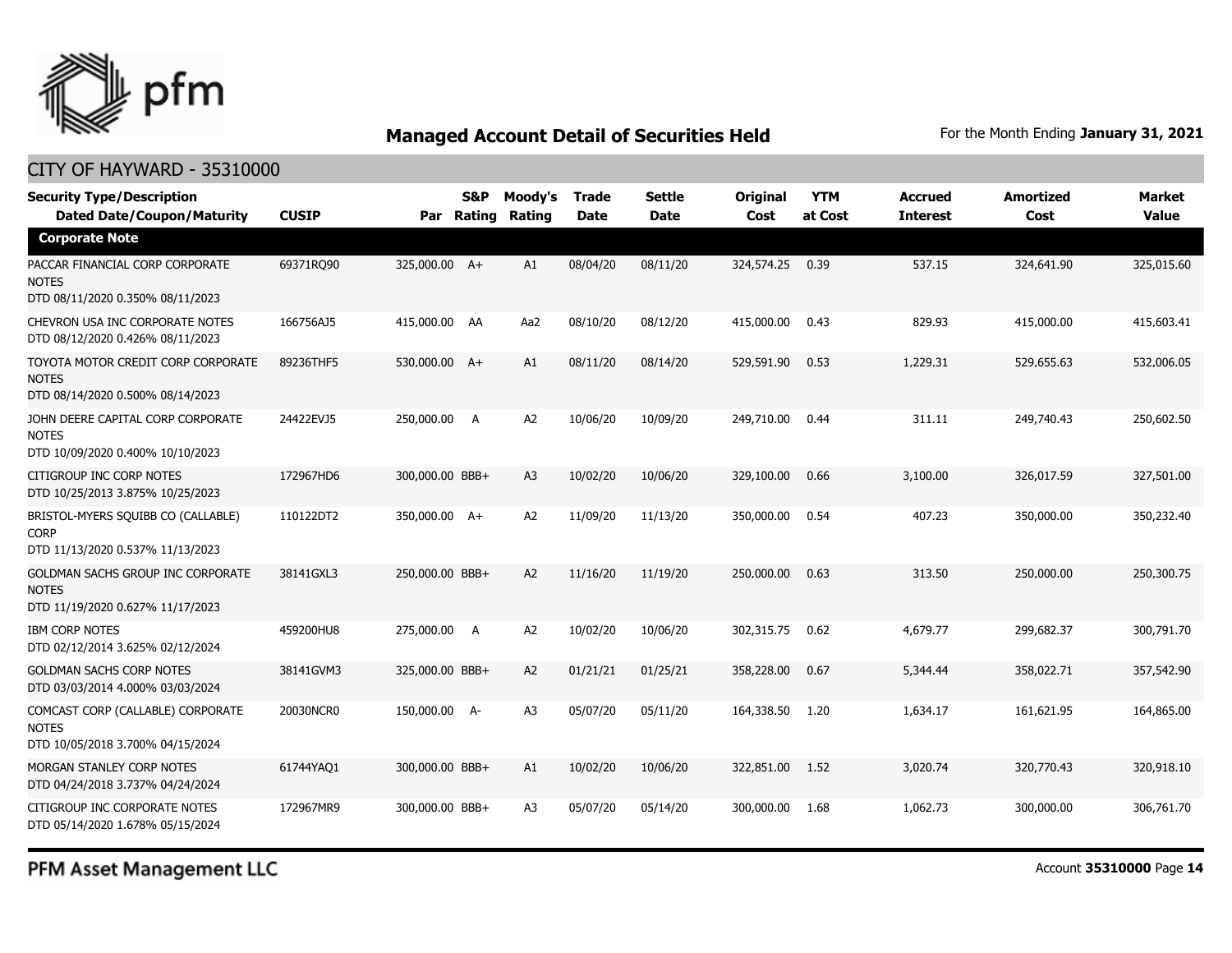

| <b>Security Type/Description</b>                                                   |              |                 | <b>S&amp;P</b> | Moody's        | <b>Trade</b> | <b>Settle</b> | Original      | <b>YTM</b> | <b>Accrued</b>  | <b>Amortized</b> | <b>Market</b> |
|------------------------------------------------------------------------------------|--------------|-----------------|----------------|----------------|--------------|---------------|---------------|------------|-----------------|------------------|---------------|
| <b>Dated Date/Coupon/Maturity</b>                                                  | <b>CUSIP</b> | Par             | Rating         | <b>Rating</b>  | <b>Date</b>  | <b>Date</b>   | Cost          | at Cost    | <b>Interest</b> | Cost             | <b>Value</b>  |
| <b>Corporate Note</b>                                                              |              |                 |                |                |              |               |               |            |                 |                  |               |
| <b>BANK OF AMERICA CORP NOTES</b><br>DTD 07/23/2018 3.864% 07/23/2024              | 06051GHL6    | 150,000.00 A-   |                | A2             | 09/28/20     | 10/01/20      | 162,622.50    | 1.58       | 128.80          | 161,550.42       | 162,207.90    |
| BANK OF AMERICA CORP NOTES<br>DTD 07/23/2018 3.864% 07/23/2024                     | 06051GHL6    | 300,000.00 A-   |                | A2             | 08/21/20     | 08/25/20      | 327,150.00    | 1.47       | 257.60          | 324,220.01       | 324,415.80    |
| BRISTOL MYERS SQUIBB CO CORP NOTES<br>(CALL<br>DTD 01/26/2020 2.900% 07/26/2024    | 110122CM8    | 225,000.00 A+   |                | A2             | 10/05/20     | 10/07/20      | 243,605.25    | 0.69       | 90.63           | 242,002.29       | 242,838.23    |
| JPMORGAN CHASE & CO CORPORATE<br><b>NOTES</b><br>DTD 09/16/2020 0.653% 09/16/2024  | 46647PBS4    | 125,000.00 A-   |                | A2             | 09/28/20     | 09/30/20      | 124,967.50    | 0.66       | 306.09          | 124,970.29       | 125,761.37    |
| JPMORGAN CHASE & CO CORPORATE<br><b>NOTES</b><br>DTD 09/16/2020 0.653% 09/16/2024  | 46647PBS4    | 485,000.00 A-   |                | A2             | 09/09/20     | 09/16/20      | 485,000.00    | 0.65       | 1,187.65        | 485,000.00       | 487,954.14    |
| BANK OF AMERICA CORP CORPORATE<br><b>NOTES</b><br>DTD 10/21/2020 0.810% 10/24/2024 | 06051GJH3    | 625,000.00 A-   |                | A <sub>2</sub> | 10/16/20     | 10/21/20      | 625,000.00    | 0.81       | 1,406.25        | 625,000.00       | 627,259.38    |
| <b>Security Type Sub-Total</b>                                                     |              | 11,630,000.00   |                |                |              |               | 11,878,081.85 | 1.37       | 64,647.43       | 11,842,537.58    | 11,984,083.96 |
| <b>Certificate of Deposit</b>                                                      |              |                 |                |                |              |               |               |            |                 |                  |               |
| CREDIT AGRICOLE CIB NY CERT DEPOS<br>DTD 04/04/2019 2.830% 04/02/2021              | 22535CDU2    | 600,000.00 A-1  |                | $P-1$          | 04/03/19     | 04/04/19      | 600,000.00    | 2.83       | 14,197.17       | 600,000.00       | 602,766.60    |
| ROYAL BANK OF CANADA NY CD<br>DTD 06/08/2018 3.240% 06/07/2021                     | 78012UEE1    | 600,000.00 A-1+ |                | $P-1$          | 06/07/18     | 06/08/18      | 600,000.00    | 3.24       | 2,916.00        | 600,000.00       | 606,793.20    |
| CREDIT SUISSE NEW YORK CERT DEPOS<br>DTD 08/07/2020 0.520% 02/01/2022              | 22549L6F7    | 975,000.00 A+   |                | Aa3            | 08/05/20     | 08/07/20      | 975,000.00    | 0.52       | 2,506.83        | 975,000.00       | 976,724.78    |
| SOCIETE GENERALE NY CERT DEPOS<br>DTD 02/19/2020 1.800% 02/14/2022                 | 83369XDL9    | 600,000.00 A    |                | A1             | 02/14/20     | 02/19/20      | 600,000.00    | 1.80       | 5,010.00        | 600,000.00       | 608,784.00    |
| SUMITOMO MITSUI BANK NY CERT DEPOS<br>DTD 07/14/2020 0.700% 07/08/2022             | 86565CKU2    | 475,000,00      | $\overline{A}$ | A1             | 07/10/20     | 07/14/20      | 475,000.00    | 0.70       | 221.67          | 475,000,00       | 477,017.80    |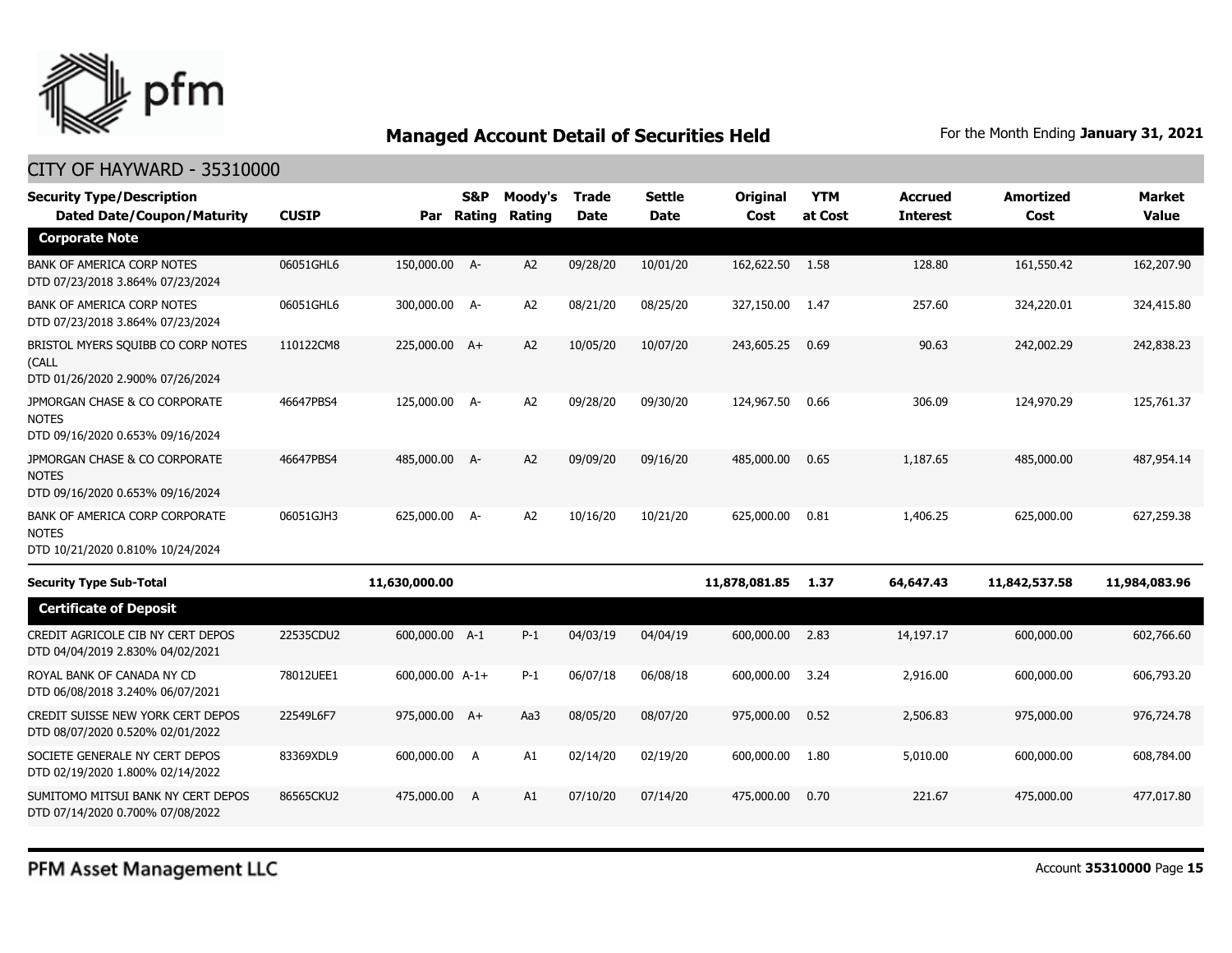

| <b>Security Type/Description</b><br><b>Dated Date/Coupon/Maturity</b>   | <b>CUSIP</b> | Par            | S&P<br>Rating | Moody's<br>Rating | <b>Trade</b><br><b>Date</b> | <b>Settle</b><br><b>Date</b> | Original<br>Cost | <b>YTM</b><br>at Cost | <b>Accrued</b><br><b>Interest</b> | <b>Amortized</b><br>Cost | <b>Market</b><br><b>Value</b> |
|-------------------------------------------------------------------------|--------------|----------------|---------------|-------------------|-----------------------------|------------------------------|------------------|-----------------------|-----------------------------------|--------------------------|-------------------------------|
| <b>Certificate of Deposit</b>                                           |              |                |               |                   |                             |                              |                  |                       |                                   |                          |                               |
| NORDEA BANK ABP NEW YORK CERT DEPOS<br>DTD 08/29/2019 1.850% 08/26/2022 | 65558TLL7    | 625,000.00 AA- |               | Aa3               | 08/27/19                    | 08/29/19                     | 625,000.00       | 1.84                  | 5,106.77                          | 625,000.00               | 641,308.75                    |
| SKANDINAV ENSKILDA BANK LT CD<br>DTD 09/03/2019 1.860% 08/26/2022       | 83050PDR7    | 625,000.00 A+  |               | Aa2               | 08/29/19                    | 09/03/19                     | 625,000.00       | 1.85                  | 5,134.38                          | 625,000.00               | 641,406.25                    |
| DNB BANK ASA/NY LT CD<br>DTD 12/06/2019 2.040% 12/02/2022               | 23341VZT1    | 625,000.00 AA- |               | Aa2               | 12/04/19                    | 12/06/19                     | 625,000.00       | 2.03                  | 2,160.42                          | 625,000.00               | 646,207.50                    |
| <b>Security Type Sub-Total</b>                                          |              | 5,125,000.00   |               |                   |                             |                              | 5,125,000.00     | 1.79                  | 37,253.24                         | 5,125,000.00             | 5,201,008.88                  |
| <b>Bank Note</b>                                                        |              |                |               |                   |                             |                              |                  |                       |                                   |                          |                               |
| PNC BANK NA CORP NOTES<br>DTD 06/08/2018 3.500% 06/08/2023              | 69353RFL7    | 300,000.00 A   |               | A <sub>2</sub>    | 03/05/20                    | 03/09/20                     | 321,240.00 1.27  |                       | 1,545.83                          | 309,784.33               | 321,710.70                    |
| <b>Security Type Sub-Total</b>                                          |              | 300,000.00     |               |                   |                             |                              | 321,240.00       | 1.27                  | 1,545.83                          | 309,784.33               | 321,710.70                    |
| <b>Asset-Backed Security</b>                                            |              |                |               |                   |                             |                              |                  |                       |                                   |                          |                               |
| GMALT 2019-1 A3<br>DTD 02/21/2019 2.980% 12/20/2021                     | 36256UAD0    | 58,483.57 AAA  |               | Aaa               | 02/13/19                    | 02/21/19                     | 58,474.39        | 2.99                  | 53.25                             | 58,480.71                | 58,689.82                     |
| FORDL 2019-A A3<br>DTD 02/25/2019 2.900% 05/15/2022                     | 34532FAD4    | 120,682.94 AAA |               | <b>NR</b>         | 02/20/19                    | 02/25/19                     | 120,673.50       | 2.90                  | 155.55                            | 120,679.18               | 121,254.20                    |
| <b>VWALT 2019-A A3</b><br>DTD 10/04/2019 1.990% 11/21/2022              | 92867XAD8    | 300,000.00 AAA |               | <b>NR</b>         | 10/01/19                    | 10/04/19                     | 299,995.26       | 1.99                  | 182.42                            | 299,997.27               | 303,913.35                    |
| HART 2018-B A3<br>DTD 12/12/2018 3.200% 12/15/2022                      | 44933AAC1    | 86,730.82 AAA  |               | Aaa               | 12/04/18                    | 12/12/18                     | 86,729.78        | 3.20                  | 123.35                            | 86,730.34                | 87,842.61                     |
| HAROT 2019-1 A3<br>DTD 02/27/2019 2.830% 03/20/2023                     | 43814WAC9    | 148,417.56 AAA |               | <b>NR</b>         | 02/19/19                    | 02/27/19                     | 148,413.57       | 2.83                  | 151.67                            | 148,415.47               | 150,878.49                    |
| FORD CREDIT AUTO OWNER TRUST<br>DTD 10/23/2018 3.240% 04/15/2023        | 34532TAD4    | 123,366.86 NR  |               | Aaa               | 10/16/18                    | 10/23/18                     | 123,345.76       | 3.24                  | 177.65                            | 123,356.50               | 125,163.34                    |
| NAROT 2018-C A3<br>DTD 12/12/2018 3.220% 06/15/2023                     | 65478NAD7    | 151,583.07 AAA |               | Aaa               | 12/04/18                    | 12/12/18                     | 151,554.02       | 3.22                  | 216.93                            | 151,567.82               | 154,298.27                    |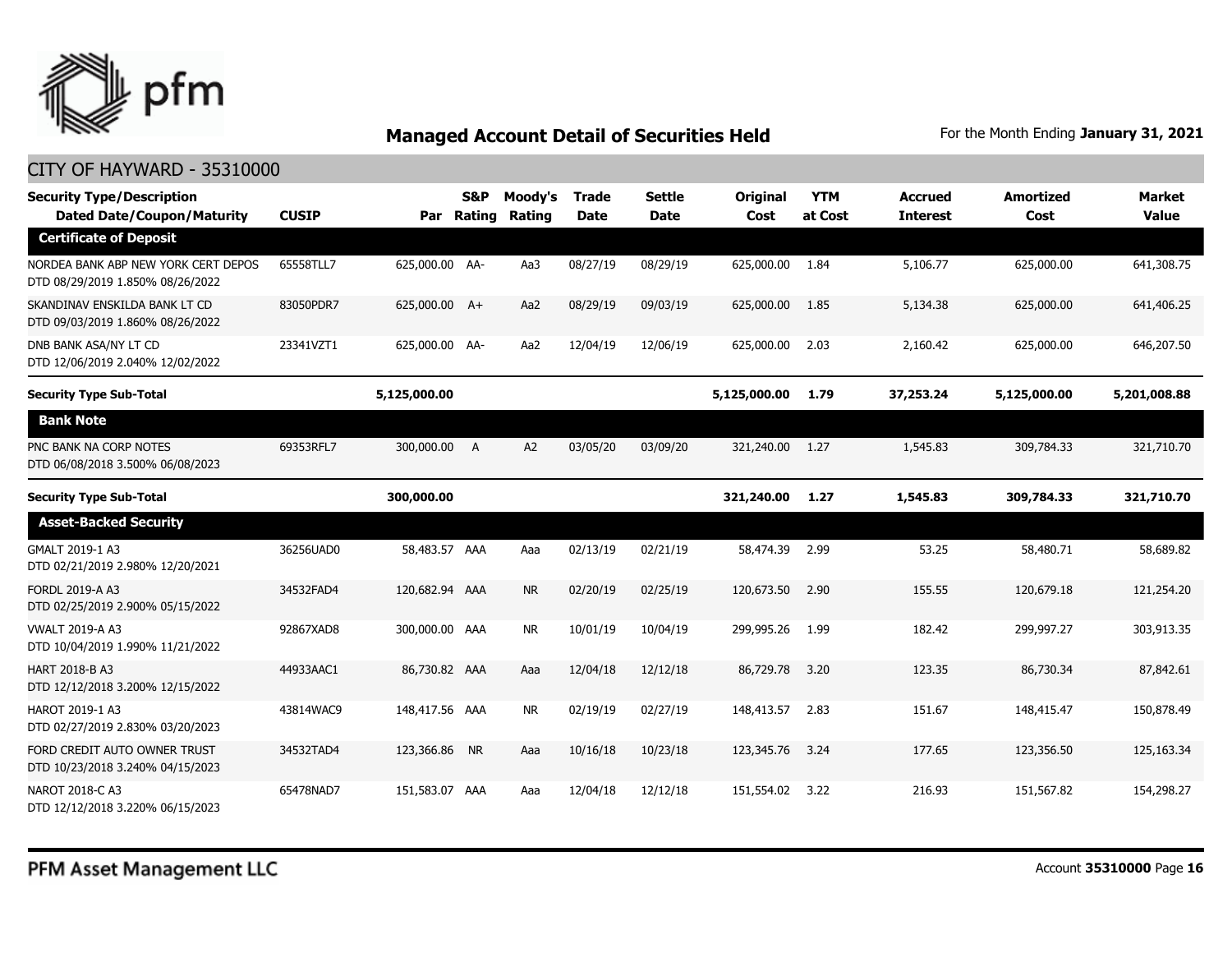

| <b>Security Type/Description</b><br><b>Dated Date/Coupon/Maturity</b>     | <b>CUSIP</b> | Par            | <b>S&amp;P</b><br>Rating | Moody's<br>Rating | <b>Trade</b><br><b>Date</b> | <b>Settle</b><br><b>Date</b> | <b>Original</b><br>Cost | <b>YTM</b><br>at Cost | <b>Accrued</b><br><b>Interest</b> | <b>Amortized</b><br>Cost | <b>Market</b><br><b>Value</b> |
|---------------------------------------------------------------------------|--------------|----------------|--------------------------|-------------------|-----------------------------|------------------------------|-------------------------|-----------------------|-----------------------------------|--------------------------|-------------------------------|
| <b>Asset-Backed Security</b>                                              |              |                |                          |                   |                             |                              |                         |                       |                                   |                          |                               |
| CARMAX AUTO OWNER TRUST<br>DTD 07/25/2018 3.130% 06/15/2023               | 14313FAD1    | 172,532.58 AAA |                          | <b>NR</b>         | 07/18/18                    | 07/25/18                     | 172,509.07              | 3.13                  | 240.01                            | 172,521.21               | 175,320.65                    |
| <b>HYUNDAI AUTO RECEIVABLES TRUST</b><br>DTD 04/10/2019 2.660% 06/15/2023 | 44932NAD2    | 221,619.96 AAA |                          | <b>NR</b>         | 04/03/19                    | 04/10/19                     | 221,590.79              | 2.66                  | 262.00                            | 221,603.46               | 224,849.94                    |
| GMALT 2020-3 A3<br>DTD 09/29/2020 0.450% 08/21/2023                       | 362569AC9    | 320,000.00 AAA |                          | Aaa               | 09/22/20                    | 09/29/20                     | 319,969.34              | 0.45                  | 44.00                             | 319,972.97               | 320,895.94                    |
| CARMAX AUTO OWNER TRUST<br>DTD 10/24/2018 3.360% 09/15/2023               | 14315EAC4    | 179,952.60 AAA |                          | <b>NR</b>         | 10/17/18                    | 10/24/18                     | 179,950.95              | 3.36                  | 268.73                            | 179,951.72               | 183,761.64                    |
| MBALT 2020-B A3<br>DTD 09/23/2020 0.400% 11/15/2023                       | 58769EAC2    | 170,000.00 AAA |                          | <b>NR</b>         | 09/15/20                    | 09/23/20                     | 169,991.38              | 0.40                  | 30.22                             | 169,992.36               | 170,413.39                    |
| COPAR 2019-1 A3<br>DTD 05/30/2019 2.510% 11/15/2023                       | 14042WAC4    | 170,389.95 AAA |                          | Aaa               | 05/21/19                    | 05/30/19                     | 170,355,43              | 2.51                  | 190.08                            | 170,368.41               | 173,063,95                    |
| FIFTH THIRD AUTO TRUST<br>DTD 05/08/2019 2.640% 12/15/2023                | 31680YAD9    | 201,629.13 AAA |                          | Aaa               | 04/30/19                    | 05/08/19                     | 201,584.81              | 2.65                  | 236.58                            | 201,601.54               | 204,913.67                    |
| <b>HDMOT 2019-A A3</b><br>DTD 06/26/2019 2.340% 02/15/2024                | 41284WAC4    | 282,104.49 NR  |                          | Aaa               | 06/19/19                    | 06/26/19                     | 282,082.66              | 2.34                  | 293.39                            | 282,090.21               | 285,959.93                    |
| GMCAR 2019-2 A3<br>DTD 04/17/2019 2.650% 02/16/2024                       | 36257FAD2    | 279,398.08 AAA |                          | Aaa               | 04/09/19                    | 04/17/19                     | 279,375.34              | 2.65                  | 308.50                            | 279,383.79               | 283,650.57                    |
| VZOT 2020-A A1A<br>DTD 01/29/2020 1.850% 07/22/2024                       | 92348TAA2    | 150,000.00 AAA |                          | Aaa               | 01/21/20                    | 01/29/20                     | 149,982.44              | 1.85                  | 84.79                             | 149,986,40               | 152,979.69                    |
| COMET 2019-A2 A2<br>DTD 09/05/2019 1.720% 08/15/2024                      | 14041NFU0    | 600,000.00 AAA |                          | <b>NR</b>         | 08/28/19                    | 09/05/19                     | 599,848.92              | 1.73                  | 458.67                            | 599,892.00               | 613,966.98                    |
| <b>HDMOT 2020-A A3</b><br>DTD 01/29/2020 1.870% 10/15/2024                | 41284UAD6    | 135,000.00 AAA |                          | Aaa               | 01/21/20                    | 01/29/20                     | 134,970.56              | 1.87                  | 112.20                            | 134,976.87               | 137,484.42                    |
| CARMX 2020-1 A3<br>DTD 01/22/2020 1.890% 12/16/2024                       | 14315XAC2    | 345,000.00 AAA |                          | <b>NR</b>         | 01/14/20                    | 01/22/20                     | 344,932.31              | 1.89                  | 289.80                            | 344,946.53               | 353,801.09                    |
| VZOT 2020-B A<br>DTD 08/12/2020 0.470% 02/20/2025                         | 92290BAA9    | 675,000.00 NR  |                          | Aaa               | 08/04/20                    | 08/12/20                     | 674,858,25              | 0.47                  | 96.94                             | 674,873.09               | 678,491.78                    |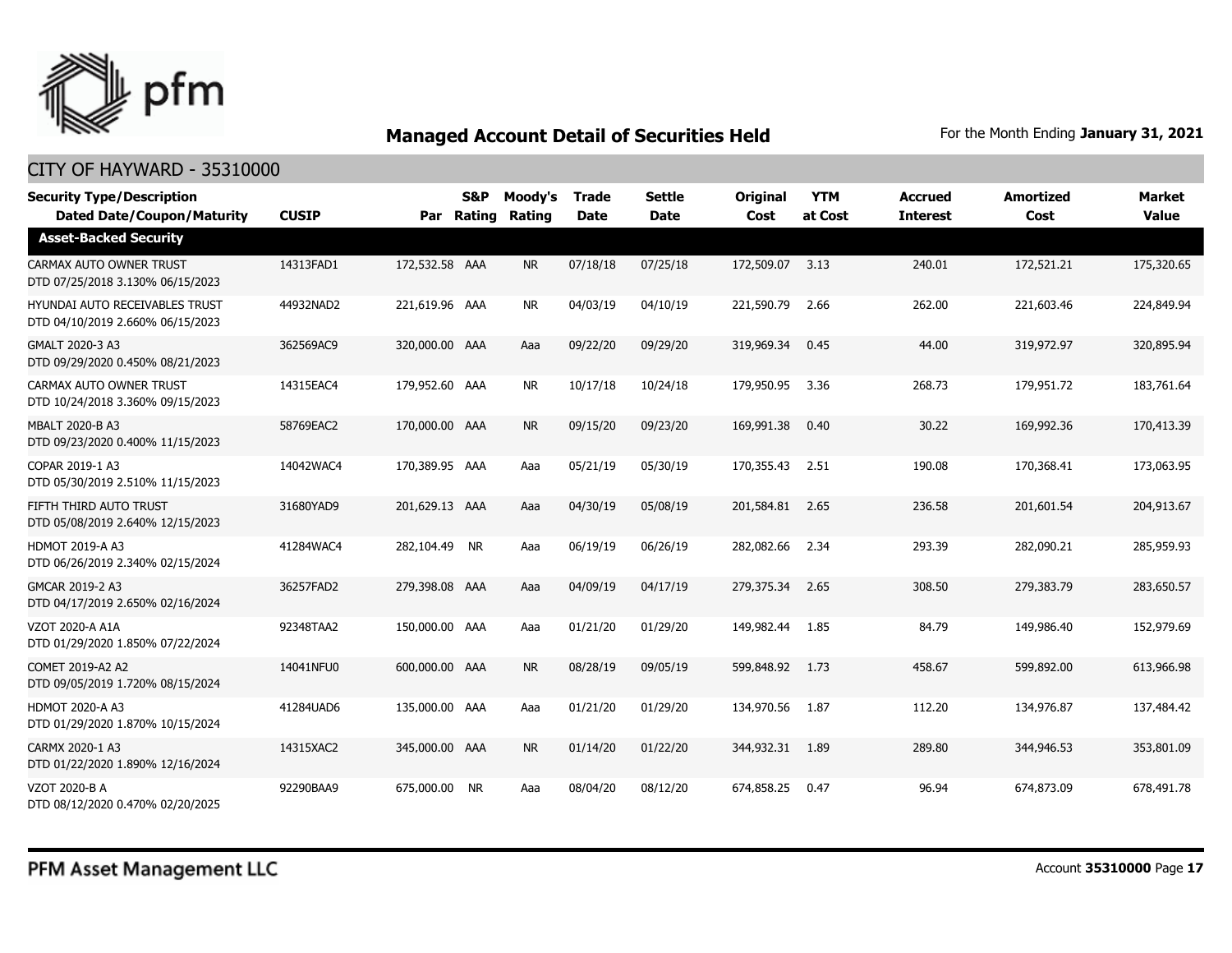

| <b>Security Type/Description</b><br><b>Dated Date/Coupon/Maturity</b> | <b>CUSIP</b> | Par              | S&P<br>Rating | Moody's<br>Rating | Trade<br>Date | <b>Settle</b><br>Date | <b>Original</b><br>Cost | <b>YTM</b><br>at Cost | <b>Accrued</b><br><b>Interest</b> | Amortized<br>Cost | Market<br><b>Value</b> |
|-----------------------------------------------------------------------|--------------|------------------|---------------|-------------------|---------------|-----------------------|-------------------------|-----------------------|-----------------------------------|-------------------|------------------------|
| <b>Asset-Backed Security</b>                                          |              |                  |               |                   |               |                       |                         |                       |                                   |                   |                        |
| GMCAR 2020-3 A3<br>DTD 08/19/2020 0.450% 04/16/2025                   | 362590AC5    | 445,000.00 NR    |               | Aaa               | 08/11/20      | 08/19/20              | 444,898.18              | 0.46                  | 83.44                             | 444,908.12        | 446,540.10             |
| <b>Security Type Sub-Total</b>                                        |              | 5,336,891.61     |               |                   |               |                       | 5,336,086.71            | 1.83                  | 4,060.17                          | 5,336,295.97      | 5,408,133.82           |
| <b>Managed Account Sub-Total</b>                                      |              | 127,241,554.62   |               |                   |               |                       | 127,671,141.41          | 1.19                  | 328,454.47                        | 127,619,993.95    | 129,224,496.45         |
| <b>Securities Sub-Total</b>                                           |              | \$127,241,554.62 |               |                   |               |                       | \$127,671,141.41        | 1.19%                 | \$328,454.47                      | \$127,619,993.95  | \$129,224,496.45       |
| <b>Accrued Interest</b>                                               |              |                  |               |                   |               |                       |                         |                       |                                   |                   | \$328,454.47           |
| <b>Total Investments</b>                                              |              |                  |               |                   |               |                       |                         |                       |                                   |                   | \$129,552,950.92       |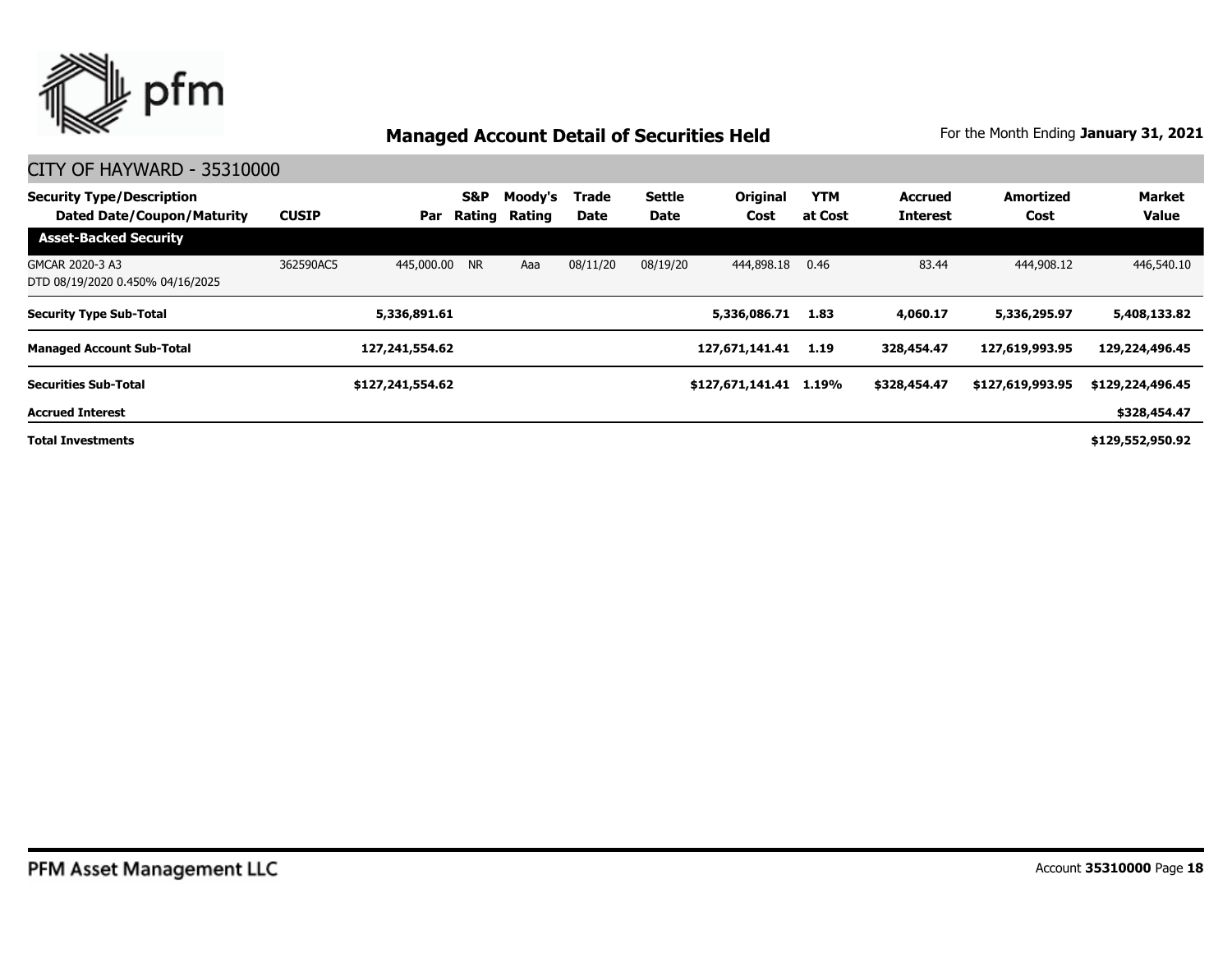

#### CITY OF HAYWARD - 35310000

| <b>Security Type/Description</b><br><b>Dated Date/Coupon/Maturity</b>                 | <b>CUSIP</b> | Par                   | <b>Broker</b>       | <b>Next Call</b><br><b>Date</b> | Market<br><b>Price</b> | <b>Market</b><br><b>Value</b> | Unreal G/L<br><b>On Cost</b> | <b>Unreal G/L</b><br><b>Amort Cost</b> | <b>Effective</b><br><b>Duration</b> | <b>YTM</b><br>at Mkt |
|---------------------------------------------------------------------------------------|--------------|-----------------------|---------------------|---------------------------------|------------------------|-------------------------------|------------------------------|----------------------------------------|-------------------------------------|----------------------|
| <b>U.S. Treasury Bond / Note</b>                                                      |              |                       |                     |                                 |                        |                               |                              |                                        |                                     |                      |
| <b>US TREASURY NOTES</b><br>DTD 01/31/2017 1.875% 01/31/2022                          | 912828V72    | 8,750,000.00 CITIGRP  |                     |                                 | 101.77                 | 8,904,491.75                  | 313,769.09                   | 206,349.49                             | 0.99                                | 0.11                 |
| <b>US TREASURY NOTES</b><br>DTD 02/15/2019 2.500% 02/15/2022                          | 9128286C9    | 1,800,000.00 TD       |                     |                                 | 102.48                 | 1,844,718.84                  | 34,242.28                    | 40,933.70                              | 1.03                                | 0.11                 |
| <b>US TREASURY NOTES</b><br>DTD 07/31/2017 1.875% 07/31/2022                          | 9128282P4    | 1,600,000.00 NOMURA   |                     |                                 | 102.66                 | 1,642,500.00                  | 37,062.50                    | 39,863.49                              | 1.48                                | 0.10                 |
| <b>US TREASURY NOTES</b><br>DTD 07/31/2017 1.875% 07/31/2022                          | 9128282P4    | 4,000,000.00 GOLDMAN  |                     |                                 | 102.66                 | 4,106,250.00                  | 102,968.75                   | 104,697.67                             | 1.48                                | 0.10                 |
| <b>US TREASURY NOTES</b><br>DTD 08/31/2017 1.625% 08/31/2022                          | 9128282S8    |                       | 125,000.00 MORGAN_S |                                 | 102.38                 | 127,968.75                    | 3,217.77                     | 3,096.59                               | 1.56                                | 0.12                 |
| <b>US TREASURY NOTES</b><br>DTD 10/15/2019 1.375% 10/15/2022                          | 912828YK0    | 5,250,000.00 DEUTSCHE |                     |                                 | 102.14                 | 5,362,382.55                  | 149,296.61                   | 134,298.07                             | 1.69                                | 0.12                 |
| <b>US TREASURY NOTES</b><br>DTD 01/15/2020 1.500% 01/15/2023                          | 912828Z29    | 2,500,000.00 MERRILL  |                     |                                 | 102.69                 | 2,567,187.50                  | 54,980.47                    | 59,091.12                              | 1.94                                | 0.12                 |
| <b>US TREASURY NOTES</b><br>DTD 02/01/2016 1.750% 01/31/2023                          | 912828P38    |                       | 150,000.00 MORGAN_S |                                 | 103.25                 | 154,875.00                    | 4,265.62                     | 4,478.71                               | 1.96                                | 0.12                 |
| <b>US TREASURY NOTES</b><br>DTD 11/15/2020 0.250% 11/15/2023                          | 91282CAW1    | 3,450,000.00 NOMURA   |                     |                                 | 100.23                 | 3,458,086.11                  | 4,851.73                     | 5,031.92                               | 2.78                                | 0.17                 |
| <b>US TREASURY NOTES</b><br>DTD 12/15/2020 0.125% 12/15/2023                          | 91282CBA8    | 3,250,000.00 BARCLAY  |                     |                                 | 99.88                  | 3,245,937.50                  | 3,681.64                     | 3,501.04                               | 2.87                                | 0.17                 |
| <b>Security Type Sub-Total</b>                                                        |              | 30,875,000.00         |                     |                                 |                        | 31,414,398.00                 | 708,336.46                   | 601,341.80                             | 1.68                                | 0.12                 |
| <b>Supra-National Agency Bond / Note</b>                                              |              |                       |                     |                                 |                        |                               |                              |                                        |                                     |                      |
| INTER-AMERICAN DEVEL BK CORPORATE<br><b>NOTES</b><br>DTD 04/24/2020 0.500% 05/24/2023 | 4581X0DM7    | 1,285,000.00 RBC      |                     |                                 | 100.72                 | 1,294,201.89                  | 9,638.79                     | 9,528.89                               | 2.31                                | 0.19                 |
| INTL BK RECON & DEVELOP CORPORATE<br><b>NOTES</b><br>DTD 11/24/2020 0.250% 11/24/2023 | 459058JM6    | 1,375,000.00 TD       |                     |                                 | 100.09                 | 1,376,181.13                  | 4,137.38                     | 3,951.10                               | 2.81                                | 0.22                 |
| <b>Security Type Sub-Total</b>                                                        |              | 2,660,000.00          |                     |                                 |                        | 2,670,383.02                  | 13,776.17                    | 13,479.99                              | 2.57                                | 0.21                 |
| <b>Municipal Bond / Note</b>                                                          |              |                       |                     |                                 |                        |                               |                              |                                        |                                     |                      |

PFM Asset Management LLC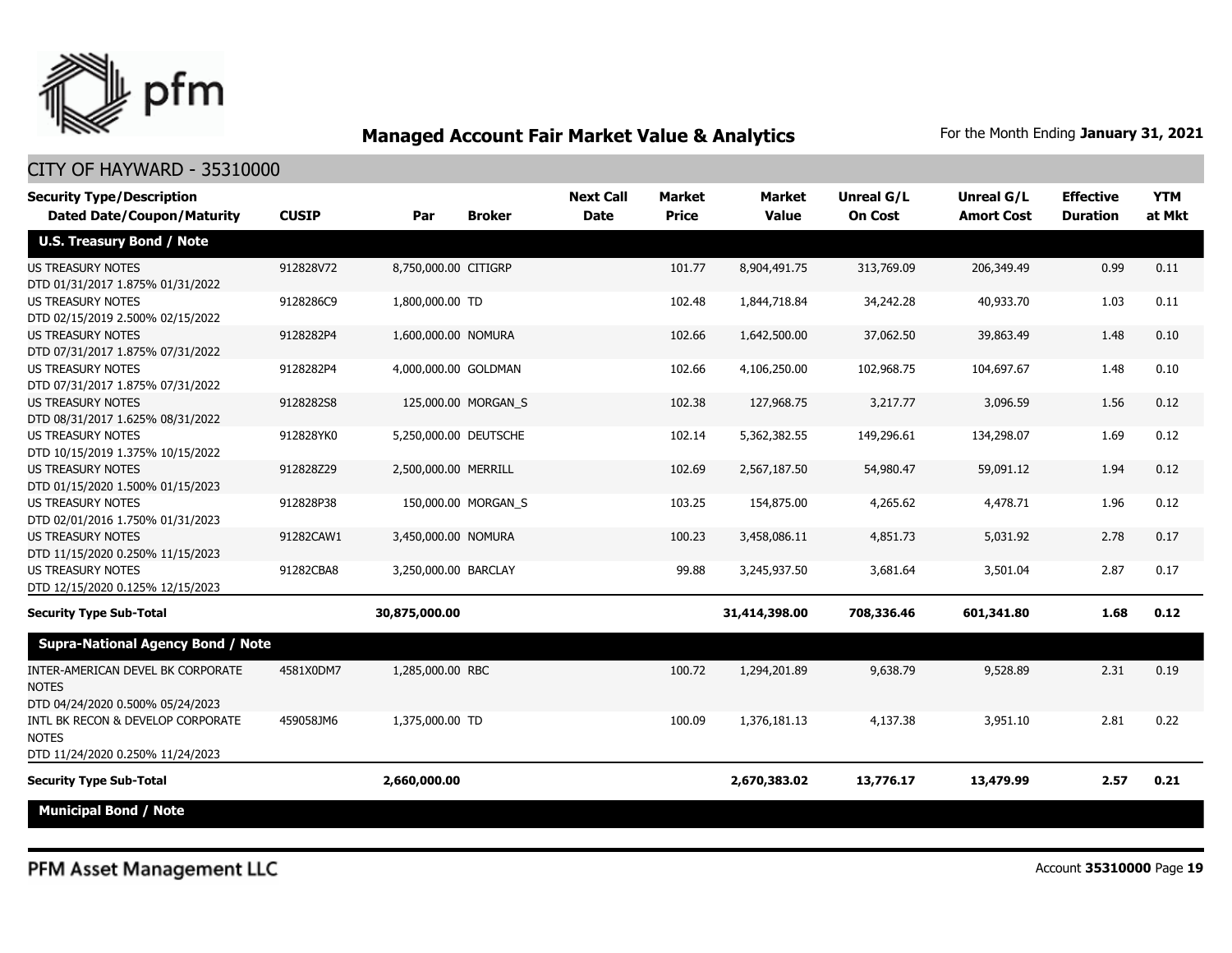

| <b>Security Type/Description</b><br><b>Dated Date/Coupon/Maturity</b>                  | <b>CUSIP</b> | Par                   | <b>Broker</b> | <b>Next Call</b><br><b>Date</b> | <b>Market</b><br><b>Price</b> | <b>Market</b><br><b>Value</b> | <b>Unreal G/L</b><br><b>On Cost</b> | <b>Unreal G/L</b><br><b>Amort Cost</b> | <b>Effective</b><br><b>Duration</b> | <b>YTM</b><br>at Mkt |
|----------------------------------------------------------------------------------------|--------------|-----------------------|---------------|---------------------------------|-------------------------------|-------------------------------|-------------------------------------|----------------------------------------|-------------------------------------|----------------------|
|                                                                                        |              |                       |               |                                 |                               |                               |                                     |                                        |                                     |                      |
| <b>Municipal Bond / Note</b>                                                           |              |                       |               |                                 |                               |                               |                                     |                                        |                                     |                      |
| LA ST T/E GO BONDS<br>DTD 03/11/2020 5.000% 11/15/2021                                 | 546417DK9    | 600,000.00 MORGAN     |               |                                 | 103.78                        | 622,686.00                    | (14,358.00)                         | 4,099.24                               | 0.78                                | 0.22                 |
| CA ST T/E GO BONDS<br>DTD 04/22/2020 5.000% 03/01/2022                                 | 13063DUV8    | 600,000.00 MERRILL    |               |                                 | 105.25                        | 631,512.00                    | (12,558.00)                         | 5,967.00                               | 1.05                                | 0.16                 |
| CT ST T/E GO BONDS<br>DTD 06/25/2020 3.000% 06/01/2022                                 | 20772KKE8    | 750,000.00 MORGAN     |               |                                 | 103.64                        | 777,300.00                    | (7,537.50)                          | 3,367.72                               | 1.32                                | 0.27                 |
| CT ST TXBL GO BONDS<br>DTD 06/11/2020 2.500% 07/01/2022                                | 20772KJU4    | 305,000.00 SIEBERT    |               |                                 | 103.22                        | 314,830.15                    | 4,700.05                            | 6,307.48                               | 1.40                                | 0.22                 |
| PALOMAR COMM COLL DIST, CA TXBL GO<br><b>BONDS</b><br>DTD 11/03/2020 0.441% 08/01/2022 | 697511EZ2    | 375,000.00 RBC        |               |                                 | 99.85                         | 374,430.00                    | (570.00)                            | (570.00)                               | 1.50                                | 0.54                 |
| CHAFFEY UHSD, CA TXBL GO BONDS<br>DTD 12/05/2019 1.913% 08/01/2022                     | 157411TH2    | 600,000.00 RBC        |               |                                 | 102.16                        | 612,954.00                    | 12,954.00                           | 12,954.00                              | 1.48                                | 0.47                 |
| SAN DIEGO CCD, CA TXBL GO BONDS<br>DTD 10/16/2019 1.936% 08/01/2022                    | 7972720M6    | 675,000.00 RBC        |               |                                 | 102.43                        | 691,368.75                    | 16,368.75                           | 16,368.75                              | 1.48                                | 0.32                 |
| LONG BEACH CCD, CA TXBL GO BONDS<br>DTD 10/23/2019 1.702% 08/01/2022                   | 542411NG4    | 920,000.00 PIPER JA   |               |                                 | 102.26                        | 940,792.00                    | 20,792.00                           | 20,792.00                              | 1.48                                | 0.20                 |
| TAMALPAIS UHSD, CA TXBL GO BONDS<br>DTD 10/09/2019 1.925% 08/01/2022                   | 874857KH7    | 995,000.00 RBC        |               |                                 | 102.54                        | 1,020,253.10                  | 25,253.10                           | 25,253.10                              | 1.48                                | 0.23                 |
| SAN JOSE, CA TXBL GO BONDS<br>DTD 07/25/2019 2.300% 09/01/2022                         | 798135H44    | 1,150,000.00 MORGAN_S |               |                                 | 103.28                        | 1,187,754.50                  | 30,210.50                           | 33,915.97                              | 1.56                                | 0.23                 |
| OR ST DEPT OF TRANS TXBL REV BONDS<br>DTD 11/20/2019 1.855% 11/15/2022                 | 68607DTT2    | 600,000.00 CITIGRP    |               |                                 | 102.68                        | 616,050.00                    | 16,050.00                           | 16,050.00                              | 1.77                                | 0.36                 |
| NY ST URBAN DEV CORP TXBL REV BONDS<br>DTD 12/23/2020 0.480% 03/15/2023                | 650036DR4    | 290,000.00 WELLS_F    |               |                                 | 100.05                        | 290,139.20                    | 139.20                              | 139.20                                 | 2.12                                | 0.46                 |
| UNIV OF CAL TXBL REV BONDS<br>DTD 07/16/2020 0.628% 05/15/2023                         | 91412HFK4    | 500,000.00 JPM CHA    |               |                                 | 100.68                        | 503,415.00                    | 3,415.00                            | 3,415.00                               | 2.28                                | 0.33                 |
| CHAFFEY CMTY CLG DIST, CA TXBL GO<br><b>BONDS</b><br>DTD 09/24/2019 1.617% 06/01/2023  | 157432KD6    | 770,000.00 RBC        |               |                                 | 102.98                        | 792,969.10                    | 654.50                              | 3,190.78                               | 2.30                                | 0.33                 |
| CA ST EARTHQUAKE AUTH TXBL REV<br><b>BONDS</b><br>DTD 11/24/2020 1.477% 07/01/2023     | 13017HAK2    | 300,000.00 TFC        |               |                                 | 102.08                        | 306,237.00                    | 4,638.00                            | 4,754.26                               | 2.39                                | 0.61                 |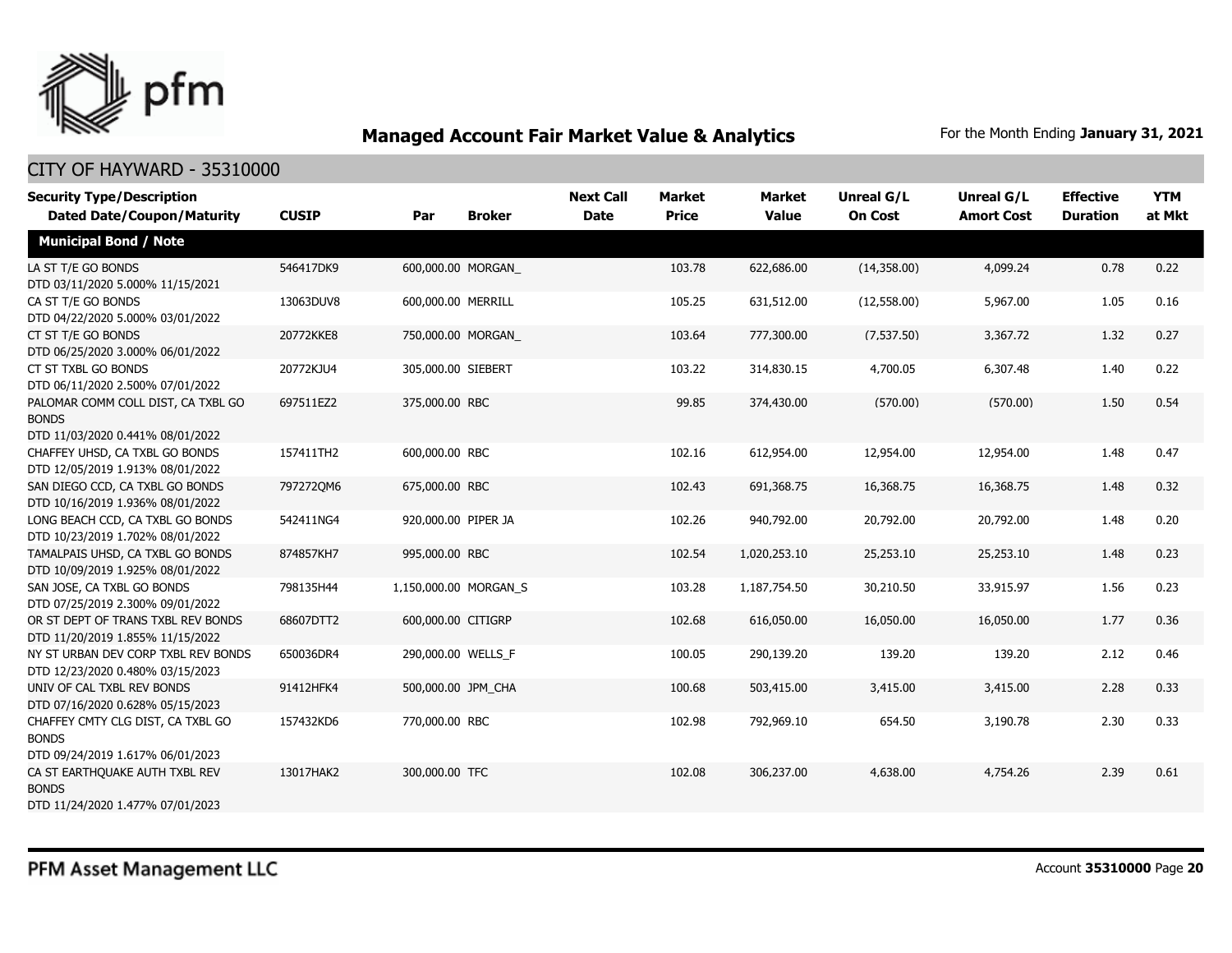

| <b>Security Type/Description</b>                                                       |              |                       |                     | <b>Next Call</b> | <b>Market</b> | <b>Market</b> | <b>Unreal G/L</b> | <b>Unreal G/L</b> | <b>Effective</b> | <b>YTM</b> |
|----------------------------------------------------------------------------------------|--------------|-----------------------|---------------------|------------------|---------------|---------------|-------------------|-------------------|------------------|------------|
| <b>Dated Date/Coupon/Maturity</b>                                                      | <b>CUSIP</b> | Par                   | <b>Broker</b>       | <b>Date</b>      | <b>Price</b>  | <b>Value</b>  | <b>On Cost</b>    | <b>Amort Cost</b> | <b>Duration</b>  | at Mkt     |
| <b>Municipal Bond / Note</b>                                                           |              |                       |                     |                  |               |               |                   |                   |                  |            |
| PORT AUTH OF NY/NJ TXBL REV BONDS<br>DTD 07/08/2020 1.086% 07/01/2023                  | 73358W4V3    | 370,000.00 CITIGRP    |                     |                  | 101.85        | 376,826.50    | 6,826.50          | 6,826.50          | 2.39             | 0.32       |
| PORT AUTH OF NY/NJ TXBL REV BONDS<br>DTD 07/08/2020 1.086% 07/01/2023                  | 73358W4V3    | 375,000.00 CITIGRP    |                     |                  | 101.85        | 381,918.75    | 4,721.25          | 5,139.73          | 2.39             | 0.32       |
| WA ST T/E GO BONDS<br>DTD 04/29/2020 5.000% 07/01/2023                                 | 93974EHJ8    | 605,000.00 WELLS F    |                     |                  | 111.58        | 675,052.95    | (4,706.90)        | 13,240.63         | 2.31             | 0.20       |
| WI DEPT OF TRANS TXBL REV BONDS<br>DTD 07/30/2020 0.420% 07/01/2023                    | 977123X52    | 625,000.00 WELLS_F    |                     |                  | 100.35        | 627,206.25    | 2,206.25          | 2,206.25          | 2.41             | 0.27       |
| AZ TRAN BOARD TXBL REV BONDS<br>DTD 02/12/2020 1.795% 07/01/2023                       | 040654XT7    | 1,235,000.00 JPM CHAS |                     |                  | 103.32        | 1,275,977.30  | 40,977.30         | 40,977.30         | 2.38             | 0.42       |
| LOS ANGELES CCD, CA TXBL GO BONDS<br>DTD 11/10/2020 0.444% 08/01/2023                  | 54438CYH9    | 310,000.00 MERRILL    |                     |                  | 100.28        | 310,871.10    | 871.10            | 871.10            | 2.49             | 0.33       |
| PALOMAR COMM COLL DIST, CA TXBL GO<br><b>BONDS</b><br>DTD 11/03/2020 0.580% 08/01/2023 | 697511FA6    | 350,000.00 RBC        |                     |                  | 99.88         | 349,583.50    | (416.50)          | (416.50)          | 2.49             | 0.63       |
| MD ST TXBL GO BONDS<br>DTD 08/05/2020 0.410% 08/01/2023                                | 574193TP3    | 650,000.00 JPM CHA    |                     |                  | 100.56        | 653,659.50    | 3,659.50          | 3,659.50          | 2.49             | 0.18       |
| CA ST UNIV TXBL REV BONDS<br>DTD 09/17/2020 0.475% 11/01/2023                          | 13077DMJ8    |                       | 325,000.00 GOLDMAN  |                  | 100.31        | 326,010.75    | 1,010.75          | 1,010.75          | 2.74             | 0.36       |
| MS ST TXBL GO BONDS<br>DTD 08/06/2020 0.422% 11/01/2023                                | 605581MY0    | 475,000.00 WELLS_F    |                     |                  | 100.40        | 476,895.25    | 1,895.25          | 1,895.25          | 2.74             | 0.28       |
| NY ST URBAN DEV CORP TXBL REV BONDS<br>DTD 12/23/2020 0.620% 03/15/2024                | 650036DS2    | 880,000.00 WELLS_F    |                     |                  | 100.12        | 881,029.60    | 1,029.60          | 1,029.60          | 3.10             | 0.58       |
| MD ST T/E GO BONDS<br>DTD 08/30/2017 5.000% 08/01/2024                                 | 574193PK8    | 500,000.00 MERRILL    |                     |                  | 116.67        | 583,330.00    | (595.00)          | 14,141.99         | 3.21             | 0.22       |
| FL ST BOARD OF ADMIN TXBL REV BONDS<br>DTD 09/16/2020 1.258% 07/01/2025                | 341271AD6    | 295,000.00 MERRILL    |                     |                  | 102.84        | 303,389.80    | 8,389.80          | 8,389.80          | 4.31             | 0.60       |
| <b>Security Type Sub-Total</b>                                                         |              | 16,425,000.00         |                     |                  |               | 16,904,442.05 | 166,020.50        | 254,976.40        | 2.04             | 0.32       |
| <b>Federal Agency Collateralized Mortgage Obligation</b>                               |              |                       |                     |                  |               |               |                   |                   |                  |            |
| FNA 2018-M5 A2<br>DTD 04/01/2018 3.560% 09/01/2021                                     | 3136B1XP4    |                       | 121,165.86 JPM CHAS |                  | 100.20        | 121,410.77    | (2, 165.20)       | (173.90)          | 0.48             | 3.21       |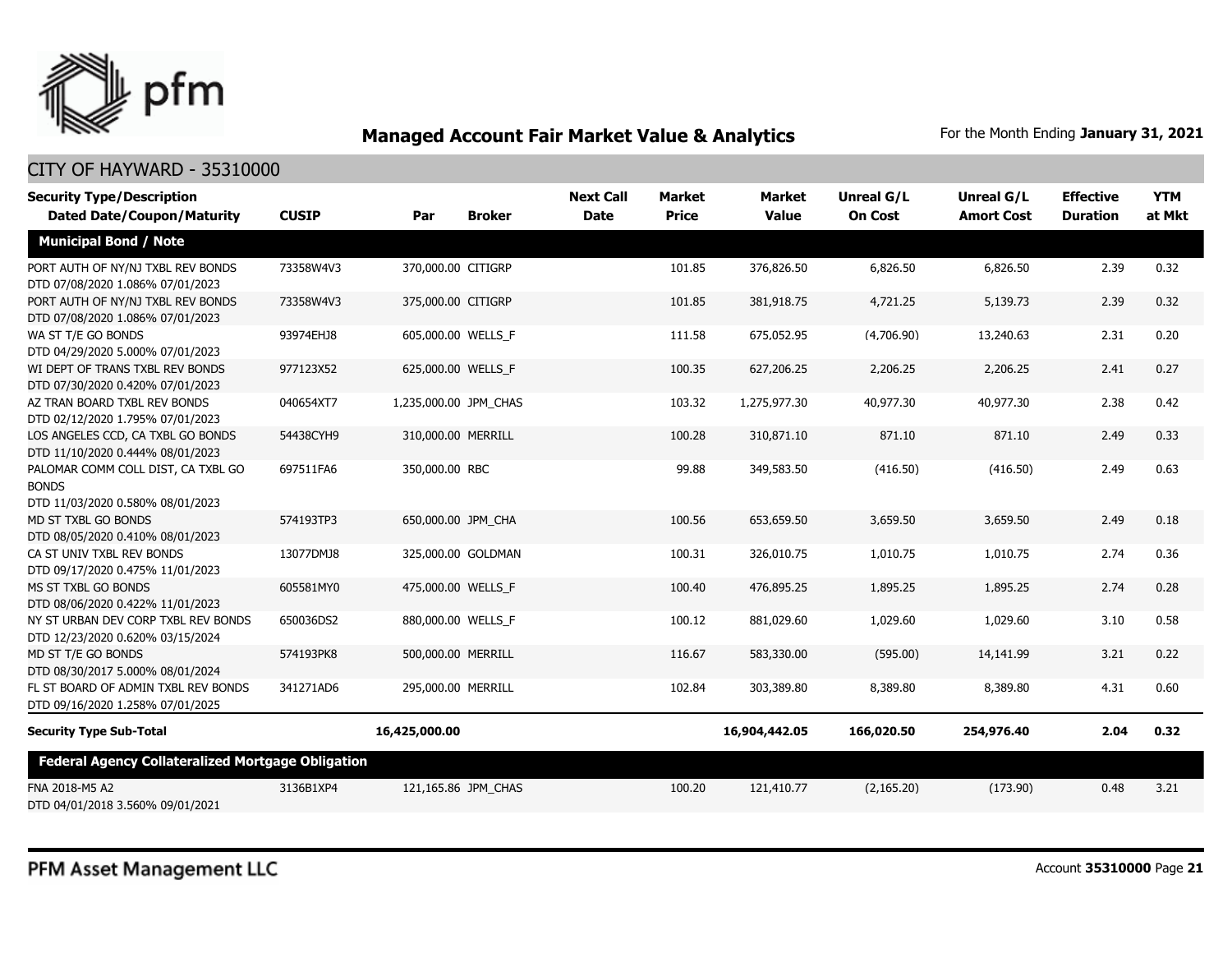

| <b>Security Type/Description</b><br><b>Dated Date/Coupon/Maturity</b> | <b>CUSIP</b> | Par                   | <b>Broker</b>       | <b>Next Call</b><br><b>Date</b> | <b>Market</b><br><b>Price</b> | <b>Market</b><br><b>Value</b> | <b>Unreal G/L</b><br><b>On Cost</b> | Unreal G/L<br><b>Amort Cost</b> | <b>Effective</b><br><b>Duration</b> | <b>YTM</b><br>at Mkt |
|-----------------------------------------------------------------------|--------------|-----------------------|---------------------|---------------------------------|-------------------------------|-------------------------------|-------------------------------------|---------------------------------|-------------------------------------|----------------------|
| <b>Federal Agency Collateralized Mortgage Obligation</b>              |              |                       |                     |                                 |                               |                               |                                     |                                 |                                     |                      |
| <b>FHMS K720 A1</b><br>DTD 11/01/2015 2.316% 11/01/2021               | 3137BLUQ9    |                       | 121,395.28 BARCLAYS |                                 | 100.55                        | 122,060.68                    | 333.46                              | 551.70                          | 0.52                                | 1.58                 |
| FHLMC MULTIFAMILY STRUCTURED P<br>DTD 05/01/2015 2.791% 01/01/2022    | 3137BHXY8    | 1,250,000.00 AMHERST  |                     |                                 | 101.18                        | 1,264,726.18                  | (7,930.07)                          | 5,967.86                        | 0.86                                | 1.50                 |
| FHMS K019 A2<br>DTD 08/01/2012 2.272% 03/01/2022                      | 3137ASNJ9    |                       | 571,515.65 MORGAN_S |                                 | 101.00                        | 577,251.00                    | 9,954.75                            | 7,295.30                        | 1.00                                | 1.34                 |
| FHMS K023 A1<br>DTD 12/01/2012 1.583% 04/01/2022                      | 3137AWQG3    | 39,558.91 BAIRD       |                     |                                 | 100.65                        | 39,814.99                     | 1,115.26                            | 501.56                          | 0.66                                | 1.03                 |
| FHMS K023 A1<br>DTD 12/01/2012 1.583% 04/01/2022                      | 3137AWQG3    |                       | 173,673.26 BARCLAYS |                                 | 100.65                        | 174,797.49                    | 5,513.54                            | 2,498.73                        | 0.66                                | 1.03                 |
| FHMS K023 A1<br>DTD 12/01/2012 1.583% 04/01/2022                      | 3137AWOG3    | 356,995.02 BAIRD      |                     |                                 | 100.65                        | 359,305.94                    | 10,120.18                           | 4,542.14                        | 0.66                                | 1.03                 |
| FHLMC MULTIFAMILY STRUCTURED P<br>DTD 11/01/2015 2.716% 06/01/2022    | 3137BLUR7    |                       | 600,000.00 JPM_CHAS |                                 | 101.71                        | 610,235.73                    | 10,982.21                           | 10,544.90                       | 1.16                                | 1.43                 |
| FHLMC MULTIFAMILY STRUCTURED P<br>DTD 12/01/2012 2.355% 07/01/2022    | 3137AVXN2    |                       | 570,000.00 WELLS_FA |                                 | 101.92                        | 580,940.85                    | 8,847.88                            | 9,969.79                        | 1.37                                | 0.99                 |
| FHLMC MULTIFAMILY STRUCTURED P<br>DTD 12/01/2012 2.355% 07/01/2022    | 3137AVXN2    | 1,227,386.00 WELLS_FA |                     |                                 | 101.92                        | 1,250,945.04                  | 28,353.52                           | 25,640.96                       | 1.37                                | 0.99                 |
| FHLMC MULTIFAMILY STRUCTURED P<br>DTD 12/01/2012 2.307% 08/01/2022    | 3137AWOH1    | 1,250,000.00 CANT_FIT |                     |                                 | 102.04                        | 1,275,517.51                  | 7,060.48                            | 15,983.42                       | 1.47                                | 0.94                 |
| FHLMC MULTIFAMILY STRUCTURED P<br>DTD 05/01/2013 2.510% 11/01/2022    | 3137B1BS0    | 500,000.00 PTRU       |                     |                                 | 102.78                        | 513,911.80                    | 4,263.36                            | 7,656.00                        | 1.68                                | 0.91                 |
| <b>FANNIEMAE-ACES</b><br>DTD 02/01/2013 2.509% 11/01/2022             | 3136ACGJ4    |                       | 921,130.36 JPM CHAS |                                 | 102.16                        | 940,999.49                    | 8,498.91                            | 13,937.65                       | 1.66                                | 1.26                 |
| FHLMC MULTIFAMILY STRUCTURED P<br>DTD 05/01/2013 2.510% 11/01/2022    | 3137B1BS0    | 1,065,000.00 CITIGRP  |                     |                                 | 102.78                        | 1,094,632.12                  | 20,313.37                           | 24,810.25                       | 1.68                                | 0.91                 |
| FNA 2013-M7 A2<br>DTD 05/01/2013 2.280% 12/01/2022                    | 3136AEGO4    | 301,706.11 BAIRD      |                     |                                 | 101.99                        | 307,723.22                    | 4,137.17                            | 4,945.61                        | 1.77                                | 1.18                 |
| FNA 2013-M7 A2<br>DTD 05/01/2013 2.280% 12/01/2022                    | 3136AEGO4    | 399,696.13 BAIRD      |                     |                                 | 101.99                        | 407,667.51                    | 2,734.96                            | 5,004.52                        | 1.77                                | 1.18                 |
| FHMS KP05 A<br>DTD 12/01/2018 3.203% 07/01/2023                       | 3137FKK39    | 80,716.21 CSFB        |                     |                                 | 102.51                        | 82,742.19                     | 2,026.23                            | 2,026.11                        | 1.20                                | 2.14                 |
| FHMS KJ27 A1<br>DTD 11/01/2019 2.092% 07/01/2024                      | 3137FQ3V3    |                       | 450,552.50 JPM CHAS |                                 | 102.62                        | 462,358.19                    | 11,816.51                           | 11,813.72                       | 2.09                                | 1.31                 |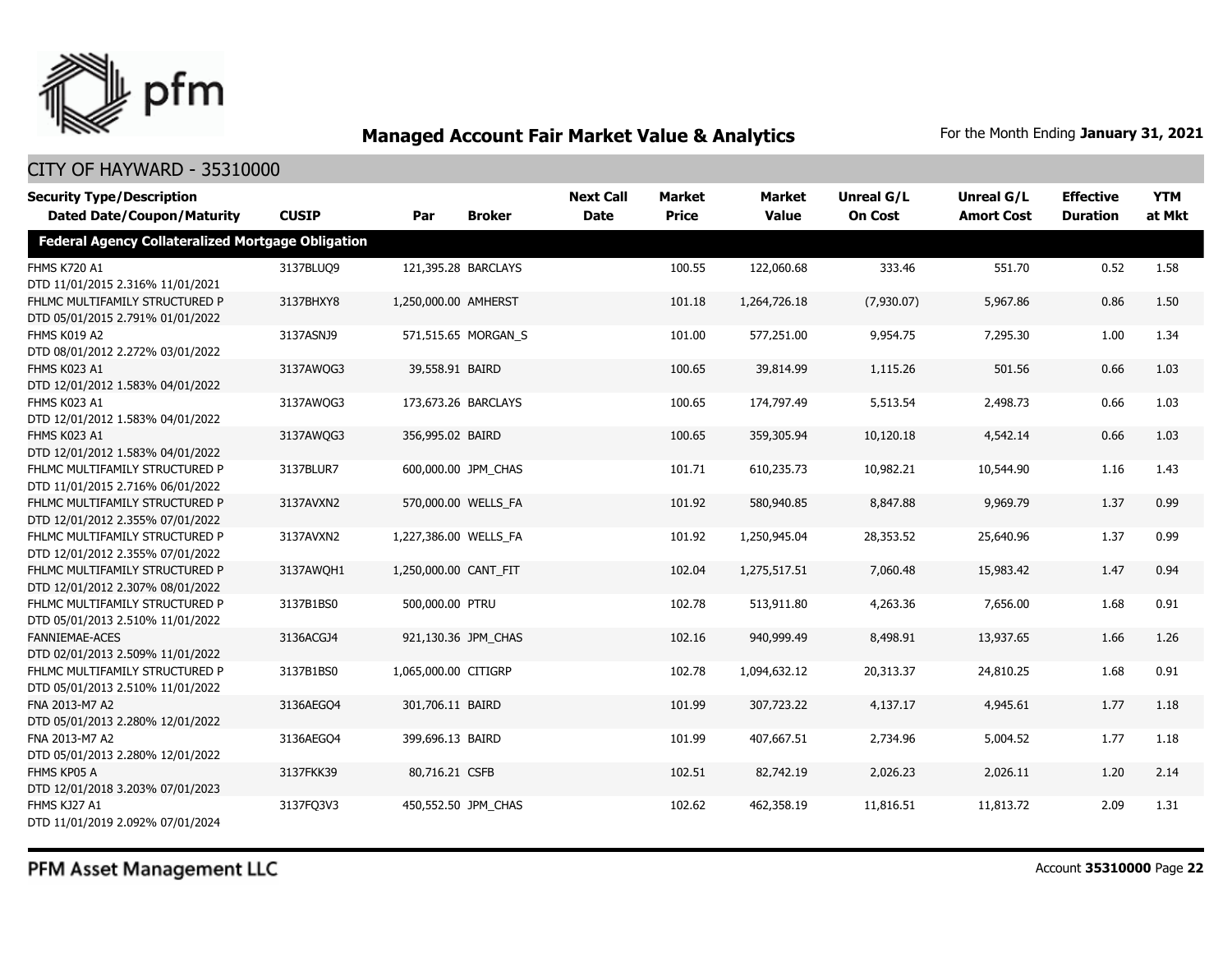

#### CITY OF HAYWARD - 35310000

| <b>Security Type/Description</b><br><b>Dated Date/Coupon/Maturity</b> | <b>CUSIP</b> | Par                   | <b>Broker</b> | <b>Next Call</b><br><b>Date</b> | <b>Market</b><br><b>Price</b> | <b>Market</b><br><b>Value</b> | Unreal G/L<br><b>On Cost</b> | <b>Unreal G/L</b><br><b>Amort Cost</b> | <b>Effective</b><br><b>Duration</b> | <b>YTM</b><br>at Mkt |
|-----------------------------------------------------------------------|--------------|-----------------------|---------------|---------------------------------|-------------------------------|-------------------------------|------------------------------|----------------------------------------|-------------------------------------|----------------------|
| <b>Federal Agency Collateralized Mortgage Obligation</b>              |              |                       |               |                                 |                               |                               |                              |                                        |                                     |                      |
| FHMS KJ30 A1<br>DTD 07/01/2020 0.526% 01/25/2025                      | 3137FUZN7    | 389,171.72 JPM_CHA    |               |                                 | 98.63                         | 383,840.95                    | (5,323.39)                   | (5,324.23)                             | 3.03                                | 0.88                 |
| <b>Security Type Sub-Total</b>                                        |              | 10,389,663.01         |               |                                 |                               | 10,570,881.65                 | 120,653.13                   | 148,192.09                             | 1.42                                | 1.17                 |
| <b>Federal Agency Bond / Note</b>                                     |              |                       |               |                                 |                               |                               |                              |                                        |                                     |                      |
| FEDERAL FARM CREDIT BANK NOTES<br>DTD 04/08/2020 0.375% 04/08/2022    | 3133ELWD2    | 2,550,000.00 WELLS F  |               |                                 | 100.33                        | 2,558,330.85                  | 12,104.85                    | 10,559.06                              | 1.19                                | 0.10                 |
| FEDERAL FARM CREDIT BANK NOTES<br>DTD 06/02/2020 0.250% 06/02/2022    | 3133ELE75    | 2,575,000.00 DAIWA    |               |                                 | 100.19                        | 2,579,835.85                  | 6,571.40                     | 5,994.47                               | 1.34                                | 0.11                 |
| FEDERAL HOME LOAN BANK<br>DTD 06/01/2012 2.125% 06/10/2022            | 313379069    | 2,475,000.00 CITIGRP  |               |                                 | 102.74                        | 2,542,693.73                  | 50,294.48                    | 59,822.64                              | 1.35                                | 0.11                 |
| FREDDIE MAC NOTES<br>DTD 07/23/2020 0.125% 07/25/2022                 | 3137EAET2    | 1,575,000.00 WELLS_F  |               |                                 | 100.01                        | 1,575,132.30                  | 3,691.80                     | 2,753.30                               | 1.49                                | 0.12                 |
| <b>FANNIE MAE NOTES</b><br>DTD 09/06/2019 1.375% 09/06/2022           | 3135G0W33    | 1,250,000.00 BARCLAYS |               |                                 | 101.99                        | 1,274,836.25                  | 29,186.25                    | 27,146.20                              | 1.58                                | 0.13                 |
| FEDERAL HOME LOAN BANKS NOTES<br>DTD 02/21/2020 1.375% 02/17/2023     | 3130AJ7E3    | 2,140,000.00 WELLS_FA |               |                                 | 102.54                        | 2,194,409.50                  | 58,347.10                    | 57,099.47                              | 2.02                                | 0.13                 |
| FREDDIE MAC NOTES<br>DTD 04/20/2020 0.375% 04/20/2023                 | 3137EAEO8    | 3,825,000.00 CITIGRP  |               |                                 | 100.50                        | 3,844,117.35                  | 28,679.85                    | 26,173.51                              | 2.22                                | 0.15                 |
| FREDDIE MAC NOTES<br>DTD 05/07/2020 0.375% 05/05/2023                 | 3137EAER6    | 1,750,000.00 JEFFERI  |               |                                 | 100.51                        | 1,758,911.00                  | 5,306.00                     | 6,127.78                               | 2.26                                | 0.15                 |
| <b>FREDDIE MAC NOTES</b><br>DTD 05/07/2020 0.375% 05/05/2023          | 3137EAER6    | 2,410,000.00 WELLS F  |               |                                 | 100.51                        | 2,422,271.72                  | 13,283.92                    | 13,033.88                              | 2.26                                | 0.15                 |
| <b>FANNIE MAE NOTES</b><br>DTD 05/22/2020 0.250% 05/22/2023           | 3135G04O3    | 1,550,000.00 WELLS F  |               |                                 | 100.23                        | 1,553,594.45                  | 6,306.95                     | 5,698.33                               | 2.31                                | 0.15                 |
| <b>FANNIE MAE NOTES</b><br>DTD 05/22/2020 0.250% 05/22/2023           | 3135G04Q3    | 2,550,000.00 CITIGRP  |               |                                 | 100.23                        | 2,555,913.45                  | 13,588.95                    | 11,801.50                              | 2.31                                | 0.15                 |
| FREDDIE MAC NOTES<br>DTD 06/16/2020 0.500% 06/16/2023                 | 3134GVR67    | 1,900,000.00 JPM_CHA  |               |                                 | 100.14                        | 1,902,646.70                  | 2,646.70                     | 2,646.70                               | 2.37                                | 0.44                 |
| FREDDIE MAC NOTES<br>DTD 06/26/2020 0.250% 06/26/2023                 | 3137EAES4    | 2,340,000.00 TD       |               |                                 | 100.24                        | 2,345,648.76                  | 12,481.56                    | 11,108.76                              | 2.40                                | 0.15                 |
| <b>FANNIE MAE NOTES</b><br>DTD 07/10/2020 0.250% 07/10/2023           | 3135G05G4    | 1,000,000.00 WELLS F  |               |                                 | 100.22                        | 1,002,239.00                  | 2,599.00                     | 2,557.45                               | 2.44                                | 0.16                 |

PFM Asset Management LLC

Account **35310000** Page **23**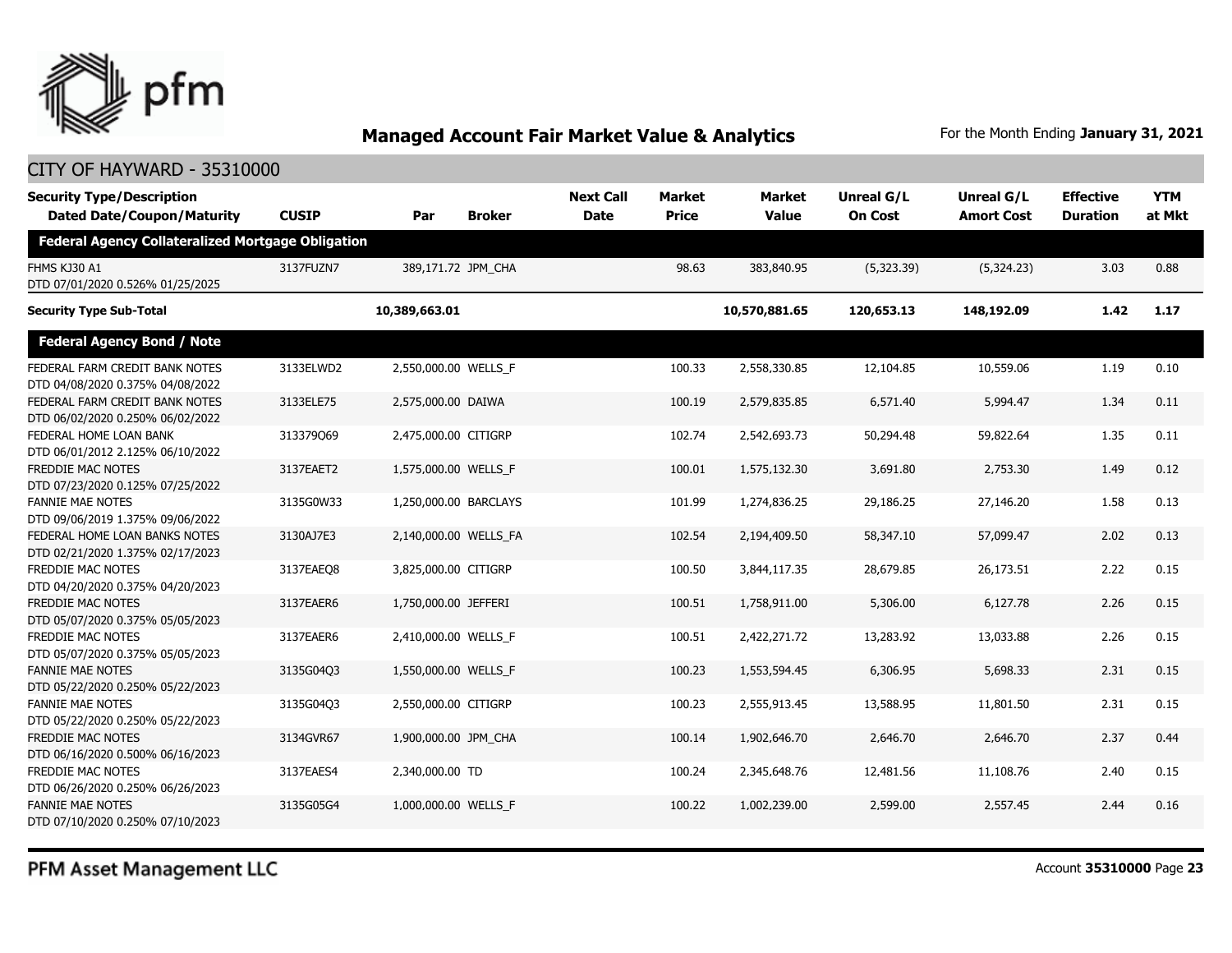

| <b>Security Type/Description</b>                                                             |              |                      |                     | <b>Next Call</b> | <b>Market</b> | <b>Market</b> | <b>Unreal G/L</b> | <b>Unreal G/L</b> | <b>Effective</b> | <b>YTM</b> |
|----------------------------------------------------------------------------------------------|--------------|----------------------|---------------------|------------------|---------------|---------------|-------------------|-------------------|------------------|------------|
| <b>Dated Date/Coupon/Maturity</b>                                                            | <b>CUSIP</b> | Par                  | <b>Broker</b>       | <b>Date</b>      | <b>Price</b>  | <b>Value</b>  | <b>On Cost</b>    | <b>Amort Cost</b> | <b>Duration</b>  | at Mkt     |
| <b>Federal Agency Bond / Note</b>                                                            |              |                      |                     |                  |               |               |                   |                   |                  |            |
| <b>FANNIE MAE NOTES</b><br>DTD 07/10/2020 0.250% 07/10/2023                                  | 3135G05G4    | 2,455,000.00 CITIGRP |                     |                  | 100.22        | 2,460,496.75  | 10,775.00         | 9,782.01          | 2.44             | 0.16       |
| <b>FANNIE MAE NOTES (CALLABLE)</b><br>DTD 08/10/2020 0.300% 08/10/2023                       | 3135G05R0    | 1,950,000.00 CITIGRP |                     | 08/10/22         | 100.18        | 1,953,494.40  | 7,160.40          | 6,580.15          | 1.53             | 0.23       |
| FREDDIE MAC NOTES<br>DTD 08/21/2020 0.250% 08/24/2023                                        | 3137EAEV7    | 2,325,000.00 CITIGRP |                     |                  | 100.24        | 2,330,466.08  | 7,837.58          | 7,483.37          | 2.56             | 0.16       |
| <b>FREDDIE MAC NOTES</b><br>DTD 09/04/2020 0.250% 09/08/2023                                 | 3137EAEW5    | 900,000.00 NOMURA    |                     |                  | 100.21        | 901,914.30    | 2,202.30          | 2,170.93          | 2.60             | 0.17       |
| <b>FREDDIE MAC NOTES</b><br>DTD 09/04/2020 0.250% 09/08/2023                                 | 3137EAEW5    | 1,010,000.00 NOMURA  |                     |                  | 100.21        | 1,012,148.27  | 1,963.83          | 1,989.00          | 2.60             | 0.17       |
| <b>FREDDIE MAC NOTES</b><br>DTD 09/04/2020 0.250% 09/08/2023                                 | 3137EAEW5    | 1,590,000.00 WELLS_F |                     |                  | 100.21        | 1,593,381.93  | 3,906.63          | 3,835.01          | 2.60             | 0.17       |
| FREDDIE MAC NOTES<br>DTD 11/05/2020 0.250% 11/06/2023                                        | 3137EAEZ8    | 2,250,000.00 CITIGRP |                     |                  | 100.17        | 2,253,838.50  | 5,863.50          | 5,700.91          | 2.76             | 0.19       |
| FREDDIE MAC NOTES<br>DTD 12/04/2020 0.250% 12/04/2023                                        | 3137EAFA2    | 2,130,000.00 CITIGRP |                     |                  | 100.15        | 2,133,133.23  | 5,241.93          | 5,128.31          | 2.84             | 0.20       |
| <b>Security Type Sub-Total</b>                                                               |              | 44,500,000.00        |                     |                  |               | 44,749,454.37 | 290,039.98        | 285,192.74        | 2.12             | 0.16       |
| <b>Corporate Note</b>                                                                        |              |                      |                     |                  |               |               |                   |                   |                  |            |
| SUNTRUST BANKS INC CORP NOTES<br>(CALLABLE)<br>DTD 12/01/2016 2.700% 01/27/2022              | 867914BM4    | 300,000.00 ACADEMY   |                     | 12/27/21         | 102.25        | 306,735.30    | 7,233.30          | 6,916.94          | 0.91             | 0.43       |
| HOME DEPOT INC<br>DTD 12/06/2018 3.250% 03/01/2022                                           | 437076BV3    |                      | 175,000.00 JPM CHAS |                  | 103.25        | 180,684.00    | 6,163.50          | 5,843.56          | 1.07             | 0.25       |
| US BANCORP (CALLABLE) NOTE<br>DTD 03/02/2012 3.000% 03/15/2022                               | 91159HHC7    |                      | 600,000.00 US BANCO | 02/15/22         | 102.87        | 617,205.00    | 6,615.00          | 13,080.02         | 1.03             | 0.44       |
| <b>GOLDMAN SACHS GROUP INC (CALLABLE)</b><br><b>NOTE</b><br>DTD 01/26/2017 3.000% 04/26/2022 | 38141GWC4    | 275,000.00 GOLDMAN   |                     | 04/26/21         | 100.62        | 276,713.80    | 4,733.30          | 2,876.54          | 0.24             | 2.48       |
| <b>IBM CORP</b><br>DTD 05/15/2019 2.850% 05/13/2022                                          | 459200JX0    |                      | 300,000.00 WELLS FA |                  | 103.33        | 309,996.90    | 3,270.90          | 6,590.03          | 1.27             | 0.25       |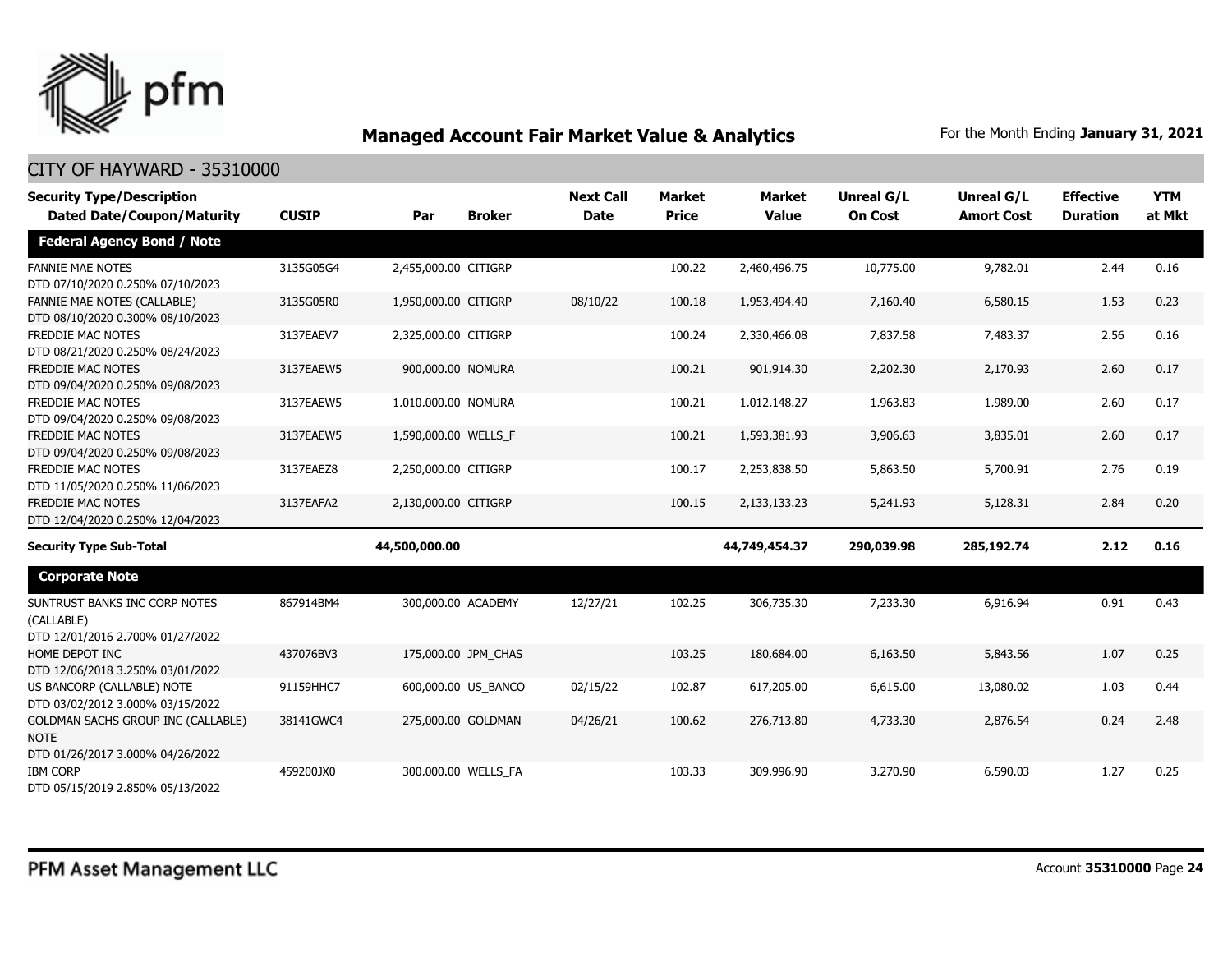

| <b>Security Type/Description</b><br><b>Dated Date/Coupon/Maturity</b>                  | <b>CUSIP</b> | Par                | <b>Broker</b>       | <b>Next Call</b><br><b>Date</b> | <b>Market</b><br><b>Price</b> | <b>Market</b><br><b>Value</b> | <b>Unreal G/L</b><br><b>On Cost</b> | Unreal G/L<br><b>Amort Cost</b> | <b>Effective</b><br><b>Duration</b> | <b>YTM</b><br>at Mkt |
|----------------------------------------------------------------------------------------|--------------|--------------------|---------------------|---------------------------------|-------------------------------|-------------------------------|-------------------------------------|---------------------------------|-------------------------------------|----------------------|
| <b>Corporate Note</b>                                                                  |              |                    |                     |                                 |                               |                               |                                     |                                 |                                     |                      |
| UNITED PARCEL SERVICE (CALLABLE)<br><b>NOTES</b><br>DTD 05/16/2017 2.350% 05/16/2022   | 911312BC9    |                    | 300,000.00 JPM_CHAS | 04/16/22                        | 102.48                        | 307,452.90                    | 5,763.90                            | 6,728.81                        | 1.20                                | 0.42                 |
| MORGAN STANLEY CORP NOTES<br>DTD 05/19/2017 2.750% 05/19/2022                          | 61744YAH1    | 300,000.00 RBC     |                     |                                 | 103.09                        | 309,280.80                    | 11,269.80                           | 10,107.22                       | 1.29                                | 0.37                 |
| AMERICAN HONDA FINANCE<br>DTD 06/27/2019 2.200% 06/27/2022                             | 02665WCY5    | 600,000.00 MERRILL |                     |                                 | 102.58                        | 615,503.40                    | 16,055.40                           | 15,760.76                       | 1.39                                | 0.36                 |
| BANK OF NY MELLON CORP CORP NOTES<br>DTD 08/23/2019 1.950% 08/23/2022                  | 06406RAK3    |                    | 115,000.00 BARCLAYS |                                 | 102.63                        | 118,021.74                    | 2,704.34                            | 2,855.27                        | 1.54                                | 0.27                 |
| BANK OF NY MELLON CORP CORP NOTES<br>DTD 08/23/2019 1.950% 08/23/2022                  | 06406RAK3    | 185,000.00 CITIGRP |                     |                                 | 102.63                        | 189,861.06                    | 4,920.26                            | 4,891.74                        | 1.54                                | 0.27                 |
| CATERPILLAR FINANCIAL SERVICES CORP<br><b>NOTE</b><br>DTD 09/06/2019 1.900% 09/06/2022 | 14913Q3A5    |                    | 325,000.00 BARCLAYS |                                 | 102.59                        | 333,421.73                    | 8,873.48                            | 8,661.62                        | 1.58                                | 0.28                 |
| ADOBE INC CORP NOTE<br>DTD 02/03/2020 1.700% 02/01/2023                                | 00724PAA7    | 300,000.00 KEYBANC |                     |                                 | 102.80                        | 308,409.60                    | 8,478.60                            | 8,455.64                        | 1.96                                | 0.30                 |
| TOYOTA MOTOR CREDIT CORP<br><b>CORPORATE NOTES</b><br>DTD 04/01/2020 2.900% 03/30/2023 | 89236TGW9    | 575,000.00 BNP_PAR |                     |                                 | 105.48                        | 606,537.60                    | 4,949.60                            | 11,889.94                       | 2.10                                | 0.36                 |
| JPMORGAN CHASE & CO BONDS<br>DTD 03/22/2019 3.207% 04/01/2023                          | 46647PBB1    | 600,000.00 WELLS_F |                     | 04/01/22                        | 103.24                        | 619,450.20                    | (4,501.80)                          | 918.00                          | 1.15                                | 1.68                 |
| EXXON MOBIL CORPORATION CORPORATE<br><b>NOTES</b><br>DTD 04/15/2020 1.571% 04/15/2023  | 30231GBL5    | 150,000.00 CITIGRP |                     |                                 | 102.73                        | 154,088.40                    | 2,216.40                            | 2,678.25                        | 2.17                                | 0.33                 |
| CHEVRON CORP CORPORATE NOTES<br>DTD 05/11/2020 1.141% 05/11/2023                       | 166764BV1    | 150,000.00 JPM CHA |                     |                                 | 101.77                        | 152,658.30                    | 2,658.30                            | 2,658.30                        | 2.26                                | 0.36                 |
| PACCAR FINANCIAL CORP CORPORATE<br><b>NOTES</b><br>DTD 06/08/2020 0.800% 06/08/2023    | 69371RQ82    | 175,000.00 TD      |                     |                                 | 101.07                        | 176,879.85                    | 2,123.10                            | 2,070.23                        | 2.34                                | 0.34                 |
| JOHN DEERE CAPITAL CORP CORPORATE<br><b>NOTES</b><br>DTD 06/04/2020 0.700% 07/05/2023  | 24422EVH9    | 200,000.00 HSBC    |                     |                                 | 100.77                        | 201,548.20                    | 1,712.20                            | 1,676.95                        | 2.42                                | 0.38                 |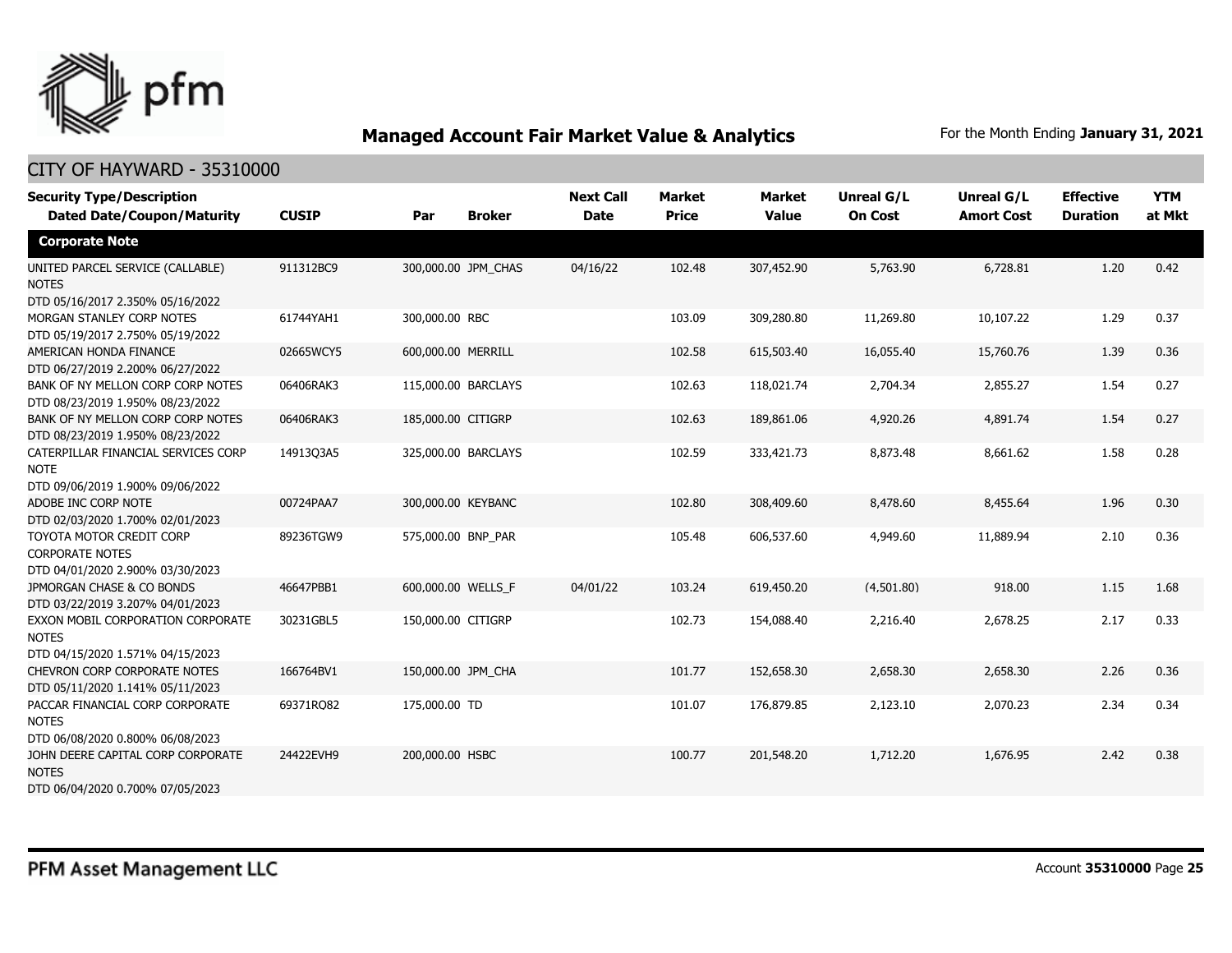

| <b>Security Type/Description</b><br><b>Dated Date/Coupon/Maturity</b>                  | <b>CUSIP</b> | Par                | <b>Broker</b>      | <b>Next Call</b><br><b>Date</b> | <b>Market</b><br><b>Price</b> | <b>Market</b><br><b>Value</b> | Unreal G/L<br><b>On Cost</b> | Unreal G/L<br><b>Amort Cost</b> | <b>Effective</b><br><b>Duration</b> | <b>YTM</b><br>at Mkt |
|----------------------------------------------------------------------------------------|--------------|--------------------|--------------------|---------------------------------|-------------------------------|-------------------------------|------------------------------|---------------------------------|-------------------------------------|----------------------|
| <b>Corporate Note</b>                                                                  |              |                    |                    |                                 |                               |                               |                              |                                 |                                     |                      |
| CATERPILLAR FINL SERVICE CORPORATE<br><b>NOTES</b><br>DTD 07/08/2020 0.650% 07/07/2023 | 14913R2D8    | 325,000.00 BARCLAY |                    |                                 | 100.63                        | 327,057.25                    | 2,239.25                     | 2,204.65                        | 2.42                                | 0.39                 |
| PACCAR FINANCIAL CORP CORPORATE<br><b>NOTES</b><br>DTD 08/11/2020 0.350% 08/11/2023    | 69371RQ90    | 325,000.00 BNP_PAR |                    |                                 | 100.00                        | 325,015.60                    | 441.35                       | 373.70                          | 2.52                                | 0.35                 |
| CHEVRON USA INC CORPORATE NOTES<br>DTD 08/12/2020 0.426% 08/11/2023                    | 166756AJ5    | 415,000.00 BARCLAY |                    |                                 | 100.15                        | 415,603.41                    | 603.41                       | 603.41                          | 2.52                                | 0.37                 |
| TOYOTA MOTOR CREDIT CORP<br><b>CORPORATE NOTES</b><br>DTD 08/14/2020 0.500% 08/14/2023 | 89236THF5    | 530,000.00 JPM_CHA |                    |                                 | 100.38                        | 532,006.05                    | 2,414.15                     | 2,350.42                        | 2.52                                | 0.35                 |
| JOHN DEERE CAPITAL CORP CORPORATE<br><b>NOTES</b><br>DTD 10/09/2020 0.400% 10/10/2023  | 24422EVJ5    | 250,000.00 JPM_CHA |                    |                                 | 100.24                        | 250,602.50                    | 892.50                       | 862.07                          | 2.68                                | 0.31                 |
| CITIGROUP INC CORP NOTES<br>DTD 10/25/2013 3.875% 10/25/2023                           | 172967HD6    | 300,000.00 SUSQ    |                    |                                 | 109.17                        | 327,501.00                    | (1,599.00)                   | 1,483.41                        | 2.61                                | 0.50                 |
| BRISTOL-MYERS SQUIBB CO (CALLABLE)<br><b>CORP</b><br>DTD 11/13/2020 0.537% 11/13/2023  | 110122DT2    | 350,000.00 CITIGRP |                    |                                 | 100.07                        | 350,232.40                    | 232.40                       | 232.40                          | 2.77                                | 0.51                 |
| GOLDMAN SACHS GROUP INC CORPORATE<br><b>NOTES</b><br>DTD 11/19/2020 0.627% 11/17/2023  | 38141GXL3    |                    | 250,000.00 GOLDMAN |                                 | 100.12                        | 250,300.75                    | 300.75                       | 300.75                          | 2.78                                | 0.58                 |
| <b>IBM CORP NOTES</b><br>DTD 02/12/2014 3.625% 02/12/2024                              | 459200HU8    | 275,000.00 WELLS F |                    |                                 | 109.38                        | 300,791.70                    | (1,524.05)                   | 1,109.33                        | 2.87                                | 0.51                 |
| <b>GOLDMAN SACHS CORP NOTES</b><br>DTD 03/03/2014 4.000% 03/03/2024                    | 38141GVM3    | 325,000.00 TD      |                    |                                 | 110.01                        | 357,542.90                    | (685.10)                     | (479.81)                        | 2.91                                | 0.72                 |
| COMCAST CORP (CALLABLE) CORPORATE<br><b>NOTES</b><br>DTD 10/05/2018 3.700% 04/15/2024  | 20030NCR0    | 150,000.00 CITIGRP |                    | 03/15/24                        | 109.91                        | 164,865.00                    | 526.50                       | 3,243.05                        | 2.96                                | 0.58                 |
| MORGAN STANLEY CORP NOTES<br>DTD 04/24/2018 3.737% 04/24/2024                          | 61744YAQ1    | 300,000.00 CSFB    |                    |                                 | 106.97                        | 320,918.10                    | (1,932.90)                   | 147.67                          | 3.06                                | 1.52                 |
| CITIGROUP INC CORPORATE NOTES<br>DTD 05/14/2020 1.678% 05/15/2024                      | 172967MR9    | 300,000.00 CITIGRP |                    |                                 | 102.25                        | 306,761.70                    | 6,761.70                     | 6,761.70                        | 3.21                                | 0.98                 |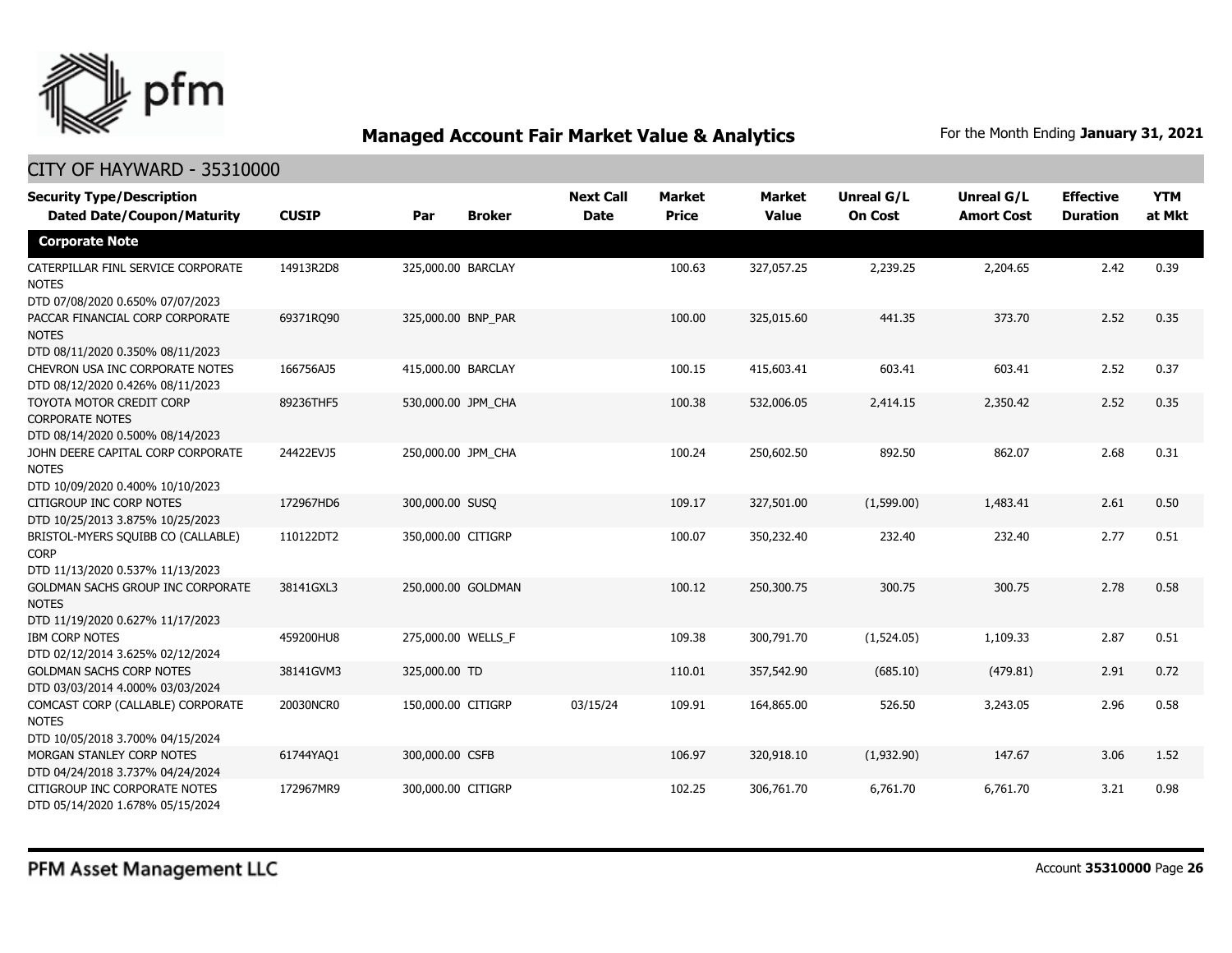

| <b>Security Type/Description</b><br><b>Dated Date/Coupon/Maturity</b>              | <b>CUSIP</b> | Par                | <b>Broker</b>      | <b>Next Call</b><br><b>Date</b> | <b>Market</b><br><b>Price</b> | <b>Market</b><br><b>Value</b> | <b>Unreal G/L</b><br><b>On Cost</b> | Unreal G/L<br><b>Amort Cost</b> | <b>Effective</b><br><b>Duration</b> | <b>YTM</b><br>at Mkt |
|------------------------------------------------------------------------------------|--------------|--------------------|--------------------|---------------------------------|-------------------------------|-------------------------------|-------------------------------------|---------------------------------|-------------------------------------|----------------------|
| <b>Corporate Note</b>                                                              |              |                    |                    |                                 |                               |                               |                                     |                                 |                                     |                      |
| <b>BANK OF AMERICA CORP NOTES</b><br>DTD 07/23/2018 3.864% 07/23/2024              | 06051GHL6    | 150,000.00 MERRILL |                    |                                 | 108.14                        | 162,207.90                    | (414.60)                            | 657.48                          | 3.30                                | 1.46                 |
| BANK OF AMERICA CORP NOTES<br>DTD 07/23/2018 3.864% 07/23/2024                     | 06051GHL6    | 300,000.00 SUSQ    |                    |                                 | 108.14                        | 324,415.80                    | (2,734.20)                          | 195.79                          | 3.30                                | 1.46                 |
| BRISTOL MYERS SQUIBB CO CORP NOTES<br>(CALL<br>DTD 01/26/2020 2.900% 07/26/2024    | 110122CM8    | 225,000.00 HSBC    |                    | 06/26/24                        | 107.93                        | 242,838.23                    | (767.02)                            | 835.94                          | 3.28                                | 0.60                 |
| JPMORGAN CHASE & CO CORPORATE<br><b>NOTES</b><br>DTD 09/16/2020 0.653% 09/16/2024  | 46647PBS4    | 125,000.00 CSFB    |                    |                                 | 100.61                        | 125,761.37                    | 793.87                              | 791.08                          | 3.59                                | 0.48                 |
| JPMORGAN CHASE & CO CORPORATE<br><b>NOTES</b><br>DTD 09/16/2020 0.653% 09/16/2024  | 46647PBS4    |                    | 485,000.00 JPM CHA |                                 | 100.61                        | 487,954.14                    | 2,954.14                            | 2,954.14                        | 3.59                                | 0.48                 |
| BANK OF AMERICA CORP CORPORATE<br><b>NOTES</b><br>DTD 10/21/2020 0.810% 10/24/2024 | 06051GJH3    | 625,000.00 MERRILL |                    |                                 | 100.36                        | 627,259.38                    | 2,259.38                            | 2,259.38                        | 3.68                                | 0.71                 |
| <b>Security Type Sub-Total</b>                                                     |              | 11,630,000.00      |                    |                                 |                               | 11,984,083.96                 | 106,002.11                          | 141,546.38                      | 2.24                                | 0.62                 |
| <b>Certificate of Deposit</b>                                                      |              |                    |                    |                                 |                               |                               |                                     |                                 |                                     |                      |
| CREDIT AGRICOLE CIB NY CERT DEPOS<br>DTD 04/04/2019 2.830% 04/02/2021              | 22535CDU2    | 600,000.00 CREDAG  |                    |                                 | 100.46                        | 602,766.60                    | 2,766.60                            | 2,766.60                        | 0.17                                | 0.07                 |
| ROYAL BANK OF CANADA NY CD<br>DTD 06/08/2018 3.240% 06/07/2021                     | 78012UEE1    | 600,000.00 RBC     |                    |                                 | 101.13                        | 606,793.20                    | 6,793.20                            | 6,793.20                        | 0.36                                | 0.03                 |
| CREDIT SUISSE NEW YORK CERT DEPOS<br>DTD 08/07/2020 0.520% 02/01/2022              | 22549L6F7    | 975,000.00 CSFB    |                    |                                 | 100.18                        | 976,724.78                    | 1,724.78                            | 1,724.78                        | 1.02                                | 0.34                 |
| SOCIETE GENERALE NY CERT DEPOS<br>DTD 02/19/2020 1.800% 02/14/2022                 | 83369XDL9    | 600,000.00 MERRILL |                    |                                 | 101.46                        | 608,784.00                    | 8,784.00                            | 8,784.00                        | 1.03                                | 0.39                 |
| SUMITOMO MITSUI BANK NY CERT DEPOS<br>DTD 07/14/2020 0.700% 07/08/2022             | 86565CKU2    | 475,000.00 SMBC    |                    |                                 | 100.42                        | 477,017.80                    | 2,017.80                            | 2,017.80                        | 1.44                                | 0.40                 |
| NORDEA BANK ABP NEW YORK CERT<br><b>DEPOS</b><br>DTD 08/29/2019 1.850% 08/26/2022  | 65558TLL7    | 625,000.00 MERRILL |                    |                                 | 102.61                        | 641,308.75                    | 16,308.75                           | 16,308.75                       | 1.55                                | 0.17                 |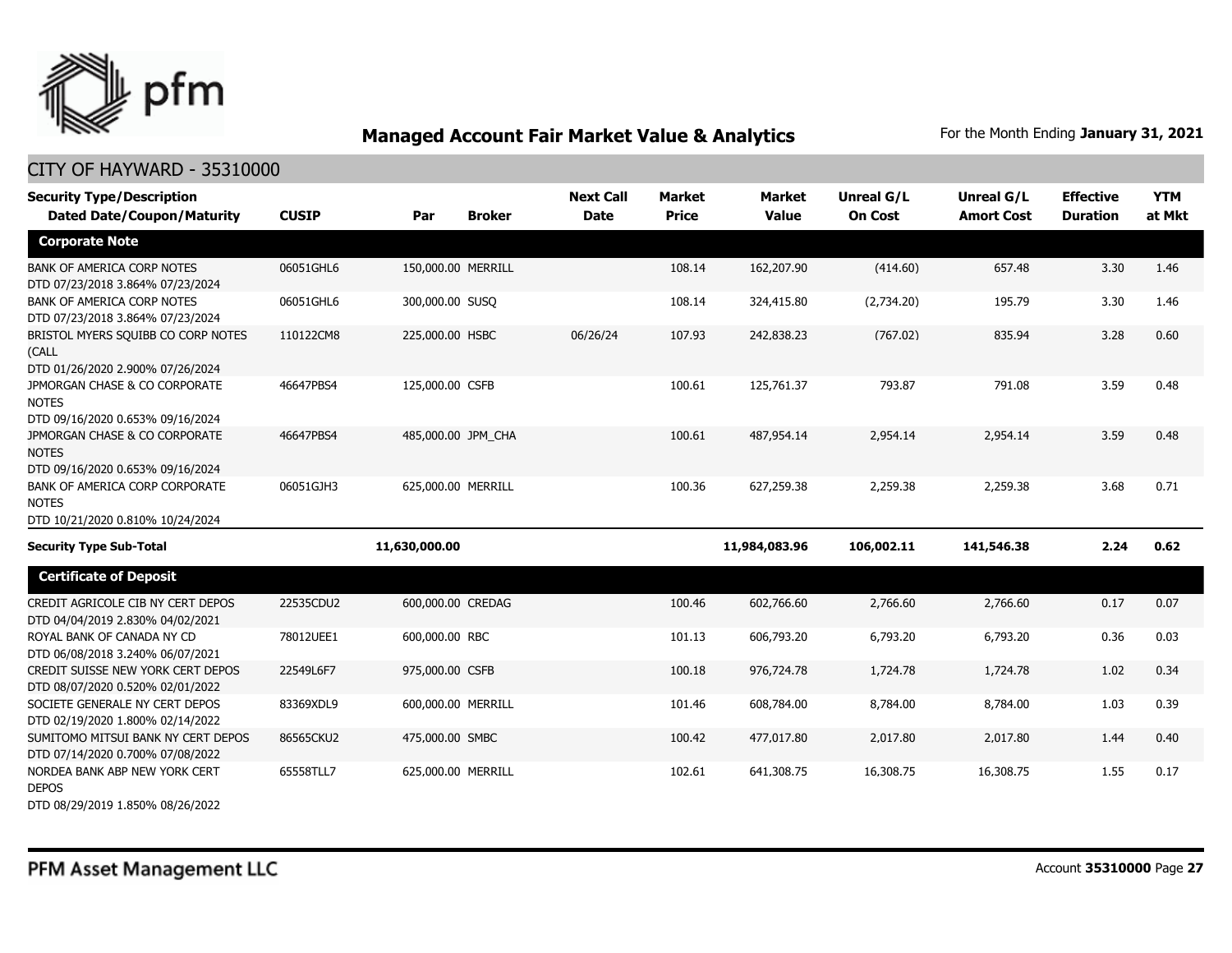

| <b>Security Type/Description</b><br><b>Dated Date/Coupon/Maturity</b> | <b>CUSIP</b> | Par                | <b>Broker</b>       | <b>Next Call</b><br><b>Date</b> | <b>Market</b><br><b>Price</b> | <b>Market</b><br><b>Value</b> | <b>Unreal G/L</b><br><b>On Cost</b> | Unreal G/L<br><b>Amort Cost</b> | <b>Effective</b><br><b>Duration</b> | <b>YTM</b><br>at Mkt |
|-----------------------------------------------------------------------|--------------|--------------------|---------------------|---------------------------------|-------------------------------|-------------------------------|-------------------------------------|---------------------------------|-------------------------------------|----------------------|
| <b>Certificate of Deposit</b>                                         |              |                    |                     |                                 |                               |                               |                                     |                                 |                                     |                      |
| SKANDINAV ENSKILDA BANK LT CD<br>DTD 09/03/2019 1.860% 08/26/2022     | 83050PDR7    |                    | 625,000.00 BARCLAYS |                                 | 102.63                        | 641,406.25                    | 16,406.25                           | 16,406.25                       | 1.55                                | 0.17                 |
| DNB BANK ASA/NY LT CD<br>DTD 12/06/2019 2.040% 12/02/2022             | 23341VZT1    |                    | 625,000.00 GOLDMAN  |                                 | 103.39                        | 646,207.50                    | 21,207.50                           | 21,207.50                       | 1.81                                | 0.18                 |
| <b>Security Type Sub-Total</b>                                        |              | 5,125,000.00       |                     |                                 |                               | 5,201,008.88                  | 76,008.88                           | 76,008.88                       | 1.11                                | 0.22                 |
| <b>Bank Note</b>                                                      |              |                    |                     |                                 |                               |                               |                                     |                                 |                                     |                      |
| PNC BANK NA CORP NOTES<br>DTD 06/08/2018 3.500% 06/08/2023            | 69353RFL7    | 300,000.00 TD      |                     | 11/09/21                        | 107.24                        | 321,710.70                    | 470.70                              | 11,926.37                       | 0.77                                | 0.41                 |
| <b>Security Type Sub-Total</b>                                        |              | 300,000.00         |                     |                                 |                               | 321,710.70                    | 470.70                              | 11,926.37                       | 0.77                                | 0.41                 |
| <b>Asset-Backed Security</b>                                          |              |                    |                     |                                 |                               |                               |                                     |                                 |                                     |                      |
| GMALT 2019-1 A3<br>DTD 02/21/2019 2.980% 12/20/2021                   | 36256UAD0    |                    | 58,483.57 WELLS FA  |                                 | 100.35                        | 58,689.82                     | 215.43                              | 209.11                          | 0.13                                | 2.58                 |
| <b>FORDL 2019-A A3</b><br>DTD 02/25/2019 2.900% 05/15/2022            | 34532FAD4    | 120,682.94 CITIGRP |                     |                                 | 100.47                        | 121,254.20                    | 580.70                              | 575.02                          | 0.19                                | 2.53                 |
| <b>VWALT 2019-A A3</b><br>DTD 10/04/2019 1.990% 11/21/2022            | 92867XAD8    |                    | 300,000.00 JPM CHAS |                                 | 101.30                        | 303,913.35                    | 3,918.09                            | 3,916.08                        | 0.85                                | 1.26                 |
| HART 2018-B A3<br>DTD 12/12/2018 3.200% 12/15/2022                    | 44933AAC1    |                    | 86,730.82 BARCLAYS  |                                 | 101.28                        | 87,842.61                     | 1,112.83                            | 1,112.27                        | 0.42                                | 2.50                 |
| HAROT 2019-1 A3<br>DTD 02/27/2019 2.830% 03/20/2023                   | 43814WAC9    | 148,417.56 MERRILL |                     |                                 | 101.66                        | 150,878.49                    | 2,464.92                            | 2,463.02                        | 0.63                                | 2.04                 |
| FORD CREDIT AUTO OWNER TRUST<br>DTD 10/23/2018 3.240% 04/15/2023      | 34532TAD4    |                    | 123,366.86 BARCLAYS |                                 | 101.46                        | 125,163.34                    | 1,817.58                            | 1,806.84                        | 0.48                                | 2.56                 |
| NAROT 2018-C A3<br>DTD 12/12/2018 3.220% 06/15/2023                   | 65478NAD7    | 151,583.07 MIZUHO  |                     |                                 | 101.79                        | 154,298.27                    | 2,744.25                            | 2,730.45                        | 0.58                                | 2.44                 |
| CARMAX AUTO OWNER TRUST<br>DTD 07/25/2018 3.130% 06/15/2023           | 14313FAD1    |                    | 172,532.58 BARCLAYS |                                 | 101.62                        | 175,320.65                    | 2,811.58                            | 2,799.44                        | 0.55                                | 2.43                 |
| HYUNDAI AUTO RECEIVABLES TRUST<br>DTD 04/10/2019 2.660% 06/15/2023    | 44932NAD2    | 221,619.96 SOCGEN  |                     |                                 | 101.46                        | 224,849.94                    | 3,259.15                            | 3,246.48                        | 0.60                                | 2.03                 |
| GMALT 2020-3 A3<br>DTD 09/29/2020 0.450% 08/21/2023                   | 362569AC9    | 320,000.00 WELLS F |                     |                                 | 100.28                        | 320,895.94                    | 926.60                              | 922.97                          | 1.41                                | 0.34                 |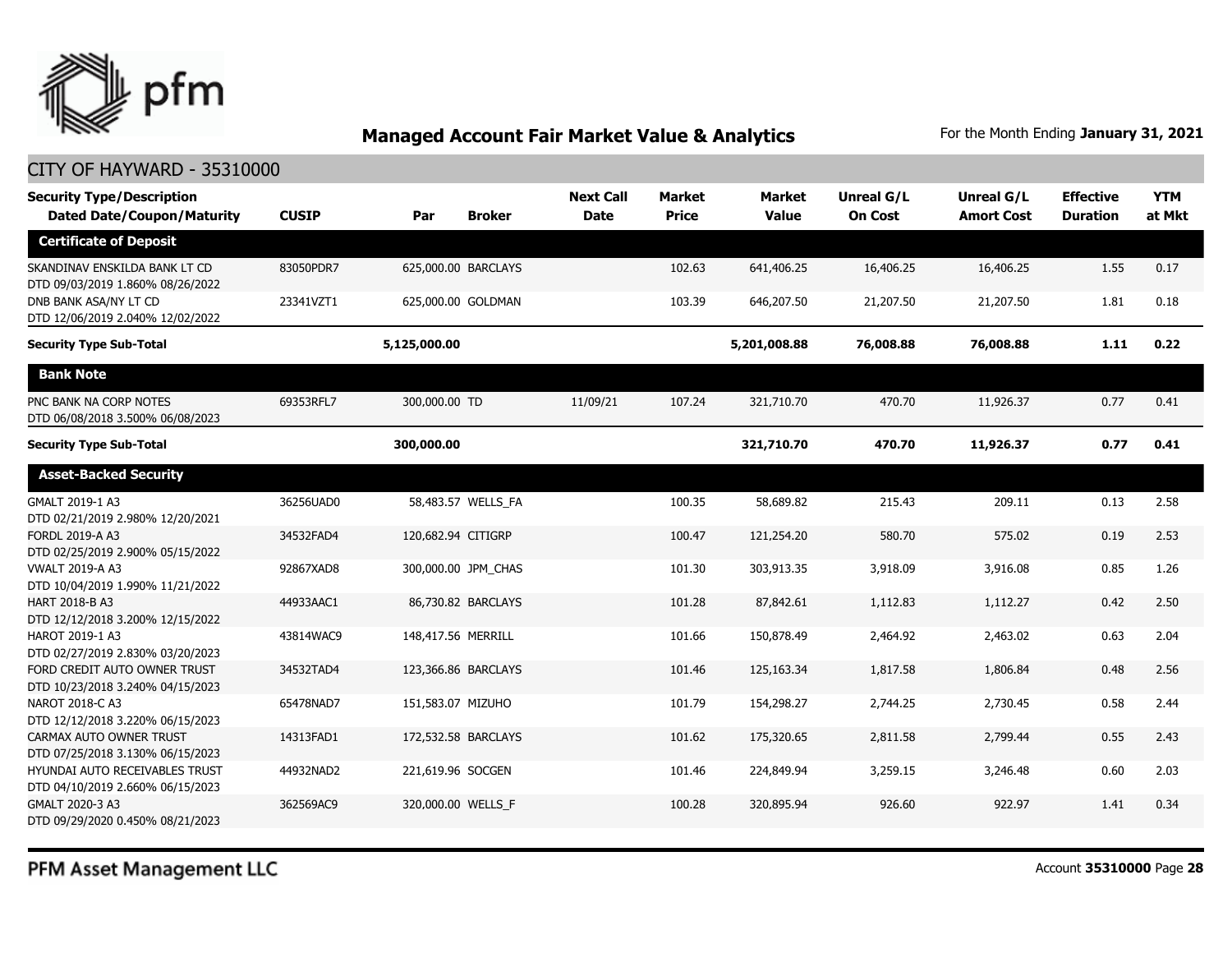

| <b>Security Type/Description</b><br><b>Dated Date/Coupon/Maturity</b> | <b>CUSIP</b> | Par                 | <b>Broker</b>       | <b>Next Call</b><br><b>Date</b> | <b>Market</b><br><b>Price</b> | <b>Market</b><br><b>Value</b> | Unreal G/L<br><b>On Cost</b> | Unreal G/L<br><b>Amort Cost</b> | <b>Effective</b><br><b>Duration</b> | <b>YTM</b><br>at Mkt |
|-----------------------------------------------------------------------|--------------|---------------------|---------------------|---------------------------------|-------------------------------|-------------------------------|------------------------------|---------------------------------|-------------------------------------|----------------------|
| <b>Asset-Backed Security</b>                                          |              |                     |                     |                                 |                               |                               |                              |                                 |                                     |                      |
| CARMAX AUTO OWNER TRUST<br>DTD 10/24/2018 3.360% 09/15/2023           | 14315EAC4    | 179,952.60 MERRILL  |                     |                                 | 102.12                        | 183,761.64                    | 3,810.69                     | 3,809.92                        | 0.67                                | 2.53                 |
| MBALT 2020-B A3<br>DTD 09/23/2020 0.400% 11/15/2023                   | 58769EAC2    | 170,000.00 MIZUHO   |                     |                                 | 100.24                        | 170,413.39                    | 422.01                       | 421.03                          | 1.58                                | 0.31                 |
| COPAR 2019-1 A3<br>DTD 05/30/2019 2.510% 11/15/2023                   | 14042WAC4    |                     | 170,389.95 JPM_CHAS |                                 | 101.57                        | 173,063.95                    | 2,708.52                     | 2,695.54                        | 0.69                                | 1.93                 |
| FIFTH THIRD AUTO TRUST<br>DTD 05/08/2019 2.640% 12/15/2023            | 31680YAD9    | 201,629.13 CSFB     |                     |                                 | 101.63                        | 204,913.67                    | 3,328.86                     | 3,312.13                        | 0.64                                | 2.06                 |
| HDMOT 2019-A A3<br>DTD 06/26/2019 2.340% 02/15/2024                   | 41284WAC4    |                     | 282,104.49 BARCLAYS |                                 | 101.37                        | 285,959.93                    | 3,877.27                     | 3,869.72                        | 0.63                                | 1.88                 |
| GMCAR 2019-2 A3<br>DTD 04/17/2019 2.650% 02/16/2024                   | 36257FAD2    | 279,398.08 BARCLAYS |                     |                                 | 101.52                        | 283,650.57                    | 4,275.23                     | 4,266.78                        | 0.67                                | 2.13                 |
| VZOT 2020-A A1A<br>DTD 01/29/2020 1.850% 07/22/2024                   | 92348TAA2    | 150,000.00 MERRILL  |                     |                                 | 101.99                        | 152,979.69                    | 2,997.25                     | 2,993.29                        | 1.45                                | 1.27                 |
| COMET 2019-A2 A2<br>DTD 09/05/2019 1.720% 08/15/2024                  | 14041NFU0    | 600,000.00 RBC      |                     |                                 | 102.33                        | 613,966.98                    | 14,118.06                    | 14,074.98                       | 1.53                                | 1.05                 |
| HDMOT 2020-A A3<br>DTD 01/29/2020 1.870% 10/15/2024                   | 41284UAD6    | 135,000.00 CITIGRP  |                     |                                 | 101.84                        | 137,484.42                    | 2,513.86                     | 2,507.55                        | 1.08                                | 1.36                 |
| CARMX 2020-1 A3<br>DTD 01/22/2020 1.890% 12/16/2024                   | 14315XAC2    | 345,000.00 MERRILL  |                     |                                 | 102.55                        | 353,801.09                    | 8,868.78                     | 8,854.56                        | 1.50                                | 1.22                 |
| VZOT 2020-B A<br>DTD 08/12/2020 0.470% 02/20/2025                     | 92290BAA9    | 675,000.00 RBC      |                     |                                 | 100.52                        | 678,491.78                    | 3,633.53                     | 3,618.69                        | 2.01                                | 0.34                 |
| GMCAR 2020-3 A3<br>DTD 08/19/2020 0.450% 04/16/2025                   | 362590AC5    | 445,000.00 CITIGRP  |                     |                                 | 100.35                        | 446,540.10                    | 1,641.92                     | 1,631.98                        | 1.92                                | 0.37                 |
| <b>Security Type Sub-Total</b>                                        |              | 5,336,891.61        |                     |                                 |                               | 5,408,133.82                  | 72,047.11                    | 71,837.85                       | 1.17                                | 1.35                 |
| <b>Managed Account Sub-Total</b>                                      |              | 127, 241, 554. 62   |                     |                                 |                               | 129,224,496.45                | 1,553,355.04                 | 1,604,502.50                    | 1.88                                | 0.35                 |
| <b>Securities Sub-Total</b>                                           |              | \$127,241,554.62    |                     |                                 |                               | \$129,224,496.45              | \$1,553,355.04               | \$1,604,502.50                  | 1.88                                | 0.35%                |
| <b>Accrued Interest</b>                                               |              |                     |                     |                                 |                               | \$328,454.47                  |                              |                                 |                                     |                      |
| <b>Total Investments</b>                                              |              |                     |                     |                                 |                               | \$129,552,950.92              |                              |                                 |                                     |                      |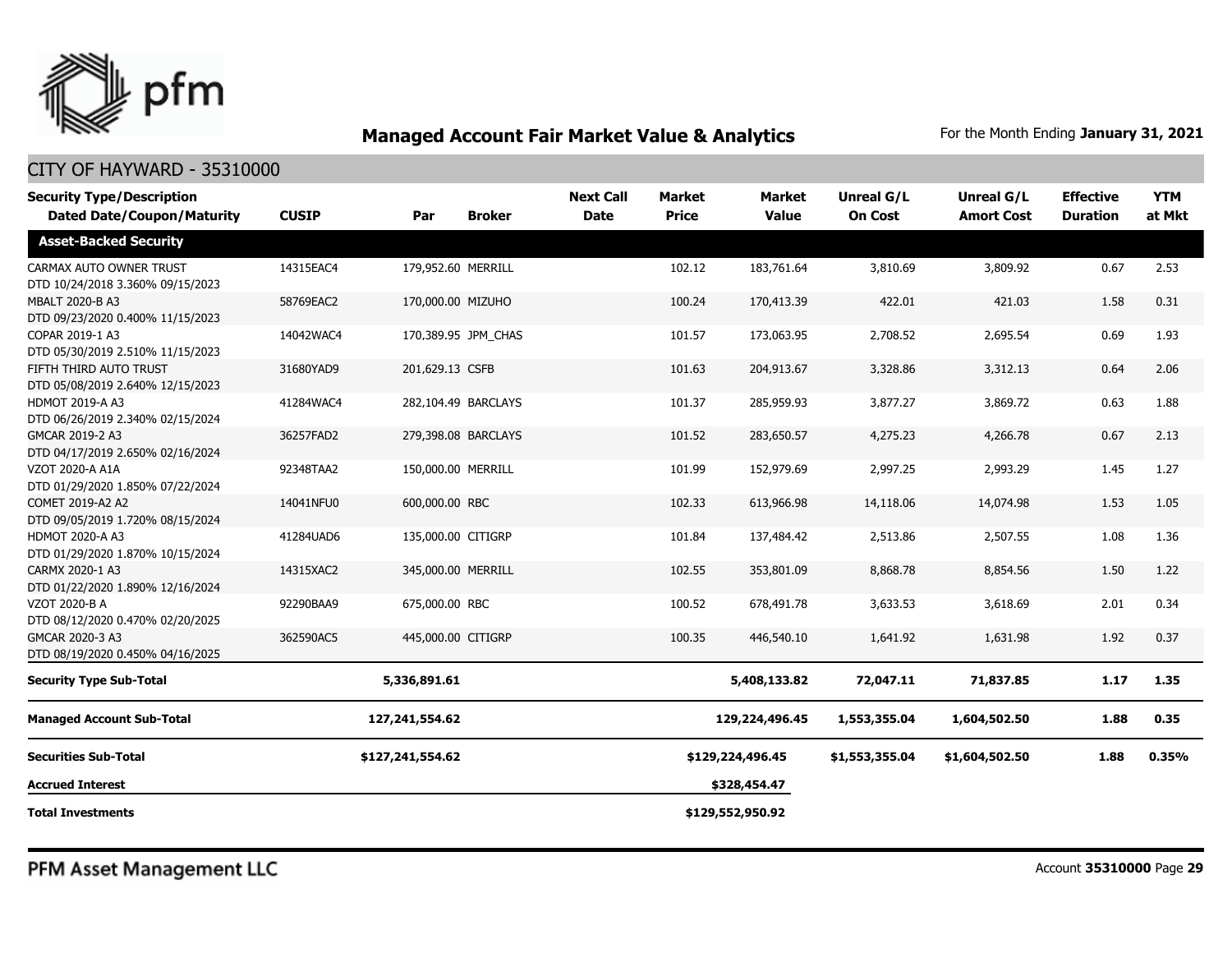

| <b>Trade</b>    | <b>Transaction Type</b><br><b>Settle</b> | <b>Security Description</b>                                                        | <b>CUSIP</b> | Par          | <b>Principal</b><br><b>Proceeds</b> | <b>Accrued</b><br><b>Interest</b> | <b>Total</b>   | <b>Realized G/L</b><br>Cost | <b>Realized G/L</b><br><b>Amort Cost</b> | <b>Sale</b><br>Method |
|-----------------|------------------------------------------|------------------------------------------------------------------------------------|--------------|--------------|-------------------------------------|-----------------------------------|----------------|-----------------------------|------------------------------------------|-----------------------|
| <b>BUY</b>      |                                          |                                                                                    |              |              |                                     |                                   |                |                             |                                          |                       |
| 01/06/21        | 01/07/21                                 | <b>US TREASURY NOTES</b><br>DTD 12/15/2020 0.125% 12/15/2023                       | 91282CBA8    | 3,250,000.00 | (3,242,255.86)                      | (256.70)                          | (3,242,512.56) |                             |                                          |                       |
| 01/21/21        | 01/25/21                                 | <b>GOLDMAN SACHS CORP NOTES</b><br>DTD 03/03/2014 4.000% 03/03/2024                | 38141GVM3    | 325,000.00   | (358, 228.00)                       | (5, 127.78)                       | (363, 355.78)  |                             |                                          |                       |
|                 | <b>Transaction Type Sub-Total</b>        |                                                                                    |              | 3,575,000.00 | (3,600,483.86)                      | (5,384.48)                        | (3,605,868.34) |                             |                                          |                       |
| <b>INTEREST</b> |                                          |                                                                                    |              |              |                                     |                                   |                |                             |                                          |                       |
| 01/01/21        | 01/01/21                                 | CT ST TXBL GO BONDS<br>DTD 06/11/2020 2.500% 07/01/2022                            | 20772KJU4    | 305,000.00   | 0.00                                | 4,236.11                          | 4,236.11       |                             |                                          |                       |
| 01/01/21        | 01/01/21                                 | FL ST BOARD OF ADMIN TXBL REV<br><b>BONDS</b><br>DTD 09/16/2020 1.258% 07/01/2025  | 341271AD6    | 295,000.00   | 0.00                                | 1,082.40                          | 1,082.40       |                             |                                          |                       |
| 01/01/21        | 01/01/21                                 | CA ST EARTHQUAKE AUTH TXBL REV<br><b>BONDS</b><br>DTD 11/24/2020 1.477% 07/01/2023 | 13017HAK2    | 300,000.00   | 0.00                                | 455.41                            | 455.41         |                             |                                          |                       |
| 01/01/21        | 01/01/21                                 | WI DEPT OF TRANS TXBL REV BONDS<br>DTD 07/30/2020 0.420% 07/01/2023                | 977123X52    | 625,000.00   | 0.00                                | 1,101.04                          | 1,101.04       |                             |                                          |                       |
| 01/01/21        | 01/01/21                                 | AZ TRAN BOARD TXBL REV BONDS<br>DTD 02/12/2020 1.795% 07/01/2023                   | 040654XT7    | 1,235,000.00 | 0.00                                | 11,084.13                         | 11,084.13      |                             |                                          |                       |
| 01/01/21        | 01/01/21                                 | WA ST T/E GO BONDS<br>DTD 04/29/2020 5.000% 07/01/2023                             | 93974EHJ8    | 605,000.00   | 0.00                                | 15,125.00                         | 15,125.00      |                             |                                          |                       |
| 01/01/21        | 01/25/21                                 | FANNIEMAE-ACES<br>DTD 02/01/2013 2.509% 11/01/2022                                 | 3136ACGJ4    | 934,190.66   | 0.00                                | 2,055.88                          | 2,055.88       |                             |                                          |                       |
| 01/01/21        | 01/25/21                                 | FHLMC MULTIFAMILY STRUCTURED P<br>DTD 12/01/2012 2.307% 08/01/2022                 | 3137AWOH1    | 1,250,000.00 | 0.00                                | 2,403.13                          | 2,403.13       |                             |                                          |                       |
| 01/01/21        | 01/25/21                                 | FNA 2018-M5 A2<br>DTD 04/01/2018 3.560% 09/01/2021                                 | 3136B1XP4    | 309,186.76   | 0.00                                | 917.25                            | 917.25         |                             |                                          |                       |
| 01/01/21        | 01/25/21                                 | FHMS K019 A2<br>DTD 08/01/2012 2.272% 03/01/2022                                   | 3137ASNJ9    | 573,014.54   | 0.00                                | 1,084.91                          | 1,084.91       |                             |                                          |                       |
| 01/01/21        | 01/25/21                                 | FHMS KJ30 A1<br>DTD 07/01/2020 0.526% 01/25/2025                                   | 3137FUZN7    | 390,150.07   | 0.00                                | 171.02                            | 171.02         |                             |                                          |                       |
| 01/01/21        | 01/25/21                                 | FHLMC MULTIFAMILY STRUCTURED P<br>DTD 05/01/2013 2.510% 11/01/2022                 | 3137B1BS0    | 1,565,000.00 | 0.00                                | 3,273.46                          | 3,273.46       |                             |                                          |                       |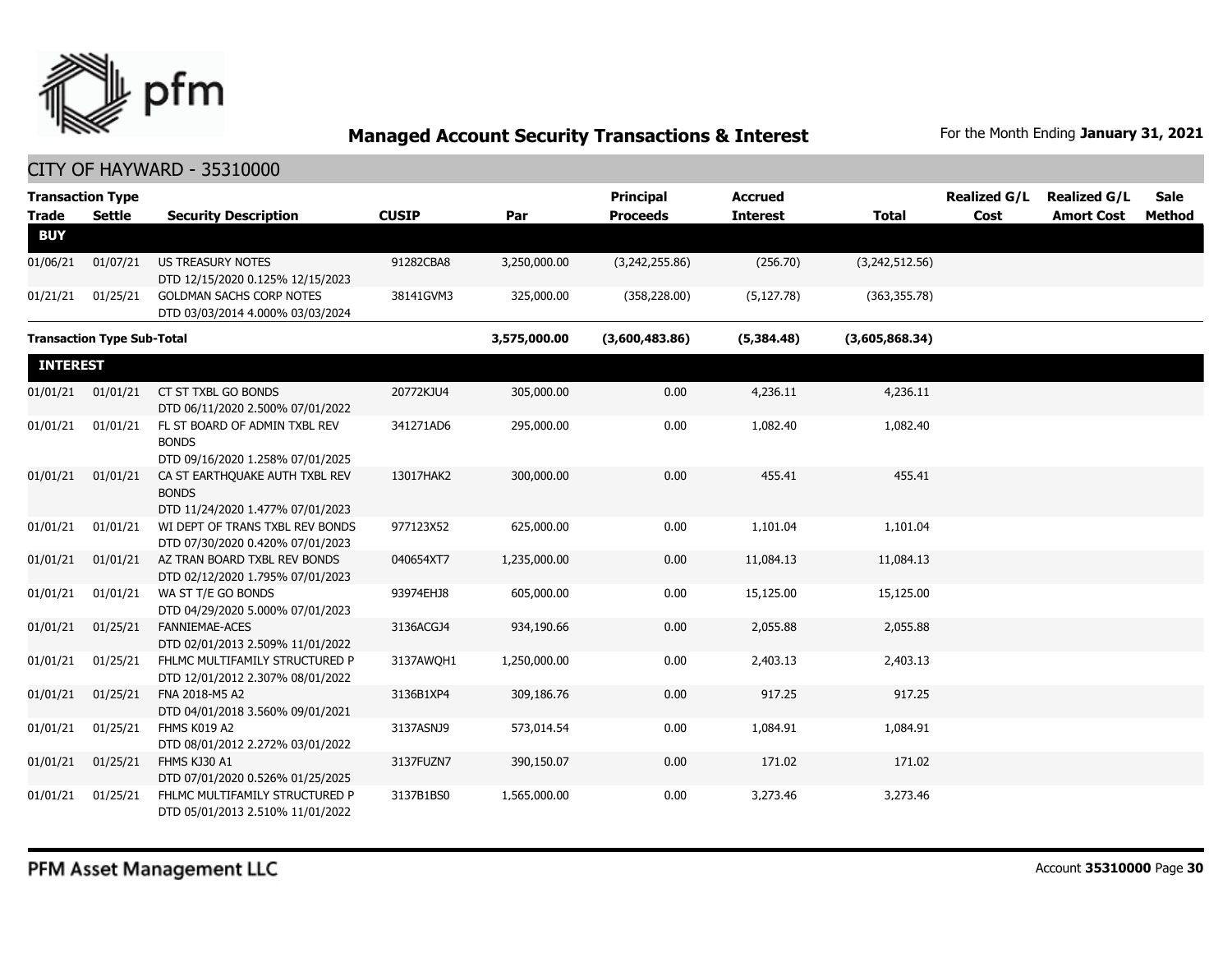

|                                 | <b>Transaction Type</b> |                                                                                        |              |              | <b>Principal</b> | <b>Accrued</b>  |              | <b>Realized G/L</b> | <b>Realized G/L</b> | Sale   |
|---------------------------------|-------------------------|----------------------------------------------------------------------------------------|--------------|--------------|------------------|-----------------|--------------|---------------------|---------------------|--------|
| <b>Trade</b><br><b>INTEREST</b> | Settle                  | <b>Security Description</b>                                                            | <b>CUSIP</b> | Par          | <b>Proceeds</b>  | <b>Interest</b> | <b>Total</b> | Cost                | <b>Amort Cost</b>   | Method |
|                                 |                         |                                                                                        |              |              |                  |                 |              |                     |                     |        |
| 01/01/21                        | 01/25/21                | <b>FHMS K720 A1</b><br>DTD 11/01/2015 2.316% 11/01/2021                                | 3137BLUQ9    | 130,661.41   | 0.00             | 252.18          | 252.18       |                     |                     |        |
| 01/01/21                        | 01/25/21                | FHLMC MULTIFAMILY STRUCTURED P<br>DTD 05/01/2015 2.791% 01/01/2022                     | 3137BHXY8    | 1,250,000.00 | 0.00             | 2,907.29        | 2,907.29     |                     |                     |        |
| 01/01/21                        | 01/25/21                | FHLMC MULTIFAMILY STRUCTURED P<br>DTD 12/01/2012 2.355% 07/01/2022                     | 3137AVXN2    | 1,797,386.00 | 0.00             | 3,527.37        | 3,527.37     |                     |                     |        |
| 01/01/21                        | 01/25/21                | FHMS KP05 A<br>DTD 12/01/2018 3.203% 07/01/2023                                        | 3137FKK39    | 80,825.19    | 0.00             | 215.74          | 215.74       |                     |                     |        |
| 01/01/21                        | 01/25/21                | FHMS KJ27 A1<br>DTD 11/01/2019 2.092% 07/01/2024                                       | 3137FQ3V3    | 451,366.51   | 0.00             | 786.88          | 786.88       |                     |                     |        |
| 01/01/21                        | 01/25/21                | FHMS K023 A1<br>DTD 12/01/2012 1.583% 04/01/2022                                       | 3137AWQG3    | 605,998.15   | 0.00             | 799.41          | 799.41       |                     |                     |        |
| 01/01/21                        | 01/25/21                | FNA 2013-M7 A2<br>DTD 05/01/2013 2.280% 12/01/2022                                     | 3136AEGO4    | 705,465.72   | 0.00             | 1,368.21        | 1,368.21     |                     |                     |        |
| 01/01/21                        | 01/25/21                | FHLMC MULTIFAMILY STRUCTURED P<br>DTD 11/01/2015 2.716% 06/01/2022                     | 3137BLUR7    | 600,000.00   | 0.00             | 1,358.00        | 1,358.00     |                     |                     |        |
| 01/05/21                        | 01/05/21                | JOHN DEERE CAPITAL CORP<br><b>CORPORATE NOTES</b><br>DTD 06/04/2020 0.700% 07/05/2023  | 24422EVH9    | 200,000.00   | 0.00             | 820.56          | 820.56       |                     |                     |        |
| 01/07/21                        | 01/07/21                | CATERPILLAR FINL SERVICE<br><b>CORPORATE NOTES</b><br>DTD 07/08/2020 0.650% 07/07/2023 | 14913R2D8    | 325,000.00   | 0.00             | 1,050.38        | 1,050.38     |                     |                     |        |
| 01/08/21                        | 01/08/21                | SUMITOMO MITSUI BANK NY CERT<br><b>DEPOS</b><br>DTD 07/14/2020 0.700% 07/08/2022       | 86565CKU2    | 475,000.00   | 0.00             | 1,644.03        | 1,644.03     |                     |                     |        |
| 01/10/21                        | 01/10/21                | <b>FANNIE MAE NOTES</b><br>DTD 07/10/2020 0.250% 07/10/2023                            | 3135G05G4    | 3,455,000.00 | 0.00             | 4,318.75        | 4,318.75     |                     |                     |        |
| 01/15/21                        | 01/15/21                | COMET 2019-A2 A2<br>DTD 09/05/2019 1.720% 08/15/2024                                   | 14041NFU0    | 600,000.00   | 0.00             | 860.00          | 860.00       |                     |                     |        |
| 01/15/21                        | 01/15/21                | NISSAN AUTO LEASE TRUST<br>DTD 10/24/2018 3.250% 09/15/2021                            | 65478BAD3    | 13,886.13    | 0.00             | 37.61           | 37.61        |                     |                     |        |
| 01/15/21                        | 01/15/21                | CARMAX AUTO OWNER TRUST<br>DTD 07/25/2018 3.130% 06/15/2023                            | 14313FAD1    | 187,224.32   | 0.00             | 488.34          | 488.34       |                     |                     |        |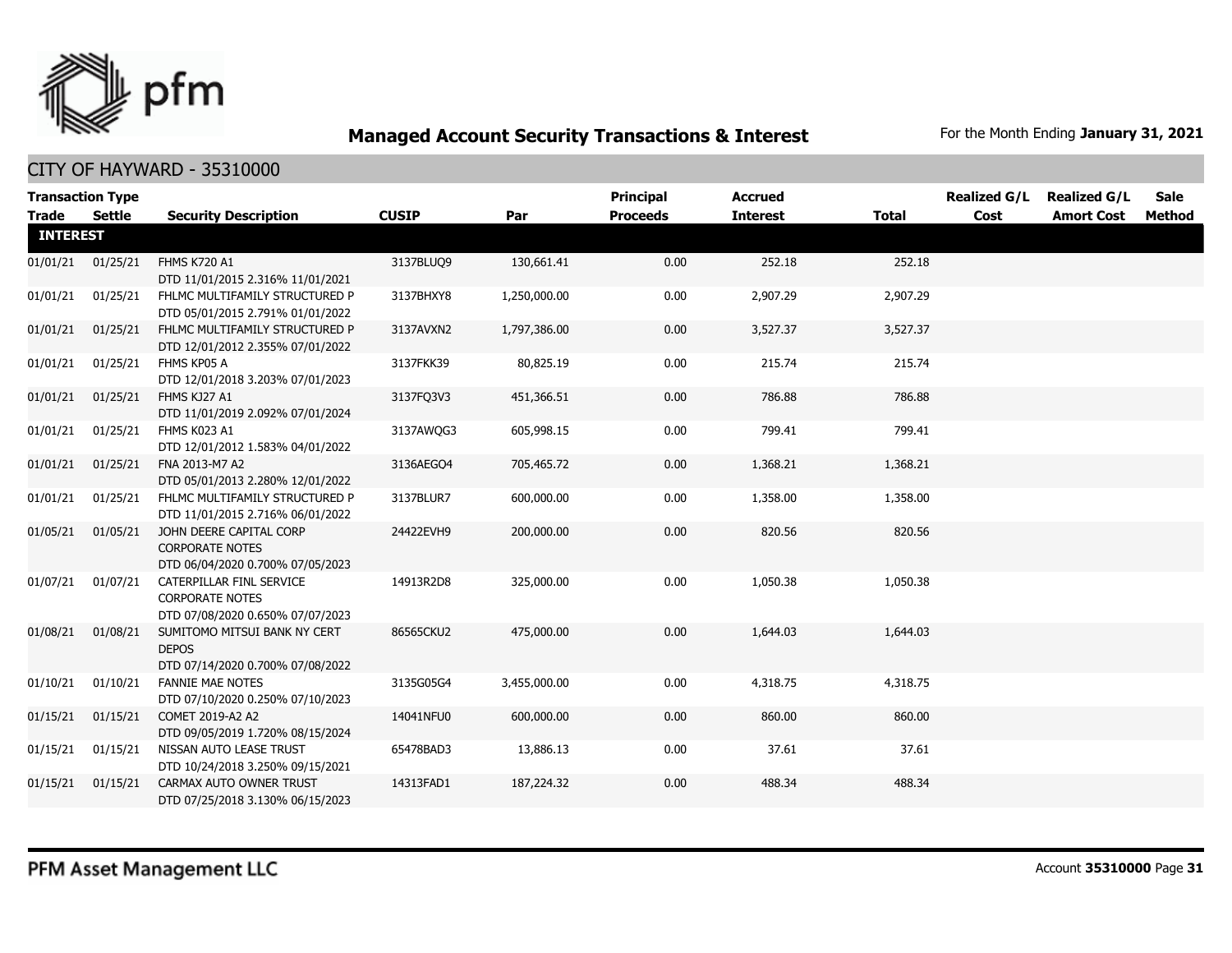

| <b>Transaction Type</b> |          |                                                                    |              |              | <b>Principal</b> | <b>Accrued</b>  |              | <b>Realized G/L</b> | <b>Realized G/L</b> | <b>Sale</b> |
|-------------------------|----------|--------------------------------------------------------------------|--------------|--------------|------------------|-----------------|--------------|---------------------|---------------------|-------------|
| Trade                   | Settle   | <b>Security Description</b>                                        | <b>CUSIP</b> | Par          | <b>Proceeds</b>  | <b>Interest</b> | <b>Total</b> | Cost                | <b>Amort Cost</b>   | Method      |
| <b>INTEREST</b>         |          |                                                                    |              |              |                  |                 |              |                     |                     |             |
| 01/15/21                | 01/15/21 | HYUNDAI AUTO RECEIVABLES TRUST<br>DTD 04/10/2019 2.660% 06/15/2023 | 44932NAD2    | 240,010.78   | 0.00             | 532.02          | 532.02       |                     |                     |             |
| 01/15/21                | 01/15/21 | CARMAX AUTO OWNER TRUST<br>DTD 10/24/2018 3.360% 09/15/2023        | 14315EAC4    | 192,566.88   | 0.00             | 539.19          | 539.19       |                     |                     |             |
| 01/15/21                | 01/15/21 | NAROT 2018-C A3<br>DTD 12/12/2018 3.220% 06/15/2023                | 65478NAD7    | 163,942.99   | 0.00             | 439.91          | 439.91       |                     |                     |             |
| 01/15/21                | 01/15/21 | <b>HDMOT 2019-A A3</b><br>DTD 06/26/2019 2.340% 02/15/2024         | 41284WAC4    | 300,000.00   | 0.00             | 585.00          | 585.00       |                     |                     |             |
| 01/15/21                | 01/15/21 | HART 2018-B A3<br>DTD 12/12/2018 3.200% 12/15/2022                 | 44933AAC1    | 96,580.76    | 0.00             | 257.55          | 257.55       |                     |                     |             |
| 01/15/21                | 01/15/21 | FORDL 2019-A A3<br>DTD 02/25/2019 2.900% 05/15/2022                | 34532FAD4    | 147,563.16   | 0.00             | 356.61          | 356.61       |                     |                     |             |
| 01/15/21                | 01/15/21 | <b>HDMOT 2020-A A3</b><br>DTD 01/29/2020 1.870% 10/15/2024         | 41284UAD6    | 135,000.00   | 0.00             | 210.38          | 210.38       |                     |                     |             |
| 01/15/21                | 01/15/21 | FORD CREDIT AUTO OWNER TRUST<br>DTD 10/23/2018 3.240% 04/15/2023   | 34532TAD4    | 135,317.21   | 0.00             | 365.36          | 365.36       |                     |                     |             |
| 01/15/21                | 01/15/21 | FORDL 2018-B A3<br>DTD 09/21/2018 3.190% 12/15/2021                | 34531LAD2    | 7,541.96     | 0.00             | 20.05           | 20.05        |                     |                     |             |
| 01/15/21                | 01/15/21 | MBALT 2020-B A3<br>DTD 09/23/2020 0.400% 11/15/2023                | 58769EAC2    | 170,000.00   | 0.00             | 56.67           | 56.67        |                     |                     |             |
| 01/15/21                | 01/15/21 | COPAR 2019-1 A3<br>DTD 05/30/2019 2.510% 11/15/2023                | 14042WAC4    | 175,000.00   | 0.00             | 366.04          | 366.04       |                     |                     |             |
| 01/15/21                | 01/15/21 | FIFTH THIRD AUTO TRUST<br>DTD 05/08/2019 2.640% 12/15/2023         | 31680YAD9    | 215,000.00   | 0.00             | 473.00          | 473.00       |                     |                     |             |
| 01/15/21                | 01/15/21 | CARMX 2020-1 A3<br>DTD 01/22/2020 1.890% 12/16/2024                | 14315XAC2    | 345,000.00   | 0.00             | 543.38          | 543.38       |                     |                     |             |
| 01/15/21                | 01/15/21 | <b>US TREASURY NOTES</b><br>DTD 01/15/2020 1.500% 01/15/2023       | 912828Z29    | 2,500,000.00 | 0.00             | 18,750.00       | 18,750.00    |                     |                     |             |
| 01/16/21                | 01/16/21 | GMCAR 2019-2 A3<br>DTD 04/17/2019 2.650% 02/16/2024                | 36257FAD2    | 300,409.60   | 0.00             | 663.40          | 663.40       |                     |                     |             |
| 01/16/21                | 01/16/21 | GMCAR 2020-3 A3<br>DTD 08/19/2020 0.450% 04/16/2025                | 362590AC5    | 445,000.00   | 0.00             | 166.88          | 166.88       |                     |                     |             |
| 01/18/21                | 01/18/21 | HAROT 2019-1 A3<br>DTD 02/27/2019 2.830% 03/20/2023                | 43814WAC9    | 160,515.80   | 0.00             | 378.55          | 378.55       |                     |                     |             |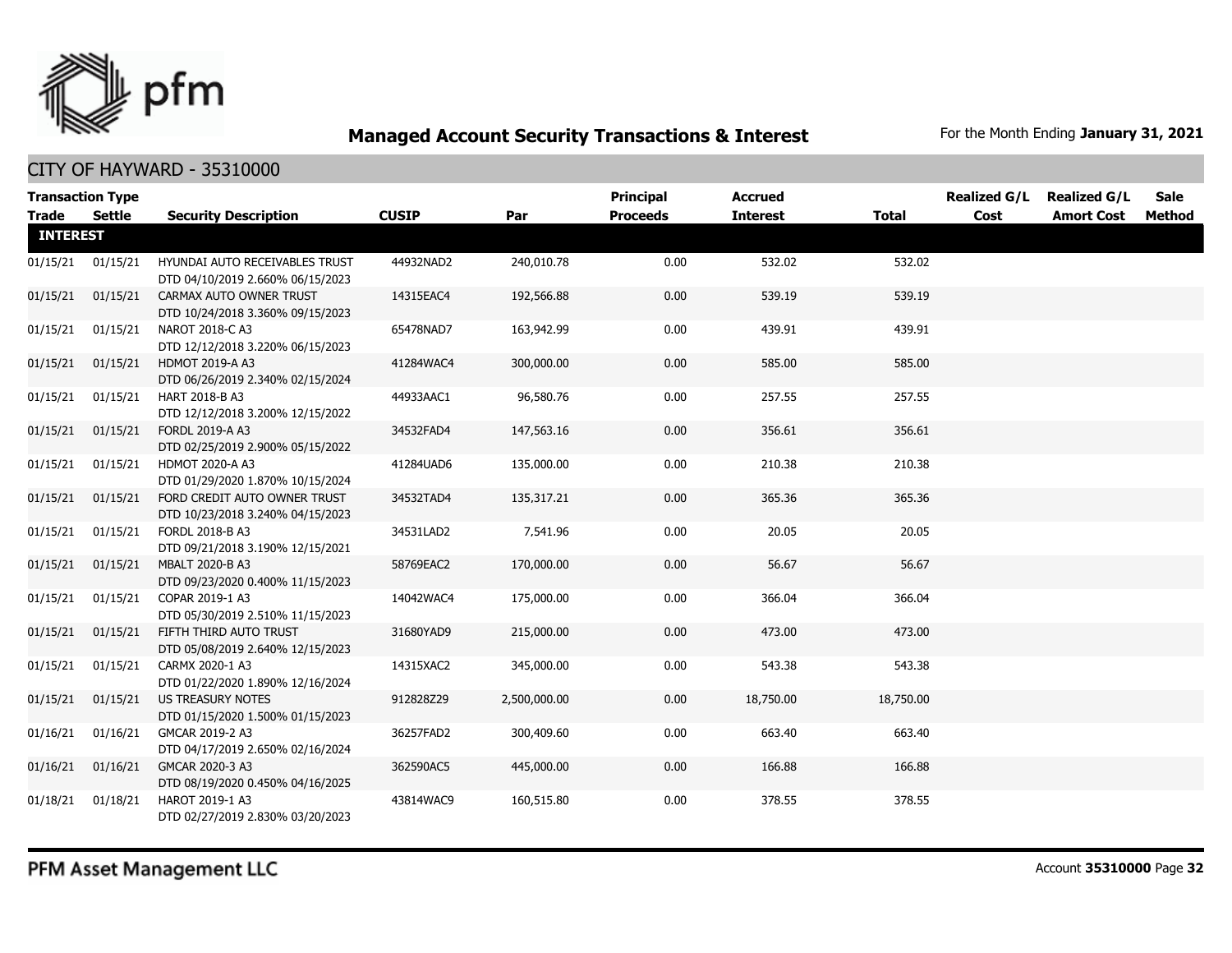

#### CITY OF HAYWARD - 35310000

| <b>Transaction Type</b>           |               |                                                                                        |              |               | <b>Principal</b> | <b>Accrued</b>  |              | <b>Realized G/L</b> | <b>Realized G/L</b> | Sale          |
|-----------------------------------|---------------|----------------------------------------------------------------------------------------|--------------|---------------|------------------|-----------------|--------------|---------------------|---------------------|---------------|
| <b>Trade</b><br><b>INTEREST</b>   | <b>Settle</b> | <b>Security Description</b>                                                            | <b>CUSIP</b> | Par           | <b>Proceeds</b>  | <b>Interest</b> | <b>Total</b> | Cost                | <b>Amort Cost</b>   | <b>Method</b> |
| 01/20/21                          | 01/20/21      | VZOT 2020-B A<br>DTD 08/12/2020 0.470% 02/20/2025                                      | 92290BAA9    | 675,000.00    | 0.00             | 264.38          | 264.38       |                     |                     |               |
| 01/20/21                          | 01/20/21      | BMWLT 2018-1 A3<br>DTD 10/17/2018 3.260% 07/20/2021                                    | 05586CAC8    | 14,085.33     | 0.00             | 38.27           | 38.27        |                     |                     |               |
| 01/20/21                          | 01/20/21      | GMALT 2020-3 A3<br>DTD 09/29/2020 0.450% 08/21/2023                                    | 362569AC9    | 320,000.00    | 0.00             | 120.00          | 120.00       |                     |                     |               |
| 01/20/21                          | 01/20/21      | VZOT 2020-A A1A<br>DTD 01/29/2020 1.850% 07/22/2024                                    | 92348TAA2    | 150,000.00    | 0.00             | 231.25          | 231.25       |                     |                     |               |
| 01/20/21                          | 01/20/21      | GMALT 2019-1 A3<br>DTD 02/21/2019 2.980% 12/20/2021                                    | 36256UAD0    | 81,958.83     | 0.00             | 203.53          | 203.53       |                     |                     |               |
| 01/20/21                          | 01/20/21      | <b>VWALT 2019-A A3</b><br>DTD 10/04/2019 1.990% 11/21/2022                             | 92867XAD8    | 300,000.00    | 0.00             | 497.50          | 497.50       |                     |                     |               |
| 01/23/21                          | 01/23/21      | BANK OF AMERICA CORP NOTES<br>DTD 07/23/2018 3.864% 07/23/2024                         | 06051GHL6    | 450,000.00    | 0.00             | 8,694.00        | 8,694.00     |                     |                     |               |
| 01/25/21                          | 01/25/21      | <b>FREDDIE MAC NOTES</b><br>DTD 07/23/2020 0.125% 07/25/2022                           | 3137EAET2    | 1,575,000.00  | 0.00             | 995.32          | 995.32       |                     |                     |               |
| 01/26/21                          | 01/26/21      | BRISTOL MYERS SQUIBB CO CORP<br><b>NOTES (CALL</b><br>DTD 01/26/2020 2.900% 07/26/2024 | 110122CM8    | 225,000.00    | 0.00             | 3,262.50        | 3,262.50     |                     |                     |               |
| 01/27/21                          | 01/27/21      | SUNTRUST BANKS INC CORP NOTES<br>(CALLABLE)<br>DTD 12/01/2016 2.700% 01/27/2022        | 867914BM4    | 300,000.00    | 0.00             | 4,050.00        | 4,050.00     |                     |                     |               |
| 01/31/21                          | 01/31/21      | US TREASURY NOTES<br>DTD 01/31/2017 1.875% 01/31/2022                                  | 912828V72    | 8,750,000.00  | 0.00             | 82,031.25       | 82,031.25    |                     |                     |               |
| 01/31/21                          | 01/31/21      | US TREASURY NOTES<br>DTD 07/31/2017 1.875% 07/31/2022                                  | 9128282P4    | 5,600,000.00  | 0.00             | 52,500.00       | 52,500.00    |                     |                     |               |
| 01/31/21                          | 01/31/21      | US TREASURY NOTES<br>DTD 02/01/2016 1.750% 01/31/2023                                  | 912828P38    | 150,000.00    | 0.00             | 1,312.50        | 1,312.50     |                     |                     |               |
| <b>Transaction Type Sub-Total</b> |               |                                                                                        |              | 43,584,848.76 | 0.00             | 242,328.98      | 242,328.98   |                     |                     |               |
| <b>PAYDOWNS</b>                   |               |                                                                                        |              |               |                  |                 |              |                     |                     |               |
| 01/01/21                          | 01/01/21      | FHMS KJ30 A1<br>DTD 07/01/2020 0.526% 01/25/2025                                       | 3137FUZN7    | 978.35        | 978.35           | 0.00            | 978.35       | 0.02                | 0.00                |               |

PFM Asset Management LLC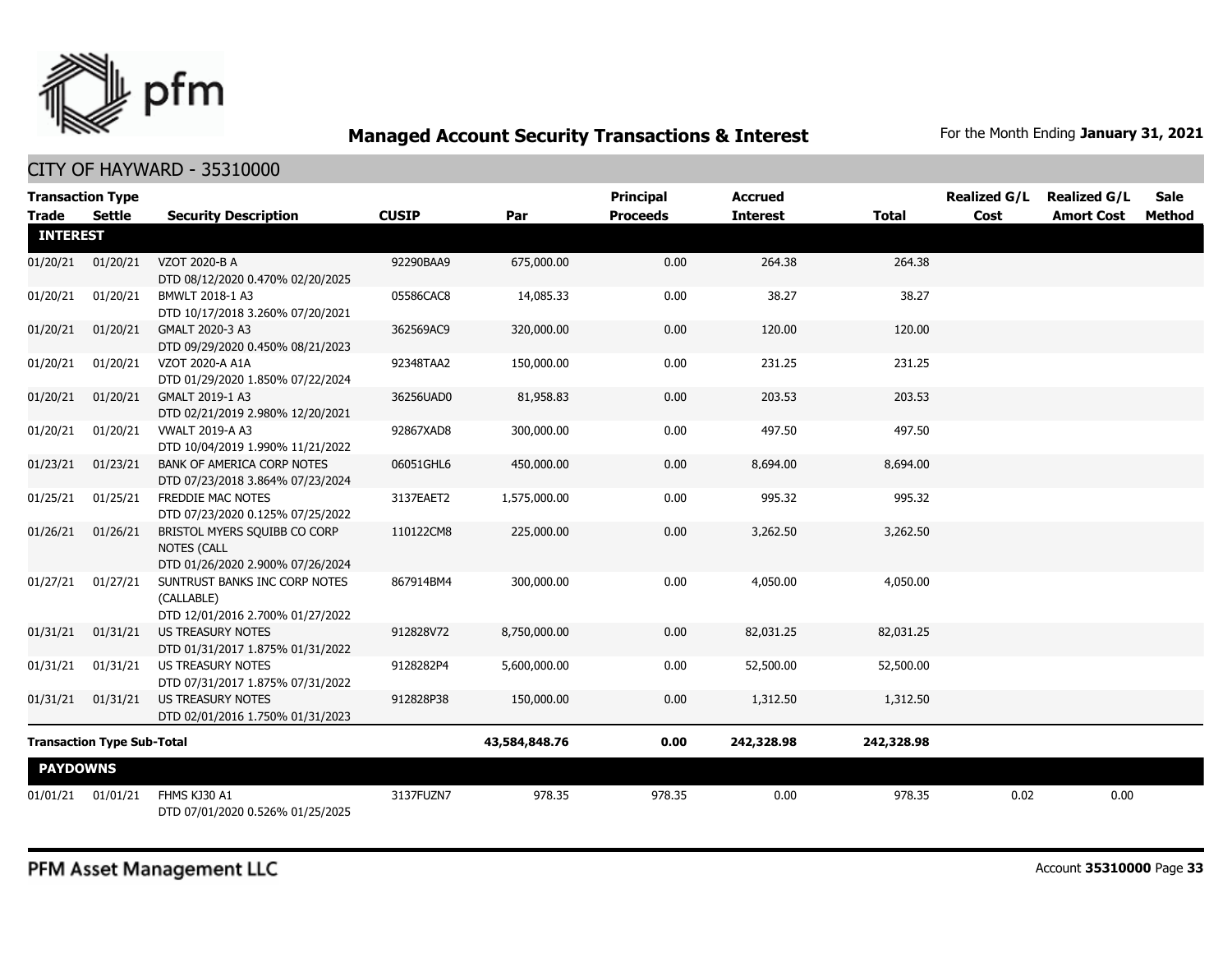

| <b>Transaction Type</b><br><b>Trade</b> | Settle   | <b>Security Description</b>                                      | <b>CUSIP</b> | Par        | <b>Principal</b><br><b>Proceeds</b> | <b>Accrued</b><br><b>Interest</b> | <b>Total</b> | <b>Realized G/L</b><br>Cost | <b>Realized G/L</b><br><b>Amort Cost</b> | Sale<br>Method |
|-----------------------------------------|----------|------------------------------------------------------------------|--------------|------------|-------------------------------------|-----------------------------------|--------------|-----------------------------|------------------------------------------|----------------|
| <b>PAYDOWNS</b>                         |          |                                                                  |              |            |                                     |                                   |              |                             |                                          |                |
| 01/01/21                                | 01/25/21 | <b>FANNIEMAE-ACES</b><br>DTD 02/01/2013 2.509% 11/01/2022        | 3136ACGJ4    | 13,060.30  | 13,060.30                           | 0.00                              | 13,060.30    | (161.21)                    | 0.00                                     |                |
| 01/01/21                                | 01/25/21 | FHMS K023 A1<br>DTD 12/01/2012 1.583% 04/01/2022                 | 3137AWQG3    | 22,394.68  | 22,394.68                           | 0.00                              | 22,394.68    | 489.88                      | 0.00                                     |                |
| 01/01/21                                | 01/25/21 | <b>FHMS K720 A1</b><br>DTD 11/01/2015 2.316% 11/01/2021          | 3137BLUO9    | 9,266.13   | 9,266.13                            | 0.00                              | 9,266.13     | (25.34)                     | 0.00                                     |                |
| 01/01/21                                | 01/25/21 | FHMS K019 A2<br>DTD 08/01/2012 2.272% 03/01/2022                 | 3137ASNJ9    | 1,498.89   | 1,498.89                            | 0.00                              | 1,498.89     | 11.07                       | 0.00                                     |                |
| 01/01/21                                | 01/25/21 | FHMS K023 A1<br>DTD 12/01/2012 1.583% 04/01/2022                 | 3137AWQG3    | 2,481.57   | 2,481.57                            | 0.00                              | 2,481.57     | 53.90                       | 0.00                                     |                |
| 01/01/21                                | 01/25/21 | FHMS KP05 A<br>DTD 12/01/2018 3.203% 07/01/2023                  | 3137FKK39    | 108.98     | 108.98                              | 0.00                              | 108.98       | 0.00                        | 0.00                                     |                |
| 01/01/21                                | 01/25/21 | FNA 2013-M7 A2<br>DTD 05/01/2013 2.280% 12/01/2022               | 3136AEGO4    | 2,315.59   | 2,315.59                            | 0.00                              | 2,315.59     | (30.33)                     | 0.00                                     |                |
| 01/01/21                                | 01/25/21 | FNA 2013-M7 A2<br>DTD 05/01/2013 2.280% 12/01/2022               | 3136AEGO4    | 1,747.89   | 1,747.89                            | 0.00                              | 1,747.89     | (10.90)                     | 0.00                                     |                |
| 01/01/21                                | 01/25/21 | FNA 2018-M5 A2<br>DTD 04/01/2018 3.560% 09/01/2021               | 3136B1XP4    | 188,020.90 | 188,020.90                          | 0.00                              | 188,020.90   | (3,739.92)                  | 0.00                                     |                |
| 01/01/21                                | 01/25/21 | FHMS K023 A1<br>DTD 12/01/2012 1.583% 04/01/2022                 | 3137AWQG3    | 10,894.71  | 10,894.71                           | 0.00                              | 10,894.71    | 275.35                      | 0.00                                     |                |
| 01/01/21                                | 01/25/21 | FHMS KJ27 A1<br>DTD 11/01/2019 2.092% 07/01/2024                 | 3137FQ3V3    | 814.01     | 814.01                              | 0.00                              | 814.01       | 0.02                        | 0.00                                     |                |
| 01/15/21                                | 01/15/21 | FIFTH THIRD AUTO TRUST<br>DTD 05/08/2019 2.640% 12/15/2023       | 31680YAD9    | 13,370.87  | 13,370.87                           | 0.00                              | 13,370.87    | 2.94                        | 0.00                                     |                |
| 01/15/21                                | 01/15/21 | COPAR 2019-1 A3<br>DTD 05/30/2019 2.510% 11/15/2023              | 14042WAC4    | 4,610.05   | 4,610.05                            | 0.00                              | 4,610.05     | 0.93                        | 0.00                                     |                |
| 01/15/21                                | 01/15/21 | FORD CREDIT AUTO OWNER TRUST<br>DTD 10/23/2018 3.240% 04/15/2023 | 34532TAD4    | 11,950.35  | 11,950.35                           | 0.00                              | 11,950.35    | 2.04                        | 0.00                                     |                |
| 01/15/21                                | 01/15/21 | NISSAN AUTO LEASE TRUST<br>DTD 10/24/2018 3.250% 09/15/2021      | 65478BAD3    | 13,886.13  | 13,886.13                           | 0.00                              | 13,886.13    | 1.21                        | 0.00                                     |                |
| 01/15/21                                | 01/15/21 | CARMAX AUTO OWNER TRUST<br>DTD 10/24/2018 3.360% 09/15/2023      | 14315EAC4    | 12,614.28  | 12,614.28                           | 0.00                              | 12,614.28    | 0.12                        | 0.00                                     |                |
| 01/15/21                                | 01/15/21 | FORDL 2019-A A3<br>DTD 02/25/2019 2.900% 05/15/2022              | 34532FAD4    | 26,880.22  | 26,880.22                           | 0.00                              | 26,880.22    | 2.10                        | 0.00                                     |                |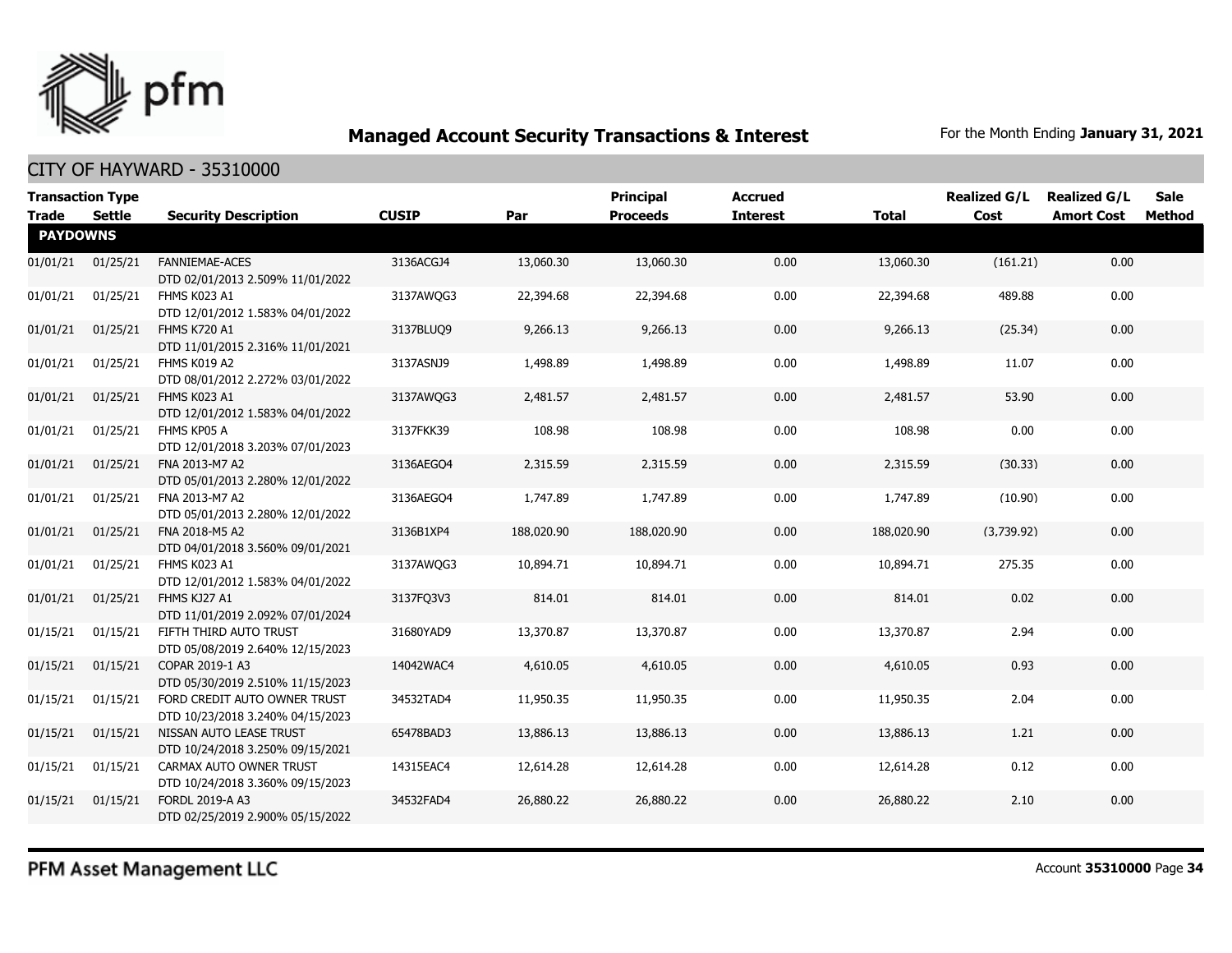

#### CITY OF HAYWARD - 35310000

| <b>Transaction Type</b>           |               |                                                                                |              |              | <b>Principal</b> | <b>Accrued</b>  |              | <b>Realized G/L</b> | <b>Realized G/L</b> | <b>Sale</b>   |
|-----------------------------------|---------------|--------------------------------------------------------------------------------|--------------|--------------|------------------|-----------------|--------------|---------------------|---------------------|---------------|
| <b>Trade</b><br><b>PAYDOWNS</b>   | <b>Settle</b> | <b>Security Description</b>                                                    | <b>CUSIP</b> | Par          | <b>Proceeds</b>  | <b>Interest</b> | <b>Total</b> | Cost                | <b>Amort Cost</b>   | <b>Method</b> |
|                                   |               |                                                                                |              |              |                  |                 |              |                     |                     |               |
| 01/15/21                          | 01/15/21      | HART 2018-B A3<br>DTD 12/12/2018 3.200% 12/15/2022                             | 44933AAC1    | 9,849.94     | 9,849.94         | 0.00            | 9,849.94     | 0.12                | 0.00                |               |
| 01/15/21                          | 01/15/21      | FORDL 2018-B A3<br>DTD 09/21/2018 3.190% 12/15/2021                            | 34531LAD2    | 7,541.96     | 7,541.96         | 0.00            | 7,541.96     | 0.64                | 0.00                |               |
| 01/15/21                          | 01/15/21      | <b>HDMOT 2019-A A3</b><br>DTD 06/26/2019 2.340% 02/15/2024                     | 41284WAC4    | 17,895.51    | 17,895.51        | 0.00            | 17,895.51    | 1.39                | 0.00                |               |
| 01/15/21                          | 01/15/21      | HYUNDAI AUTO RECEIVABLES TRUST<br>DTD 04/10/2019 2.660% 06/15/2023             | 44932NAD2    | 18,390.82    | 18,390.82        | 0.00            | 18,390.82    | 2.42                | 0.00                |               |
| 01/15/21                          | 01/15/21      | NAROT 2018-C A3<br>DTD 12/12/2018 3.220% 06/15/2023                            | 65478NAD7    | 12,359.92    | 12,359.92        | 0.00            | 12,359.92    | 2.37                | 0.00                |               |
| 01/15/21                          | 01/15/21      | CARMAX AUTO OWNER TRUST<br>DTD 07/25/2018 3.130% 06/15/2023                    | 14313FAD1    | 14,691.74    | 14,691.74        | 0.00            | 14,691.74    | 2.00                | 0.00                |               |
| 01/16/21                          | 01/16/21      | GMCAR 2019-2 A3<br>DTD 04/17/2019 2.650% 02/16/2024                            | 36257FAD2    | 21,011.52    | 21,011.52        | 0.00            | 21,011.52    | 1.71                | 0.00                |               |
| 01/18/21                          | 01/18/21      | HAROT 2019-1 A3<br>DTD 02/27/2019 2.830% 03/20/2023                            | 43814WAC9    | 12,098.24    | 12,098.24        | 0.00            | 12,098.24    | 0.32                | 0.00                |               |
| 01/20/21                          | 01/20/21      | BMWLT 2018-1 A3<br>DTD 10/17/2018 3.260% 07/20/2021                            | 05586CAC8    | 14,085.33    | 14,085.33        | 0.00            | 14,085.33    | 1.96                | 0.00                |               |
| 01/20/21                          | 01/20/21      | GMALT 2019-1 A3<br>DTD 02/21/2019 2.980% 12/20/2021                            | 36256UAD0    | 23,475.26    | 23,475.26        | 0.00            | 23,475.26    | 3.69                | 0.00                |               |
| <b>Transaction Type Sub-Total</b> |               |                                                                                |              | 488,294.14   | 488,294.14       | 0.00            | 488,294.14   | (3, 111.50)         | 0.00                |               |
| <b>SELL</b>                       |               |                                                                                |              |              |                  |                 |              |                     |                     |               |
| 01/06/21                          | 01/07/21      | US TREASURY NOTES<br>DTD 01/15/2019 2.500% 01/15/2022                          | 9128285V8    | 1,500,000.00 | 1,536,679.69     | 17,934.78       | 1,554,614.47 | 33,691.41           | 35,637.01           | <b>FIFO</b>   |
| 01/06/21                          | 01/07/21      | <b>US TREASURY NOTES</b><br>DTD 01/15/2019 2.500% 01/15/2022                   | 9128285V8    | 1,575,000.00 | 1,613,513.67     | 18,831.52       | 1,632,345.19 | 40,790.04           | 39,299.86           | <b>FIFO</b>   |
| 01/21/21                          | 01/25/21      | GOLDMAN SACHS GROUP INC<br>(CALLABLE) NOTE<br>DTD 01/26/2017 3.000% 04/26/2022 | 38141GWC4    | 325,000.00   | 327,171.00       | 2,410.42        | 329,581.42   | 5,739.50            | 3,566.57            | <b>FIFO</b>   |
| <b>Transaction Type Sub-Total</b> |               |                                                                                |              | 3,400,000.00 | 3,477,364.36     | 39,176.72       | 3,516,541.08 | 80,220.95           | 78,503.44           |               |
| <b>Managed Account Sub-Total</b>  |               |                                                                                |              |              | 365,174.64       | 276,121.22      | 641,295.86   | 77,109.45           | 78,503.44           |               |

PFM Asset Management LLC